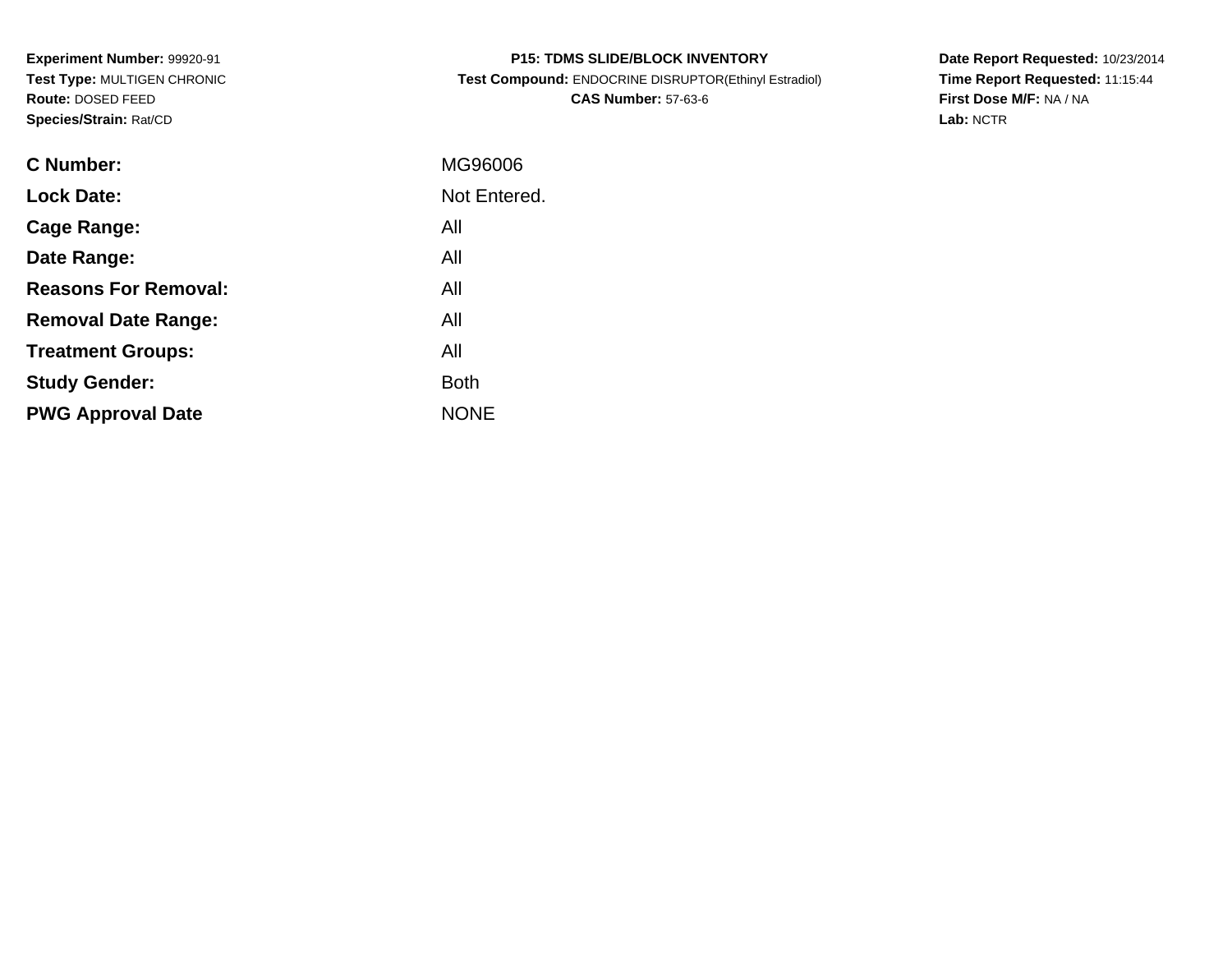**Test Type:** MULTIGEN CHRONIC

**Route:** DOSED FEED

**Species/Strain:** Rat/CD

#### **P15: TDMS SLIDE/BLOCK INVENTORY**

**Test Compound:** ENDOCRINE DISRUPTOR(Ethinyl Estradiol)

# **CAS Number:** 57-63-6

**Date Report Requested:** 10/23/2014**Time Report Requested:** 11:15:44**First Dose M/F:** NA / NA**Lab:** NCTR

| <b>SPECIES: Rat</b>         |                          |                               | <b>STRAIN: CD</b> |                          |                             | <b>SEX: MALE</b>            |                          |                               | DOSE LEVEL: F0 50 PPB |                          |                      |  |
|-----------------------------|--------------------------|-------------------------------|-------------------|--------------------------|-----------------------------|-----------------------------|--------------------------|-------------------------------|-----------------------|--------------------------|----------------------|--|
| <b>CID</b><br><b>NUMBER</b> | INDIVIDUAL<br>ANIMAL NO. | <b>HISTO</b><br><b>NUMBER</b> | NMBR OF<br>SLIDES | NMBR OF<br><b>BLOCKS</b> | <b>WET</b><br><b>TISSUE</b> | <b>CID</b><br><b>NUMBER</b> | INDIVIDUAL<br>ANIMAL NO. | <b>HISTO</b><br><b>NUMBER</b> | NMBR OF<br>SLIDES     | NMBR OF<br><b>BLOCKS</b> | WET<br><b>TISSUE</b> |  |
| $\mathbf 1$                 | 00001                    | 021380100001                  |                   |                          | Y N                         | 178                         | 00178                    | 021380100178                  |                       |                          | Y N                  |  |
| 53                          | 00053                    | 021380100053                  |                   |                          | Y N                         | 214                         | 00214                    | 021380100214                  |                       |                          | Y N                  |  |
| 54                          | 00054                    | 021380100054                  |                   |                          | Y N                         | 215                         | 00215                    | 021380100215                  |                       | .                        | Y N                  |  |
| 55                          | 00055                    | 021380100055                  |                   |                          | Y N                         | 216                         | 00216                    | 021380100216                  |                       | .                        | Y N                  |  |
| 56                          | 00056                    | 021380100056                  |                   | .                        | Y N                         | 217                         | 00217                    | 021380100217                  |                       |                          | Y N                  |  |
| 57                          | 00057                    | 021380100057                  |                   | .                        | Y N                         | 218                         | 00218                    | 021380100218                  |                       | .                        | Y N                  |  |
| 93                          | 00093                    | 021380100093                  |                   |                          | Y N                         |                             |                          |                               |                       |                          |                      |  |
| 94                          | 00094                    | 021380100094                  |                   |                          | Y N                         |                             |                          |                               |                       |                          |                      |  |
| 95                          | 00095                    | 021380100095                  |                   |                          | Y N                         |                             |                          |                               |                       |                          |                      |  |
| 96                          | 00096                    | 021380100096                  |                   |                          | Y N                         |                             |                          |                               |                       |                          |                      |  |
| 97                          | 00097                    | 021380100097                  |                   |                          | Y N                         |                             |                          |                               |                       |                          |                      |  |
| 134                         | 00134                    | 021380100134                  |                   |                          | Y N                         |                             |                          |                               |                       |                          |                      |  |
| 135                         | 00135                    | 021380100135                  | .                 |                          | Y N                         |                             |                          |                               |                       |                          |                      |  |
| 136                         | 00136                    | 021380100136                  |                   |                          | Y N                         |                             |                          |                               |                       |                          |                      |  |
| 137                         | 00137                    | 021380100137                  |                   | .                        | Y N                         |                             |                          |                               |                       |                          |                      |  |
| 138                         | 00138                    | 021380100138                  |                   | .                        | Y N                         |                             |                          |                               |                       |                          |                      |  |
| 174                         | 00174                    | 021380100174                  |                   |                          | Y N                         |                             |                          |                               |                       |                          |                      |  |
| 175                         | 00175                    | 021380100175                  |                   |                          | Y N                         |                             |                          |                               |                       |                          |                      |  |
| 176                         | 00176                    | 021380100176                  |                   |                          | Y N                         |                             |                          |                               |                       |                          |                      |  |
| 177                         | 00177                    | 021380100177                  |                   |                          | Y N                         |                             |                          |                               |                       |                          |                      |  |

# IN MY OPINION THIS MATERIAL IS OF SUFFICIENT QUALITY TO BE RETAINED IN THECARCINOGENESIS REPOSITORY UNLESS THE MATERIAL IS MARKED WITH AN ASTERISK

REVIEWED BY REPOSITORY SUPERVISOR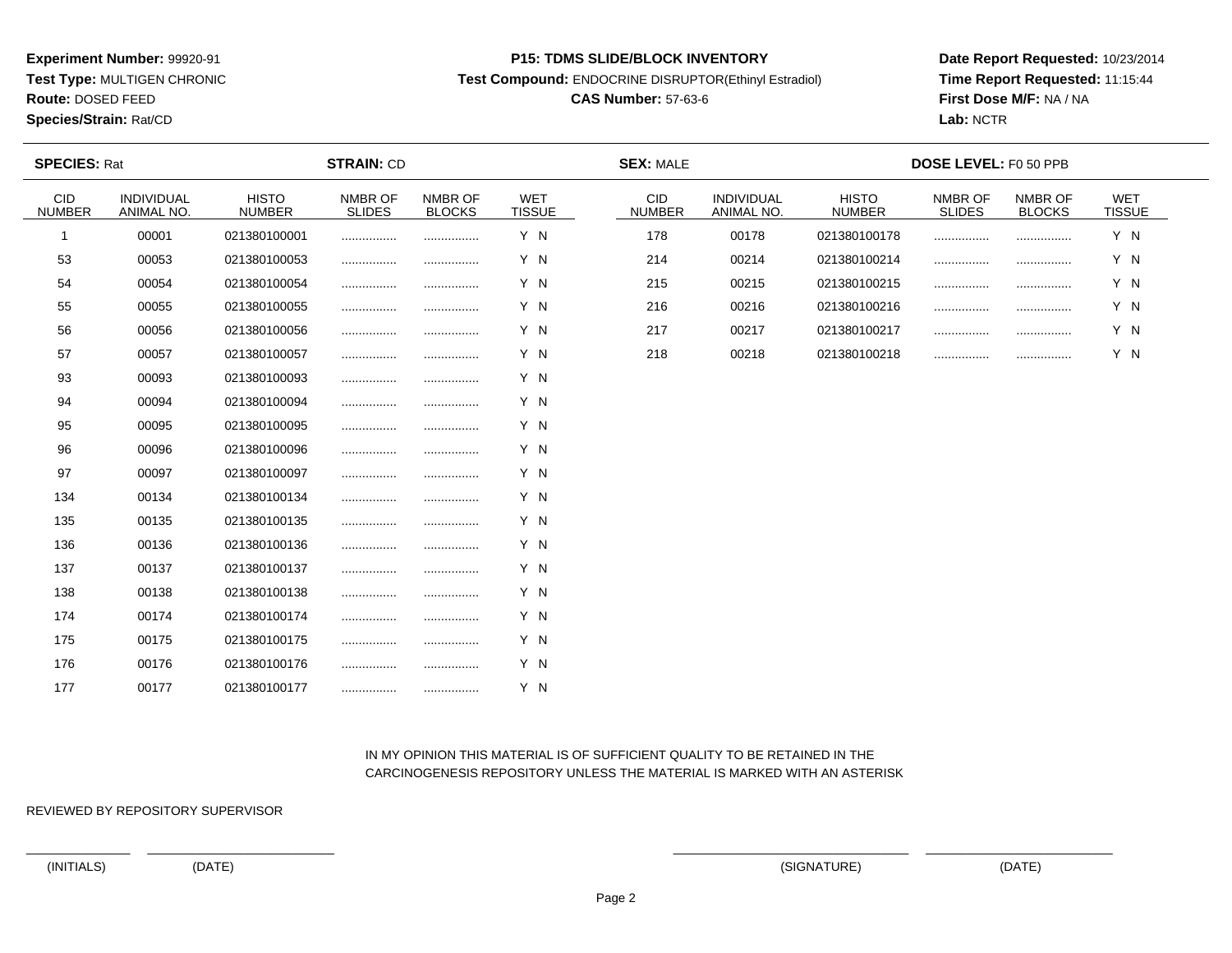**Test Type:** MULTIGEN CHRONIC

**Route:** DOSED FEED

**Species/Strain:** Rat/CD

#### **P15: TDMS SLIDE/BLOCK INVENTORY**

**Test Compound:** ENDOCRINE DISRUPTOR(Ethinyl Estradiol)

# **CAS Number:** 57-63-6

**Date Report Requested:** 10/23/2014**Time Report Requested:** 11:15:44**First Dose M/F:** NA / NA**Lab:** NCTR

| <b>SPECIES: Rat</b>         |                          |                               | <b>STRAIN: CD</b>        |                          |                             | <b>SEX: MALE</b>            |                          |                               | <b>DOSE LEVEL: F0 CONTROL</b> |                          |                             |
|-----------------------------|--------------------------|-------------------------------|--------------------------|--------------------------|-----------------------------|-----------------------------|--------------------------|-------------------------------|-------------------------------|--------------------------|-----------------------------|
| <b>CID</b><br><b>NUMBER</b> | INDIVIDUAL<br>ANIMAL NO. | <b>HISTO</b><br><b>NUMBER</b> | NMBR OF<br><b>SLIDES</b> | NMBR OF<br><b>BLOCKS</b> | <b>WET</b><br><b>TISSUE</b> | <b>CID</b><br><b>NUMBER</b> | INDIVIDUAL<br>ANIMAL NO. | <b>HISTO</b><br><b>NUMBER</b> | NMBR OF<br><b>SLIDES</b>      | NMBR OF<br><b>BLOCKS</b> | <b>WET</b><br><b>TISSUE</b> |
| 38                          | 00038                    | 021380100038                  |                          |                          | Y N                         | 199                         | 00199                    | 021380100199                  |                               |                          | Y N                         |
| 39                          | 00039                    | 021380100039                  |                          |                          | Y N                         | 200                         | 00200                    | 021380100200                  |                               |                          | Y N                         |
| 40                          | 00040                    | 021380100040                  | .                        |                          | Y N                         | 201                         | 00201                    | 021380100201                  |                               | .                        | Y N                         |
| 41                          | 00041                    | 021380100041                  | .                        |                          | Y N                         | 202                         | 00202                    | 021380100202                  |                               | .                        | Y N                         |
| 42                          | 00042                    | 021380100042                  | .                        |                          | Y N                         | 203                         | 00203                    | 021380100203                  |                               |                          | Y N                         |
| 78                          | 00078                    | 021380100078                  | .                        |                          | Y N                         |                             |                          |                               |                               |                          |                             |
| 79                          | 00079                    | 021380100079                  | .                        |                          | Y N                         |                             |                          |                               |                               |                          |                             |
| 80                          | 00080                    | 021380100080                  | .                        |                          | Y N                         |                             |                          |                               |                               |                          |                             |
| 81                          | 00081                    | 021380100081                  | .                        |                          | Y N                         |                             |                          |                               |                               |                          |                             |
| 82                          | 00082                    | 021380100082                  | .                        |                          | Y N                         |                             |                          |                               |                               |                          |                             |
| 98                          | 00098                    | 021380100098                  | .                        |                          | Y N                         |                             |                          |                               |                               |                          |                             |
| 119                         | 00119                    | 021380100119                  |                          |                          | Y N                         |                             |                          |                               |                               |                          |                             |
| 120                         | 00120                    | 021380100120                  | .                        |                          | Y N                         |                             |                          |                               |                               |                          |                             |
| 121                         | 00121                    | 021380100121                  |                          |                          | Y N                         |                             |                          |                               |                               |                          |                             |
| 123                         | 00123                    | 021380100123                  | .                        |                          | Y N                         |                             |                          |                               |                               |                          |                             |
| 159                         | 00159                    | 021380100159                  | .                        |                          | Y N                         |                             |                          |                               |                               |                          |                             |
| 160                         | 00160                    | 021380100160                  | .                        |                          | Y N                         |                             |                          |                               |                               |                          |                             |
| 161                         | 00161                    | 021380100161                  | .                        |                          | Y N                         |                             |                          |                               |                               |                          |                             |
| 162                         | 00162                    | 021380100162                  | .                        |                          | Y N                         |                             |                          |                               |                               |                          |                             |
| 163                         | 00163                    | 021380100163                  |                          | .                        | Y N                         |                             |                          |                               |                               |                          |                             |

# IN MY OPINION THIS MATERIAL IS OF SUFFICIENT QUALITY TO BE RETAINED IN THECARCINOGENESIS REPOSITORY UNLESS THE MATERIAL IS MARKED WITH AN ASTERISK

REVIEWED BY REPOSITORY SUPERVISOR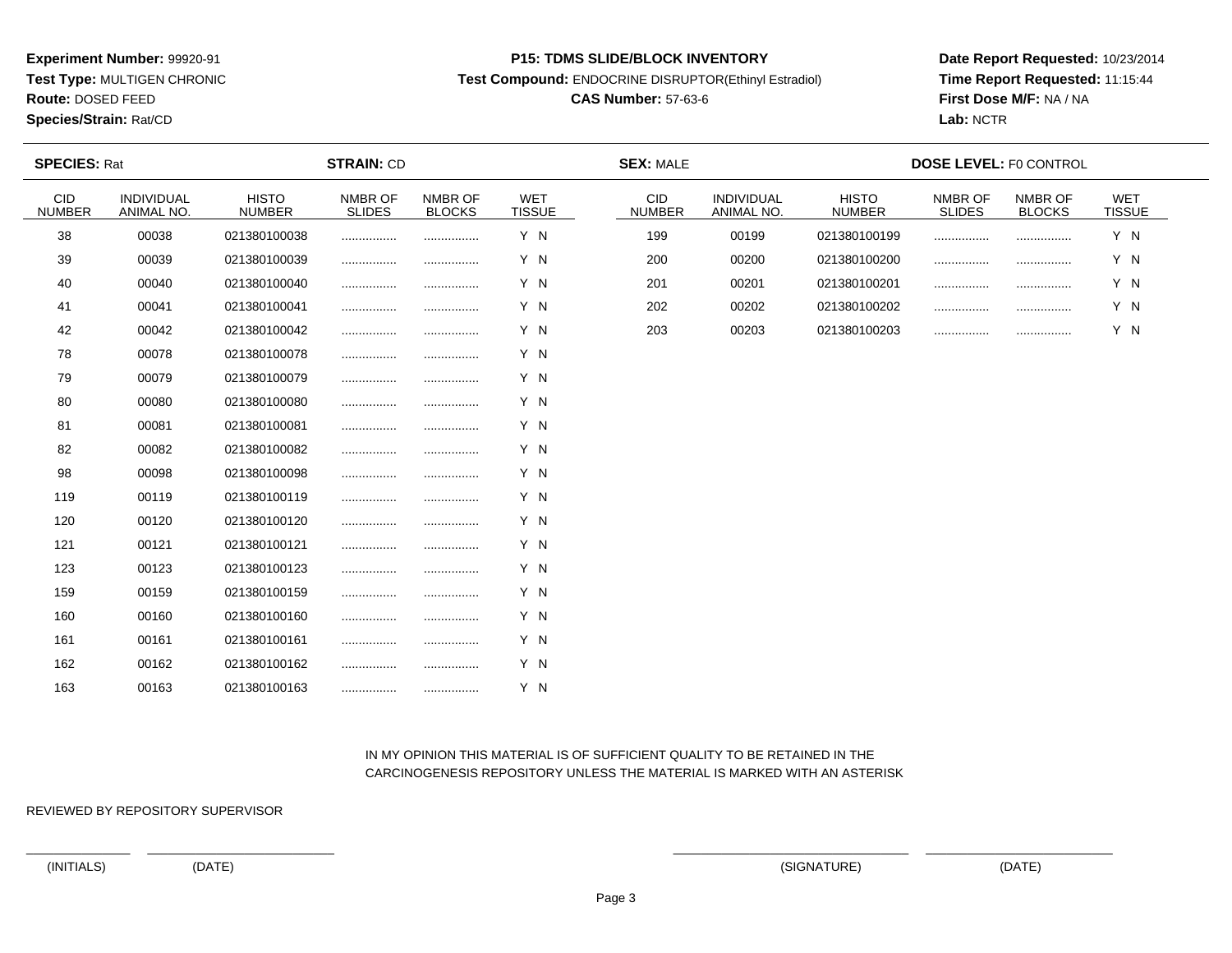**Test Type:** MULTIGEN CHRONIC

**Route:** DOSED FEED

**Species/Strain:** Rat/CD

#### **P15: TDMS SLIDE/BLOCK INVENTORY**

**Test Compound:** ENDOCRINE DISRUPTOR(Ethinyl Estradiol)

# **CAS Number:** 57-63-6

**Date Report Requested:** 10/23/2014**Time Report Requested:** 11:15:44**First Dose M/F:** NA / NA**Lab:** NCTR

| <b>SPECIES: Rat</b>         |                          |                               | <b>STRAIN: CD</b> |                          |                             | <b>SEX: MALE</b>      |                          |                               | DOSE LEVEL: F0 2.0 PPB   |                          |                      |  |
|-----------------------------|--------------------------|-------------------------------|-------------------|--------------------------|-----------------------------|-----------------------|--------------------------|-------------------------------|--------------------------|--------------------------|----------------------|--|
| <b>CID</b><br><b>NUMBER</b> | INDIVIDUAL<br>ANIMAL NO. | <b>HISTO</b><br><b>NUMBER</b> | NMBR OF<br>SLIDES | NMBR OF<br><b>BLOCKS</b> | <b>WET</b><br><b>TISSUE</b> | CID.<br><b>NUMBER</b> | INDIVIDUAL<br>ANIMAL NO. | <b>HISTO</b><br><b>NUMBER</b> | NMBR OF<br><b>SLIDES</b> | NMBR OF<br><b>BLOCKS</b> | WET<br><b>TISSUE</b> |  |
| 43                          | 00043                    | 021380100043                  |                   |                          | Y N                         | 204                   | 00204                    | 021380100204                  | .                        |                          | Y N                  |  |
| 44                          | 00044                    | 021380100044                  |                   |                          | Y N                         | 205                   | 00205                    | 021380100205                  | .                        |                          | Y N                  |  |
| 45                          | 00045                    | 021380100045                  |                   |                          | Y N                         | 206                   | 00206                    | 021380100206                  |                          |                          | Y N                  |  |
| 46                          | 00046                    | 021380100046                  |                   |                          | Y N                         | 207                   | 00207                    | 021380100207                  |                          |                          | Y N                  |  |
| 47                          | 00047                    | 021380100047                  |                   |                          | Y N                         | 208                   | 00208                    | 021380100208                  | .                        |                          | Y N                  |  |
| 83                          | 00083                    | 021380100083                  |                   |                          | Y N                         |                       |                          |                               |                          |                          |                      |  |
| 84                          | 00084                    | 021380100084                  |                   |                          | Y N                         |                       |                          |                               |                          |                          |                      |  |
| 85                          | 00085                    | 021380100085                  |                   |                          | Y N                         |                       |                          |                               |                          |                          |                      |  |
| 86                          | 00086                    | 021380100086                  |                   |                          | Y N                         |                       |                          |                               |                          |                          |                      |  |
| 87                          | 00087                    | 021380100087                  |                   |                          | Y N                         |                       |                          |                               |                          |                          |                      |  |
| 124                         | 00124                    | 021380100124                  |                   |                          | Y N                         |                       |                          |                               |                          |                          |                      |  |
| 125                         | 00125                    | 021380100125                  |                   |                          | Y N                         |                       |                          |                               |                          |                          |                      |  |
| 126                         | 00126                    | 021380100126                  | .                 |                          | Y N                         |                       |                          |                               |                          |                          |                      |  |
| 127                         | 00127                    | 021380100127                  |                   |                          | Y N                         |                       |                          |                               |                          |                          |                      |  |
| 128                         | 00128                    | 021380100128                  | .                 |                          | Y N                         |                       |                          |                               |                          |                          |                      |  |
| 164                         | 00164                    | 021380100164                  |                   |                          | Y N                         |                       |                          |                               |                          |                          |                      |  |
| 165                         | 00165                    | 021380100165                  |                   |                          | Y N                         |                       |                          |                               |                          |                          |                      |  |
| 166                         | 00166                    | 021380100166                  |                   |                          | Y N                         |                       |                          |                               |                          |                          |                      |  |
| 167                         | 00167                    | 021380100167                  | .                 |                          | Y N                         |                       |                          |                               |                          |                          |                      |  |
| 168                         | 00168                    | 021380100168                  |                   | .                        | Y N                         |                       |                          |                               |                          |                          |                      |  |

# IN MY OPINION THIS MATERIAL IS OF SUFFICIENT QUALITY TO BE RETAINED IN THECARCINOGENESIS REPOSITORY UNLESS THE MATERIAL IS MARKED WITH AN ASTERISK

REVIEWED BY REPOSITORY SUPERVISOR

(INITIALS) (DATE) (SIGNATURE) (DATE)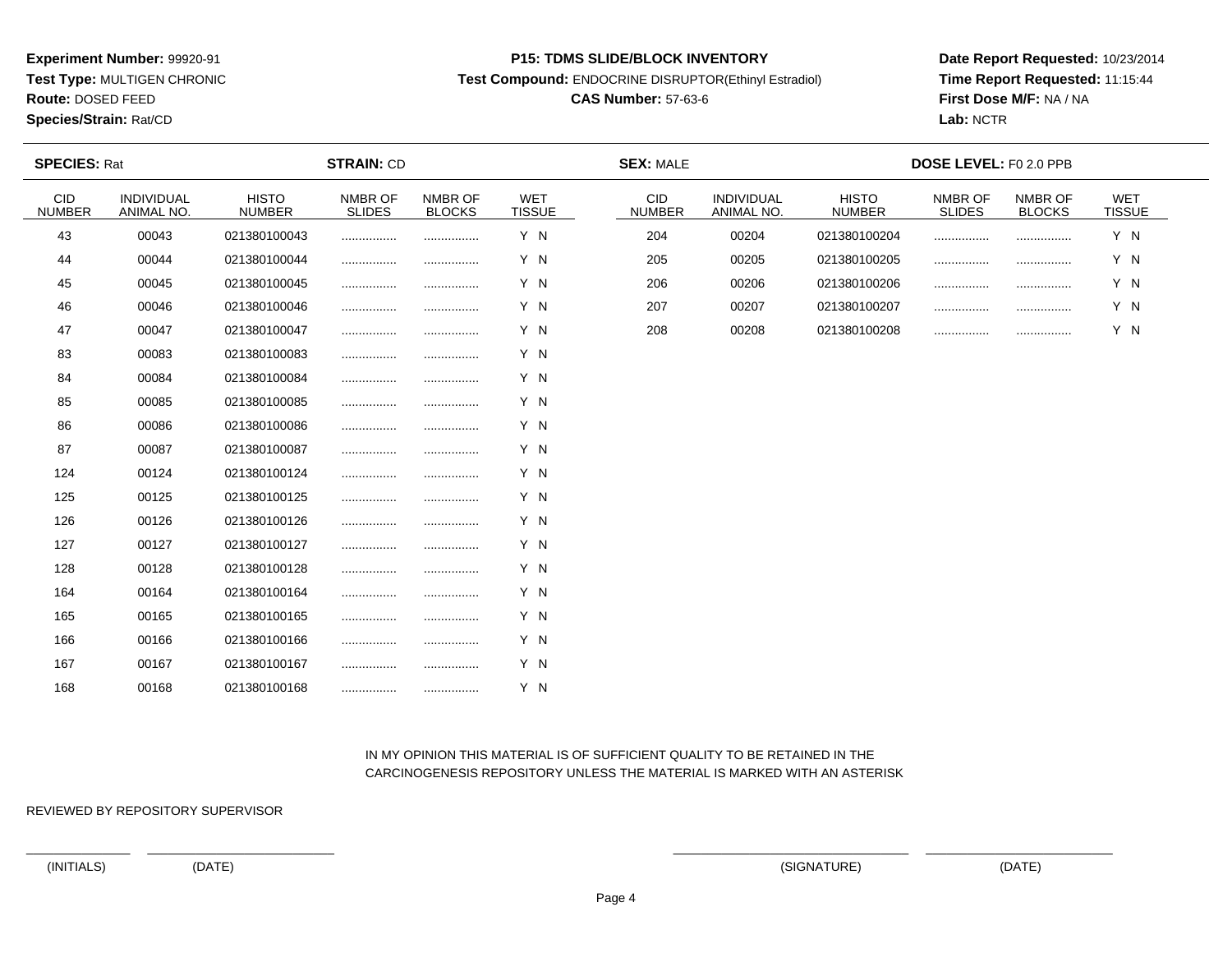**Test Type:** MULTIGEN CHRONIC

**Route:** DOSED FEED

**Species/Strain:** Rat/CD

#### **P15: TDMS SLIDE/BLOCK INVENTORY**

**Test Compound:** ENDOCRINE DISRUPTOR(Ethinyl Estradiol)

# **CAS Number:** 57-63-6

**Date Report Requested:** 10/23/2014**Time Report Requested:** 11:15:44**First Dose M/F:** NA / NA**Lab:** NCTR

| <b>SPECIES: Rat</b>         |                          |                               | <b>STRAIN: CD</b>        |                          |                      | <b>SEX: MALE</b>            |                          |                               | DOSE LEVEL: F0 10 PPB    |                          |                      |  |
|-----------------------------|--------------------------|-------------------------------|--------------------------|--------------------------|----------------------|-----------------------------|--------------------------|-------------------------------|--------------------------|--------------------------|----------------------|--|
| <b>CID</b><br><b>NUMBER</b> | INDIVIDUAL<br>ANIMAL NO. | <b>HISTO</b><br><b>NUMBER</b> | NMBR OF<br><b>SLIDES</b> | NMBR OF<br><b>BLOCKS</b> | WET<br><b>TISSUE</b> | <b>CID</b><br><b>NUMBER</b> | INDIVIDUAL<br>ANIMAL NO. | <b>HISTO</b><br><b>NUMBER</b> | NMBR OF<br><b>SLIDES</b> | NMBR OF<br><b>BLOCKS</b> | WET<br><b>TISSUE</b> |  |
| 48                          | 00048                    | 021380100048                  |                          |                          | Y N                  | 209                         | 00209                    | 021380100209                  |                          |                          | Y N                  |  |
| 49                          | 00049                    | 021380100049                  |                          |                          | Y N                  | 210                         | 00210                    | 021380100210                  |                          |                          | Y N                  |  |
| 50                          | 00050                    | 021380100050                  |                          |                          | Y N                  | 211                         | 00211                    | 021380100211                  |                          | .                        | Y N                  |  |
| 51                          | 00051                    | 021380100051                  |                          |                          | Y N                  | 212                         | 00212                    | 021380100212                  |                          |                          | Y N                  |  |
| 52                          | 00052                    | 021380100052                  |                          |                          | Y N                  | 213                         | 00213                    | 021380100213                  |                          |                          | Y N                  |  |
| 88                          | 00088                    | 021380100088                  |                          |                          | Y N                  |                             |                          |                               |                          |                          |                      |  |
| 89                          | 00089                    | 021380100089                  |                          |                          | Y N                  |                             |                          |                               |                          |                          |                      |  |
| 90                          | 00090                    | 021380100090                  |                          |                          | Y N                  |                             |                          |                               |                          |                          |                      |  |
| 91                          | 00091                    | 021380100091                  |                          | .                        | Y N                  |                             |                          |                               |                          |                          |                      |  |
| 92                          | 00092                    | 021380100092                  |                          |                          | Y N                  |                             |                          |                               |                          |                          |                      |  |
| 129                         | 00129                    | 021380100129                  |                          |                          | Y N                  |                             |                          |                               |                          |                          |                      |  |
| 130                         | 00130                    | 021380100130                  |                          |                          | Y N                  |                             |                          |                               |                          |                          |                      |  |
| 131                         | 00131                    | 021380100131                  |                          |                          | Y N                  |                             |                          |                               |                          |                          |                      |  |
| 132                         | 00132                    | 021380100132                  |                          |                          | Y N                  |                             |                          |                               |                          |                          |                      |  |
| 133                         | 00133                    | 021380100133                  |                          |                          | Y N                  |                             |                          |                               |                          |                          |                      |  |
| 169                         | 00169                    | 021380100169                  |                          |                          | Y N                  |                             |                          |                               |                          |                          |                      |  |
| 170                         | 00170                    | 021380100170                  |                          |                          | Y N                  |                             |                          |                               |                          |                          |                      |  |
| 171                         | 00171                    | 021380100171                  |                          |                          | Y N                  |                             |                          |                               |                          |                          |                      |  |
| 172                         | 00172                    | 021380100172                  |                          |                          | Y N                  |                             |                          |                               |                          |                          |                      |  |
| 173                         | 00173                    | 021380100173                  |                          | .                        | Y N                  |                             |                          |                               |                          |                          |                      |  |

# IN MY OPINION THIS MATERIAL IS OF SUFFICIENT QUALITY TO BE RETAINED IN THECARCINOGENESIS REPOSITORY UNLESS THE MATERIAL IS MARKED WITH AN ASTERISK

REVIEWED BY REPOSITORY SUPERVISOR

(INITIALS) (DATE) (SIGNATURE) (DATE)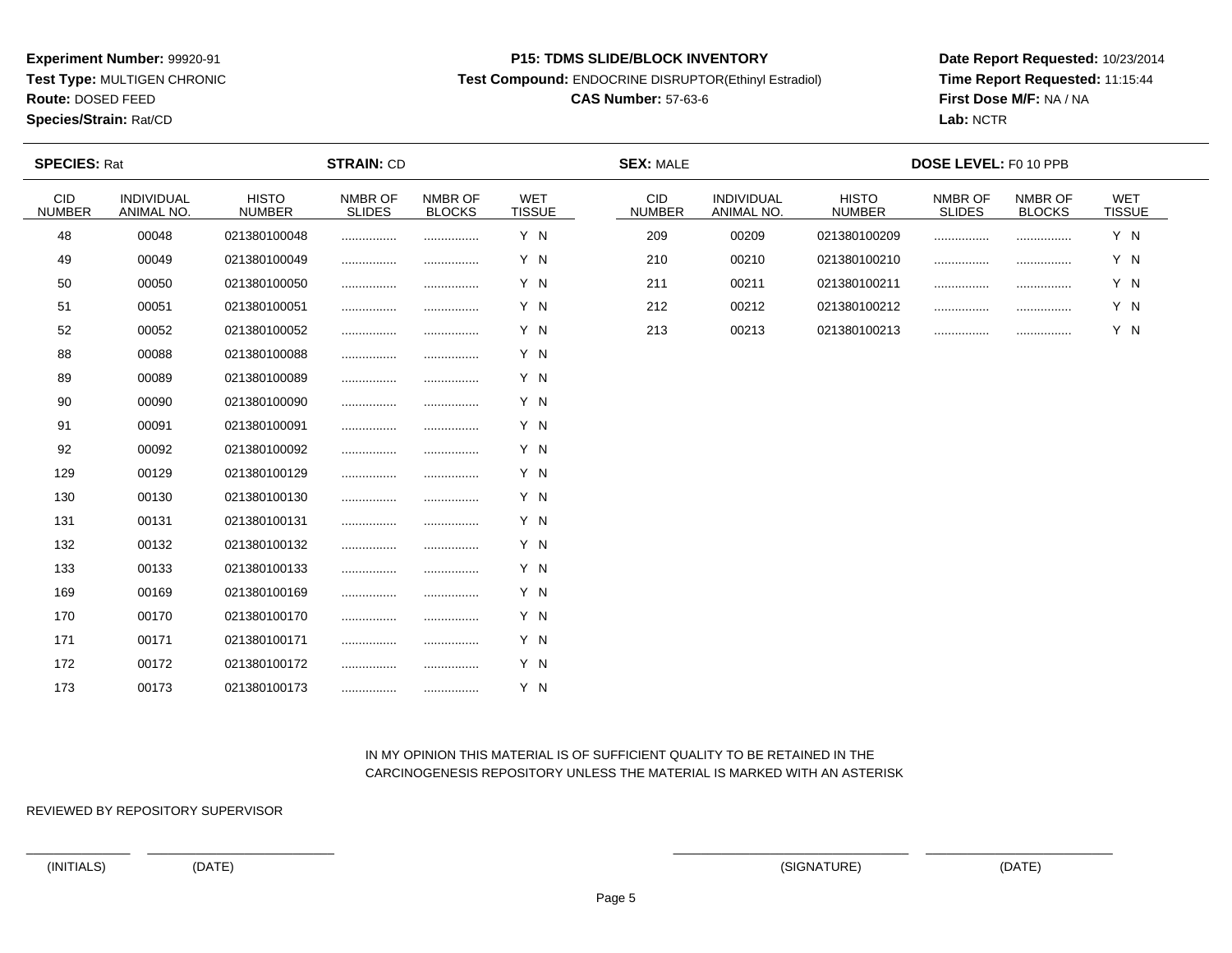**Test Type:** MULTIGEN CHRONIC

**Route:** DOSED FEED

**Species/Strain:** Rat/CD

#### **P15: TDMS SLIDE/BLOCK INVENTORY**

**Test Compound:** ENDOCRINE DISRUPTOR(Ethinyl Estradiol)

# **CAS Number:** 57-63-6

**Date Report Requested:** 10/23/2014**Time Report Requested:** 11:15:44**First Dose M/F:** NA / NA**Lab:** NCTR

| <b>SPECIES: Rat</b>         |                                 |                               | <b>STRAIN: CD</b>        |                          |                             | <b>SEX: MALE</b>            |                          |                               | DOSE LEVEL: F1 50 PPB    |                          |                             |  |
|-----------------------------|---------------------------------|-------------------------------|--------------------------|--------------------------|-----------------------------|-----------------------------|--------------------------|-------------------------------|--------------------------|--------------------------|-----------------------------|--|
| <b>CID</b><br><b>NUMBER</b> | <b>INDIVIDUAL</b><br>ANIMAL NO. | <b>HISTO</b><br><b>NUMBER</b> | NMBR OF<br><b>SLIDES</b> | NMBR OF<br><b>BLOCKS</b> | <b>WET</b><br><b>TISSUE</b> | <b>CID</b><br><b>NUMBER</b> | INDIVIDUAL<br>ANIMAL NO. | <b>HISTO</b><br><b>NUMBER</b> | NMBR OF<br><b>SLIDES</b> | NMBR OF<br><b>BLOCKS</b> | <b>WET</b><br><b>TISSUE</b> |  |
| 231                         | 00231                           | 021380100231                  |                          |                          | Y N                         | 408                         | 00408                    | 021380100408                  |                          |                          | Y N                         |  |
| 280                         | 00280                           | 021380100280                  |                          |                          | Y N                         | 409                         | 00409                    | 021380100409                  |                          | .                        | Y N                         |  |
| 281                         | 00281                           | 021380100281                  |                          |                          | Y N                         | 410                         | 00410                    | 021380100410                  |                          | .                        | Y N                         |  |
| 282                         | 00282                           | 021380100282                  |                          |                          | Y N                         | 441                         | 00441                    | 021380100441                  |                          |                          | Y N                         |  |
| 283                         | 00283                           | 021380100283                  |                          |                          | Y N                         | 442                         | 00442                    | 021380100442                  |                          |                          | Y N                         |  |
| 284                         | 00284                           | 021380100284                  |                          |                          | Y N                         | 443                         | 00443                    | 021380100443                  |                          |                          | Y N                         |  |
| 321                         | 00321                           | 021380100321                  | .                        |                          | Y N                         |                             |                          |                               |                          |                          |                             |  |
| 322                         | 00322                           | 021380100322                  |                          |                          | Y N                         |                             |                          |                               |                          |                          |                             |  |
| 323                         | 00323                           | 021380100323                  |                          |                          | Y N                         |                             |                          |                               |                          |                          |                             |  |
| 324                         | 00324                           | 021380100324                  |                          |                          | Y N                         |                             |                          |                               |                          |                          |                             |  |
| 325                         | 00325                           | 021380100325                  |                          |                          | Y N                         |                             |                          |                               |                          |                          |                             |  |
| 326                         | 00326                           | 021380100326                  |                          |                          | Y N                         |                             |                          |                               |                          |                          |                             |  |
| 364                         | 00364                           | 021380100364                  |                          |                          | Y N                         |                             |                          |                               |                          |                          |                             |  |
| 365                         | 00365                           | 021380100365                  | .                        |                          | Y N                         |                             |                          |                               |                          |                          |                             |  |
| 366                         | 00366                           | 021380100366                  |                          |                          | Y N                         |                             |                          |                               |                          |                          |                             |  |
| 367                         | 00367                           | 021380100367                  |                          |                          | Y N                         |                             |                          |                               |                          |                          |                             |  |
| 368                         | 00368                           | 021380100368                  |                          |                          | Y N                         |                             |                          |                               |                          |                          |                             |  |
| 405                         | 00405                           | 021380100405                  |                          |                          | Y N                         |                             |                          |                               |                          |                          |                             |  |
| 406                         | 00406                           | 021380100406                  |                          |                          | Y N                         |                             |                          |                               |                          |                          |                             |  |
| 407                         | 00407                           | 021380100407                  |                          |                          | Y N                         |                             |                          |                               |                          |                          |                             |  |

# IN MY OPINION THIS MATERIAL IS OF SUFFICIENT QUALITY TO BE RETAINED IN THECARCINOGENESIS REPOSITORY UNLESS THE MATERIAL IS MARKED WITH AN ASTERISK

REVIEWED BY REPOSITORY SUPERVISOR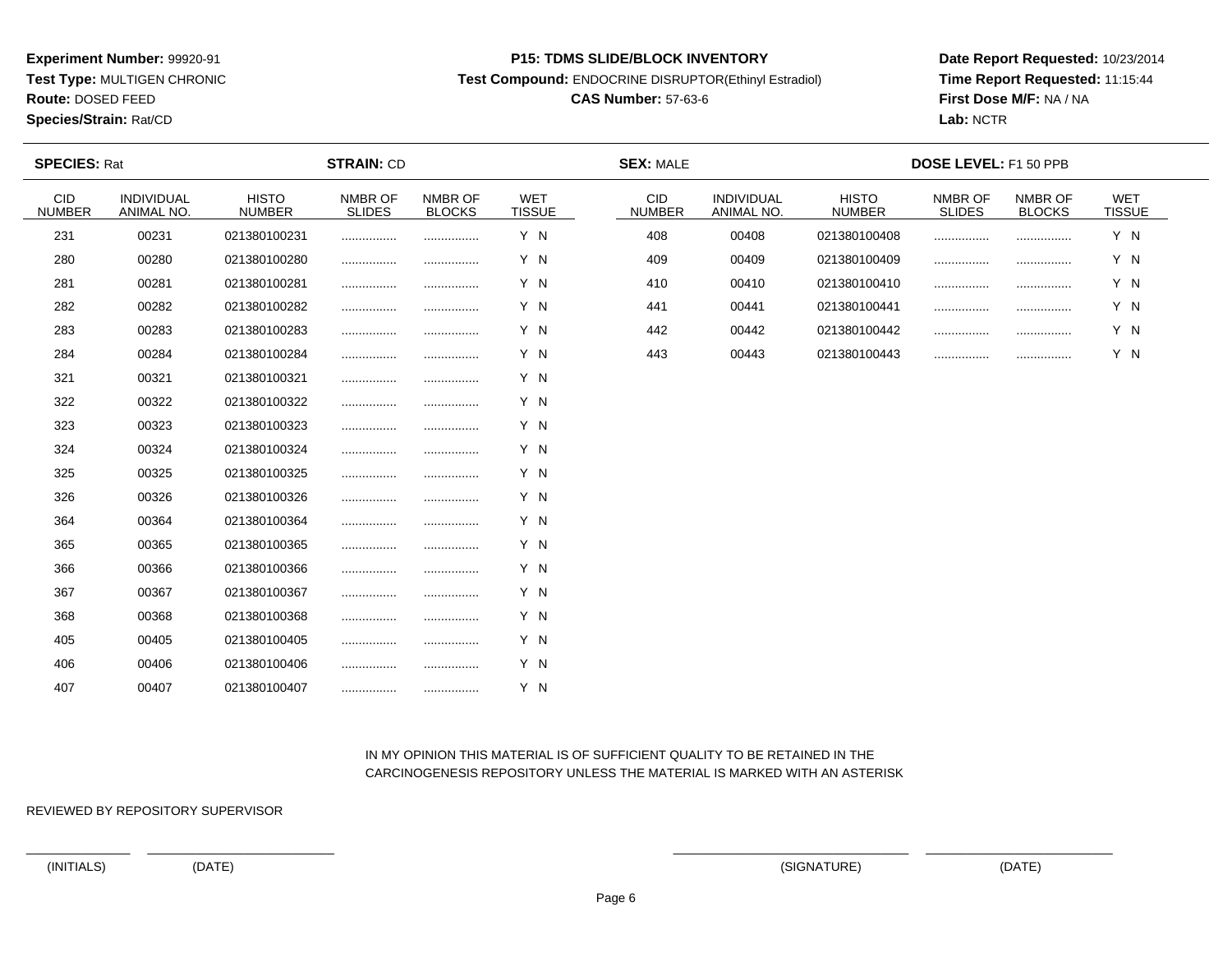**Test Type:** MULTIGEN CHRONIC

**Route:** DOSED FEED

**Species/Strain:** Rat/CD

#### **P15: TDMS SLIDE/BLOCK INVENTORY**

**Test Compound:** ENDOCRINE DISRUPTOR(Ethinyl Estradiol)

# **CAS Number:** 57-63-6

**Date Report Requested:** 10/23/2014**Time Report Requested:** 11:15:44**First Dose M/F:** NA / NA**Lab:** NCTR

| <b>STRAIN: CD</b><br><b>SPECIES: Rat</b> |                          | <b>SEX: MALE</b>              |                          |                          | <b>DOSE LEVEL: F1 CONTROL</b> |                      |                          |                               |                          |                          |                             |
|------------------------------------------|--------------------------|-------------------------------|--------------------------|--------------------------|-------------------------------|----------------------|--------------------------|-------------------------------|--------------------------|--------------------------|-----------------------------|
| <b>CID</b><br><b>NUMBER</b>              | INDIVIDUAL<br>ANIMAL NO. | <b>HISTO</b><br><b>NUMBER</b> | NMBR OF<br><b>SLIDES</b> | NMBR OF<br><b>BLOCKS</b> | <b>WET</b><br><b>TISSUE</b>   | CID<br><b>NUMBER</b> | INDIVIDUAL<br>ANIMAL NO. | <b>HISTO</b><br><b>NUMBER</b> | NMBR OF<br><b>SLIDES</b> | NMBR OF<br><b>BLOCKS</b> | <b>WET</b><br><b>TISSUE</b> |
| 264                                      | 00264                    | 021380100264                  |                          |                          | Y N                           | 393                  | 00393                    | 021380100393                  |                          |                          | Y N                         |
| 265                                      | 00265                    | 021380100265                  |                          |                          | Y N                           | 431                  | 00431                    | 021380100431                  |                          |                          | Y N                         |
| 266                                      | 00266                    | 021380100266                  |                          |                          | Y N                           | 432                  | 00432                    | 021380100432                  |                          | .                        | Y N                         |
| 267                                      | 00267                    | 021380100267                  |                          |                          | Y N                           | 433                  | 00433                    | 021380100433                  |                          |                          | Y N                         |
| 268                                      | 00268                    | 021380100268                  | .                        |                          | Y N                           | 434                  | 00434                    | 021380100434                  |                          |                          | Y N                         |
| 269                                      | 00269                    | 021380100269                  |                          |                          | Y N                           |                      |                          |                               |                          |                          |                             |
| 305                                      | 00305                    | 021380100305                  |                          |                          | Y N                           |                      |                          |                               |                          |                          |                             |
| 306                                      | 00306                    | 021380100306                  |                          |                          | Y N                           |                      |                          |                               |                          |                          |                             |
| 307                                      | 00307                    | 021380100307                  |                          |                          | Y N                           |                      |                          |                               |                          |                          |                             |
| 308                                      | 00308                    | 021380100308                  | .                        |                          | Y N                           |                      |                          |                               |                          |                          |                             |
| 309                                      | 00309                    | 021380100309                  |                          |                          | Y N                           |                      |                          |                               |                          |                          |                             |
| 347                                      | 00347                    | 021380100347                  |                          |                          | Y N                           |                      |                          |                               |                          |                          |                             |
| 348                                      | 00348                    | 021380100348                  |                          |                          | Y N                           |                      |                          |                               |                          |                          |                             |
| 349                                      | 00349                    | 021380100349                  |                          |                          | Y N                           |                      |                          |                               |                          |                          |                             |
| 350                                      | 00350                    | 021380100350                  |                          |                          | Y N                           |                      |                          |                               |                          |                          |                             |
| 351                                      | 00351                    | 021380100351                  |                          | .                        | Y N                           |                      |                          |                               |                          |                          |                             |
| 389                                      | 00389                    | 021380100389                  | .                        |                          | Y N                           |                      |                          |                               |                          |                          |                             |
| 390                                      | 00390                    | 021380100390                  | .                        |                          | Y N                           |                      |                          |                               |                          |                          |                             |
| 391                                      | 00391                    | 021380100391                  |                          |                          | Y N                           |                      |                          |                               |                          |                          |                             |
| 392                                      | 00392                    | 021380100392                  |                          |                          | Y N                           |                      |                          |                               |                          |                          |                             |

# IN MY OPINION THIS MATERIAL IS OF SUFFICIENT QUALITY TO BE RETAINED IN THECARCINOGENESIS REPOSITORY UNLESS THE MATERIAL IS MARKED WITH AN ASTERISK

REVIEWED BY REPOSITORY SUPERVISOR

(INITIALS) (DATE) (SIGNATURE) (DATE)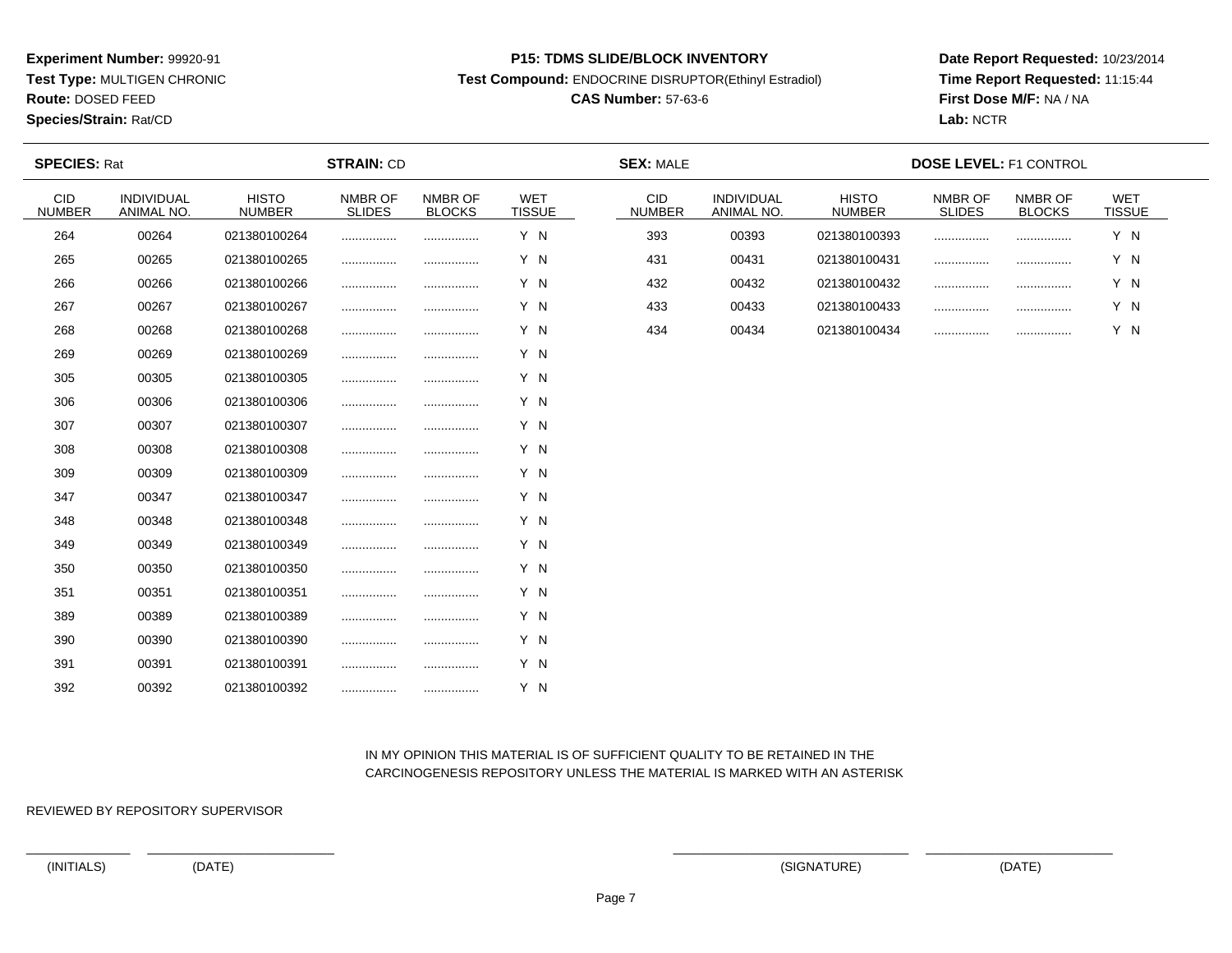**Test Type:** MULTIGEN CHRONIC

**Route:** DOSED FEED

**Species/Strain:** Rat/CD

#### **P15: TDMS SLIDE/BLOCK INVENTORY**

**Test Compound:** ENDOCRINE DISRUPTOR(Ethinyl Estradiol)

# **CAS Number:** 57-63-6

**Date Report Requested:** 10/23/2014**Time Report Requested:** 11:15:44**First Dose M/F:** NA / NA**Lab:** NCTR

| <b>SPECIES: Rat</b>         | <b>STRAIN: CD</b>        |                               |                          | <b>SEX: MALE</b>         |                             |                             | DOSE LEVEL: F1 2.0 PPB   |                               |                          |                          |                             |
|-----------------------------|--------------------------|-------------------------------|--------------------------|--------------------------|-----------------------------|-----------------------------|--------------------------|-------------------------------|--------------------------|--------------------------|-----------------------------|
| <b>CID</b><br><b>NUMBER</b> | INDIVIDUAL<br>ANIMAL NO. | <b>HISTO</b><br><b>NUMBER</b> | NMBR OF<br><b>SLIDES</b> | NMBR OF<br><b>BLOCKS</b> | <b>WET</b><br><b>TISSUE</b> | <b>CID</b><br><b>NUMBER</b> | INDIVIDUAL<br>ANIMAL NO. | <b>HISTO</b><br><b>NUMBER</b> | NMBR OF<br><b>SLIDES</b> | NMBR OF<br><b>BLOCKS</b> | <b>WET</b><br><b>TISSUE</b> |
| 270                         | 00270                    | 021380100270                  |                          |                          | Y N                         | 398                         | 00398                    | 021380100398                  |                          |                          | Y N                         |
| 271                         | 00271                    | 021380100271                  |                          |                          | Y N                         | 399                         | 00399                    | 021380100399                  |                          | .                        | Y N                         |
| 272                         | 00272                    | 021380100272                  |                          |                          | Y N                         | 435                         | 00435                    | 021380100435                  |                          | .                        | Y N                         |
| 273                         | 00273                    | 021380100273                  |                          |                          | Y N                         | 436                         | 00436                    | 021380100436                  |                          |                          | Y N                         |
| 274                         | 00274                    | 021380100274                  |                          |                          | Y N                         | 437                         | 00437                    | 021380100437                  |                          |                          | Y N                         |
| 310                         | 00310                    | 021380100310                  |                          |                          | Y N                         |                             |                          |                               |                          |                          |                             |
| 311                         | 00311                    | 021380100311                  |                          |                          | Y N                         |                             |                          |                               |                          |                          |                             |
| 312                         | 00312                    | 021380100312                  |                          |                          | Y N                         |                             |                          |                               |                          |                          |                             |
| 313                         | 00313                    | 021380100313                  |                          |                          | Y N                         |                             |                          |                               |                          |                          |                             |
| 314                         | 00314                    | 021380100314                  |                          |                          | Y N                         |                             |                          |                               |                          |                          |                             |
| 352                         | 00352                    | 021380100352                  |                          |                          | Y N                         |                             |                          |                               |                          |                          |                             |
| 353                         | 00353                    | 021380100353                  |                          |                          | Y N                         |                             |                          |                               |                          |                          |                             |
| 354                         | 00354                    | 021380100354                  |                          |                          | Y N                         |                             |                          |                               |                          |                          |                             |
| 355                         | 00355                    | 021380100355                  |                          |                          | Y N                         |                             |                          |                               |                          |                          |                             |
| 356                         | 00356                    | 021380100356                  |                          |                          | Y N                         |                             |                          |                               |                          |                          |                             |
| 357                         | 00357                    | 021380100357                  |                          |                          | Y N                         |                             |                          |                               |                          |                          |                             |
| 394                         | 00394                    | 021380100394                  |                          | .                        | Y N                         |                             |                          |                               |                          |                          |                             |
| 395                         | 00395                    | 021380100395                  |                          |                          | Y N                         |                             |                          |                               |                          |                          |                             |
| 396                         | 00396                    | 021380100396                  |                          |                          | Y N                         |                             |                          |                               |                          |                          |                             |
| 397                         | 00397                    | 021380100397                  |                          | .                        | Y N                         |                             |                          |                               |                          |                          |                             |

# IN MY OPINION THIS MATERIAL IS OF SUFFICIENT QUALITY TO BE RETAINED IN THECARCINOGENESIS REPOSITORY UNLESS THE MATERIAL IS MARKED WITH AN ASTERISK

REVIEWED BY REPOSITORY SUPERVISOR

(INITIALS) (DATE) (SIGNATURE) (DATE)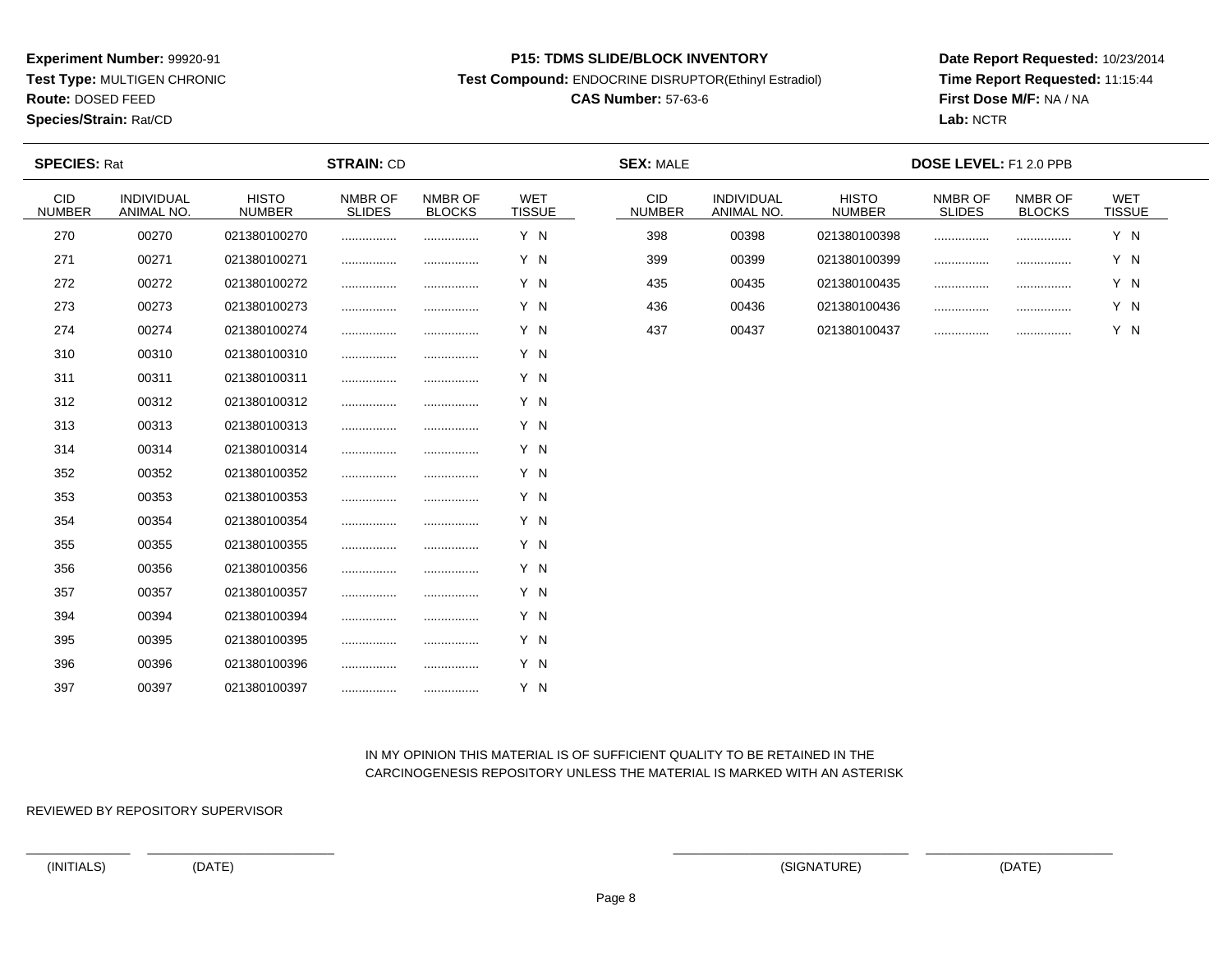**Test Type:** MULTIGEN CHRONIC

**Route:** DOSED FEED

**Species/Strain:** Rat/CD

#### **P15: TDMS SLIDE/BLOCK INVENTORY**

**Test Compound:** ENDOCRINE DISRUPTOR(Ethinyl Estradiol)

# **CAS Number:** 57-63-6

**Date Report Requested:** 10/23/2014**Time Report Requested:** 11:15:44**First Dose M/F:** NA / NA**Lab:** NCTR

| <b>SPECIES: Rat</b>         |                          |                               | <b>STRAIN: CD</b>        |                          |                             | <b>SEX: MALE</b>            |                          |                               | DOSE LEVEL: F1 10 PPB    |                          |                      |  |
|-----------------------------|--------------------------|-------------------------------|--------------------------|--------------------------|-----------------------------|-----------------------------|--------------------------|-------------------------------|--------------------------|--------------------------|----------------------|--|
| <b>CID</b><br><b>NUMBER</b> | INDIVIDUAL<br>ANIMAL NO. | <b>HISTO</b><br><b>NUMBER</b> | NMBR OF<br><b>SLIDES</b> | NMBR OF<br><b>BLOCKS</b> | <b>WET</b><br><b>TISSUE</b> | <b>CID</b><br><b>NUMBER</b> | INDIVIDUAL<br>ANIMAL NO. | <b>HISTO</b><br><b>NUMBER</b> | NMBR OF<br><b>SLIDES</b> | NMBR OF<br><b>BLOCKS</b> | WET<br><b>TISSUE</b> |  |
| 275                         | 00275                    | 021380100275                  |                          |                          | Y N                         | 403                         | 00403                    | 021380100403                  |                          |                          | Y N                  |  |
| 276                         | 00276                    | 021380100276                  |                          |                          | Y N                         | 404                         | 00404                    | 021380100404                  |                          |                          | Y N                  |  |
| 277                         | 00277                    | 021380100277                  |                          | .                        | Y N                         | 438                         | 00438                    | 021380100438                  | .                        |                          | Y N                  |  |
| 278                         | 00278                    | 021380100278                  |                          |                          | Y N                         | 439                         | 00439                    | 021380100439                  |                          |                          | Y N                  |  |
| 279                         | 00279                    | 021380100279                  |                          |                          | Y N                         | 440                         | 00440                    | 021380100440                  |                          |                          | Y N                  |  |
| 315                         | 00315                    | 021380100315                  |                          |                          | Y N                         |                             |                          |                               |                          |                          |                      |  |
| 316                         | 00316                    | 021380100316                  |                          |                          | Y N                         |                             |                          |                               |                          |                          |                      |  |
| 317                         | 00317                    | 021380100317                  |                          |                          | Y N                         |                             |                          |                               |                          |                          |                      |  |
| 318                         | 00318                    | 021380100318                  |                          |                          | Y N                         |                             |                          |                               |                          |                          |                      |  |
| 319                         | 00319                    | 021380100319                  |                          |                          | Y N                         |                             |                          |                               |                          |                          |                      |  |
| 320                         | 00320                    | 021380100320                  |                          |                          | Y N                         |                             |                          |                               |                          |                          |                      |  |
| 358                         | 00358                    | 021380100358                  |                          |                          | Y N                         |                             |                          |                               |                          |                          |                      |  |
| 359                         | 00359                    | 021380100359                  |                          |                          | Y N                         |                             |                          |                               |                          |                          |                      |  |
| 360                         | 00360                    | 021380100360                  |                          |                          | Y N                         |                             |                          |                               |                          |                          |                      |  |
| 361                         | 00361                    | 021380100361                  |                          |                          | Y N                         |                             |                          |                               |                          |                          |                      |  |
| 362                         | 00362                    | 021380100362                  |                          |                          | Y N                         |                             |                          |                               |                          |                          |                      |  |
| 363                         | 00363                    | 021380100363                  |                          |                          | Y N                         |                             |                          |                               |                          |                          |                      |  |
| 400                         | 00400                    | 021380100400                  |                          |                          | Y N                         |                             |                          |                               |                          |                          |                      |  |
| 401                         | 00401                    | 021380100401                  |                          |                          | Y N                         |                             |                          |                               |                          |                          |                      |  |
| 402                         | 00402                    | 021380100402                  |                          |                          | Y N                         |                             |                          |                               |                          |                          |                      |  |

# IN MY OPINION THIS MATERIAL IS OF SUFFICIENT QUALITY TO BE RETAINED IN THECARCINOGENESIS REPOSITORY UNLESS THE MATERIAL IS MARKED WITH AN ASTERISK

REVIEWED BY REPOSITORY SUPERVISOR

(INITIALS) (DATE) (SIGNATURE) (DATE)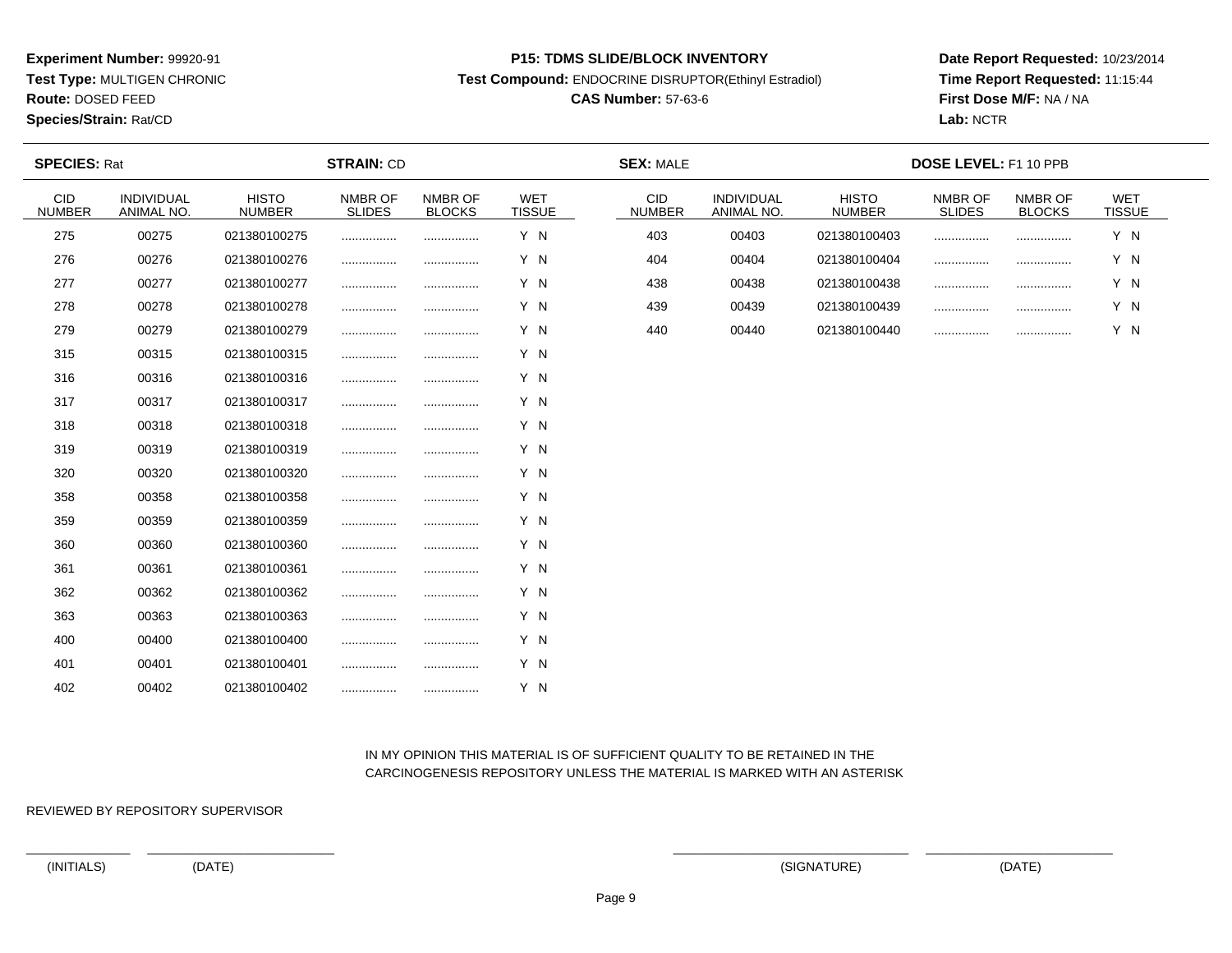**Test Type:** MULTIGEN CHRONIC

**Route:** DOSED FEED

**Species/Strain:** Rat/CD

#### **P15: TDMS SLIDE/BLOCK INVENTORY**

**Test Compound:** ENDOCRINE DISRUPTOR(Ethinyl Estradiol)

# **CAS Number:** 57-63-6

**Date Report Requested:** 10/23/2014**Time Report Requested:** 11:15:44**First Dose M/F:** NA / NA**Lab:** NCTR

| <b>SPECIES: Rat</b>         |                          |                               | <b>STRAIN: CD</b>        |                          |                             | <b>SEX: MALE</b>            |                          |                               | <b>DOSE LEVEL: F2 CONTROL</b> |                          |                      |  |
|-----------------------------|--------------------------|-------------------------------|--------------------------|--------------------------|-----------------------------|-----------------------------|--------------------------|-------------------------------|-------------------------------|--------------------------|----------------------|--|
| <b>CID</b><br><b>NUMBER</b> | INDIVIDUAL<br>ANIMAL NO. | <b>HISTO</b><br><b>NUMBER</b> | NMBR OF<br><b>SLIDES</b> | NMBR OF<br><b>BLOCKS</b> | <b>WET</b><br><b>TISSUE</b> | <b>CID</b><br><b>NUMBER</b> | INDIVIDUAL<br>ANIMAL NO. | <b>HISTO</b><br><b>NUMBER</b> | NMBR OF<br><b>SLIDES</b>      | NMBR OF<br><b>BLOCKS</b> | WET<br><b>TISSUE</b> |  |
| 494                         | 00494                    | 021380100494                  |                          |                          | Y N                         | 659                         | 00659                    | 021380100659                  |                               |                          | Y N                  |  |
| 495                         | 00495                    | 021380100495                  |                          |                          | Y N                         | 660                         | 00660                    | 021380100660                  |                               |                          | Y N                  |  |
| 497                         | 00497                    | 021380100497                  |                          | .                        | Y N                         | 661                         | 00661                    | 021380100661                  |                               |                          | Y N                  |  |
| 498                         | 00498                    | 021380100498                  |                          |                          | Y N                         | 672                         | 00672                    | 021380100672                  |                               |                          | Y N                  |  |
| 544                         | 00544                    | 021380100544                  |                          |                          | Y N                         | 673                         | 00673                    | 021380100673                  |                               |                          | Y N                  |  |
| 545                         | 00545                    | 021380100545                  |                          |                          | Y N                         |                             |                          |                               |                               |                          |                      |  |
| 546                         | 00546                    | 021380100546                  |                          |                          | Y N                         |                             |                          |                               |                               |                          |                      |  |
| 547                         | 00547                    | 021380100547                  |                          |                          | Y N                         |                             |                          |                               |                               |                          |                      |  |
| 548                         | 00548                    | 021380100548                  |                          |                          | Y N                         |                             |                          |                               |                               |                          |                      |  |
| 549                         | 00549                    | 021380100549                  |                          |                          | Y N                         |                             |                          |                               |                               |                          |                      |  |
| 587                         | 00587                    | 021380100587                  |                          |                          | Y N                         |                             |                          |                               |                               |                          |                      |  |
| 588                         | 00588                    | 021380100588                  |                          |                          | Y N                         |                             |                          |                               |                               |                          |                      |  |
| 589                         | 00589                    | 021380100589                  |                          |                          | Y N                         |                             |                          |                               |                               |                          |                      |  |
| 590                         | 00590                    | 021380100590                  |                          |                          | Y N                         |                             |                          |                               |                               |                          |                      |  |
| 631                         | 00631                    | 021380100631                  |                          |                          | Y N                         |                             |                          |                               |                               |                          |                      |  |
| 632                         | 00632                    | 021380100632                  |                          |                          | Y N                         |                             |                          |                               |                               |                          |                      |  |
| 633                         | 00633                    | 021380100633                  |                          |                          | Y N                         |                             |                          |                               |                               |                          |                      |  |
| 634                         | 00634                    | 021380100634                  |                          |                          | Y N                         |                             |                          |                               |                               |                          |                      |  |
| 635                         | 00635                    | 021380100635                  |                          |                          | Y N                         |                             |                          |                               |                               |                          |                      |  |
| 636                         | 00636                    | 021380100636                  |                          |                          | Y N                         |                             |                          |                               |                               |                          |                      |  |

# IN MY OPINION THIS MATERIAL IS OF SUFFICIENT QUALITY TO BE RETAINED IN THECARCINOGENESIS REPOSITORY UNLESS THE MATERIAL IS MARKED WITH AN ASTERISK

REVIEWED BY REPOSITORY SUPERVISOR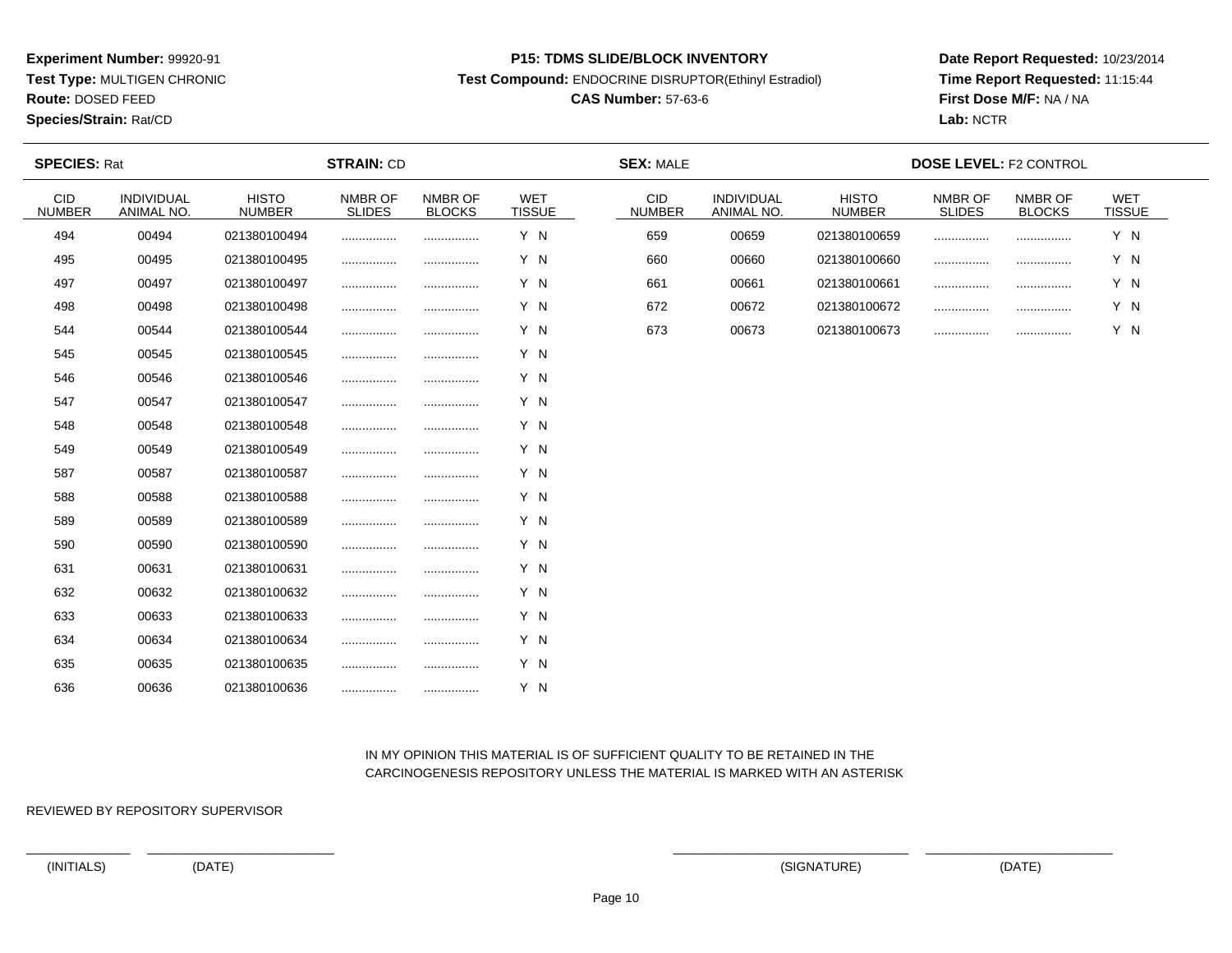**Test Type:** MULTIGEN CHRONIC

**Route:** DOSED FEED

**Species/Strain:** Rat/CD

#### **P15: TDMS SLIDE/BLOCK INVENTORY**

**Test Compound:** ENDOCRINE DISRUPTOR(Ethinyl Estradiol)

# **CAS Number:** 57-63-6

**Date Report Requested:** 10/23/2014**Time Report Requested:** 11:15:44**First Dose M/F:** NA / NA**Lab:** NCTR

| <b>SPECIES: Rat</b>         |                          | <b>STRAIN: CD</b>             |                          |                          | <b>SEX: MALE</b>            |                             |                          | DOSE LEVEL: F2 2.0 PPB        |                   |                          |               |
|-----------------------------|--------------------------|-------------------------------|--------------------------|--------------------------|-----------------------------|-----------------------------|--------------------------|-------------------------------|-------------------|--------------------------|---------------|
| <b>CID</b><br><b>NUMBER</b> | INDIVIDUAL<br>ANIMAL NO. | <b>HISTO</b><br><b>NUMBER</b> | NMBR OF<br><b>SLIDES</b> | NMBR OF<br><b>BLOCKS</b> | <b>WET</b><br><b>TISSUE</b> | <b>CID</b><br><b>NUMBER</b> | INDIVIDUAL<br>ANIMAL NO. | <b>HISTO</b><br><b>NUMBER</b> | NMBR OF<br>SLIDES | NMBR OF<br><b>BLOCKS</b> | WET<br>TISSUE |
| 499                         | 00499                    | 021380100499                  |                          |                          | Y N                         | 664                         | 00664                    | 021380100664                  |                   |                          | Y N           |
| 500                         | 00500                    | 021380100500                  |                          |                          | Y N                         | 665                         | 00665                    | 021380100665                  |                   |                          | Y N           |
| 501                         | 00501                    | 021380100501                  |                          |                          | Y N                         | 666                         | 00666                    | 021380100666                  |                   |                          | Y N           |
| 502                         | 00502                    | 021380100502                  |                          |                          | Y N                         | 674                         | 00674                    | 021380100674                  |                   |                          | Y N           |
| 503                         | 00503                    | 021380100503                  |                          |                          | Y N                         | 675                         | 00675                    | 021380100675                  |                   |                          | Y N           |
| 504                         | 00504                    | 021380100504                  |                          |                          | Y N                         |                             |                          |                               |                   |                          |               |
| 505                         | 00505                    | 021380100505                  |                          |                          | Y N                         |                             |                          |                               |                   |                          |               |
| 550                         | 00550                    | 021380100550                  |                          |                          | Y N                         |                             |                          |                               |                   |                          |               |
| 551                         | 00551                    | 021380100551                  |                          |                          | Y N                         |                             |                          |                               |                   |                          |               |
| 552                         | 00552                    | 021380100552                  |                          |                          | Y N                         |                             |                          |                               |                   |                          |               |
| 553                         | 00553                    | 021380100553                  |                          |                          | Y N                         |                             |                          |                               |                   |                          |               |
| 591                         | 00591                    | 021380100591                  |                          |                          | Y N                         |                             |                          |                               |                   |                          |               |
| 592                         | 00592                    | 021380100592                  | .                        |                          | Y N                         |                             |                          |                               |                   |                          |               |
| 593                         | 00593                    | 021380100593                  |                          |                          | Y N                         |                             |                          |                               |                   |                          |               |
| 637                         | 00637                    | 021380100637                  |                          |                          | Y N                         |                             |                          |                               |                   |                          |               |
| 638                         | 00638                    | 021380100638                  |                          |                          | Y N                         |                             |                          |                               |                   |                          |               |
| 639                         | 00639                    | 021380100639                  |                          |                          | Y N                         |                             |                          |                               |                   |                          |               |
| 640                         | 00640                    | 021380100640                  | .                        |                          | Y N                         |                             |                          |                               |                   |                          |               |
| 662                         | 00662                    | 021380100662                  |                          |                          | Y N                         |                             |                          |                               |                   |                          |               |
| 663                         | 00663                    | 021380100663                  |                          | .                        | Y N                         |                             |                          |                               |                   |                          |               |

# IN MY OPINION THIS MATERIAL IS OF SUFFICIENT QUALITY TO BE RETAINED IN THECARCINOGENESIS REPOSITORY UNLESS THE MATERIAL IS MARKED WITH AN ASTERISK

REVIEWED BY REPOSITORY SUPERVISOR

(INITIALS) (DATE) (SIGNATURE) (DATE)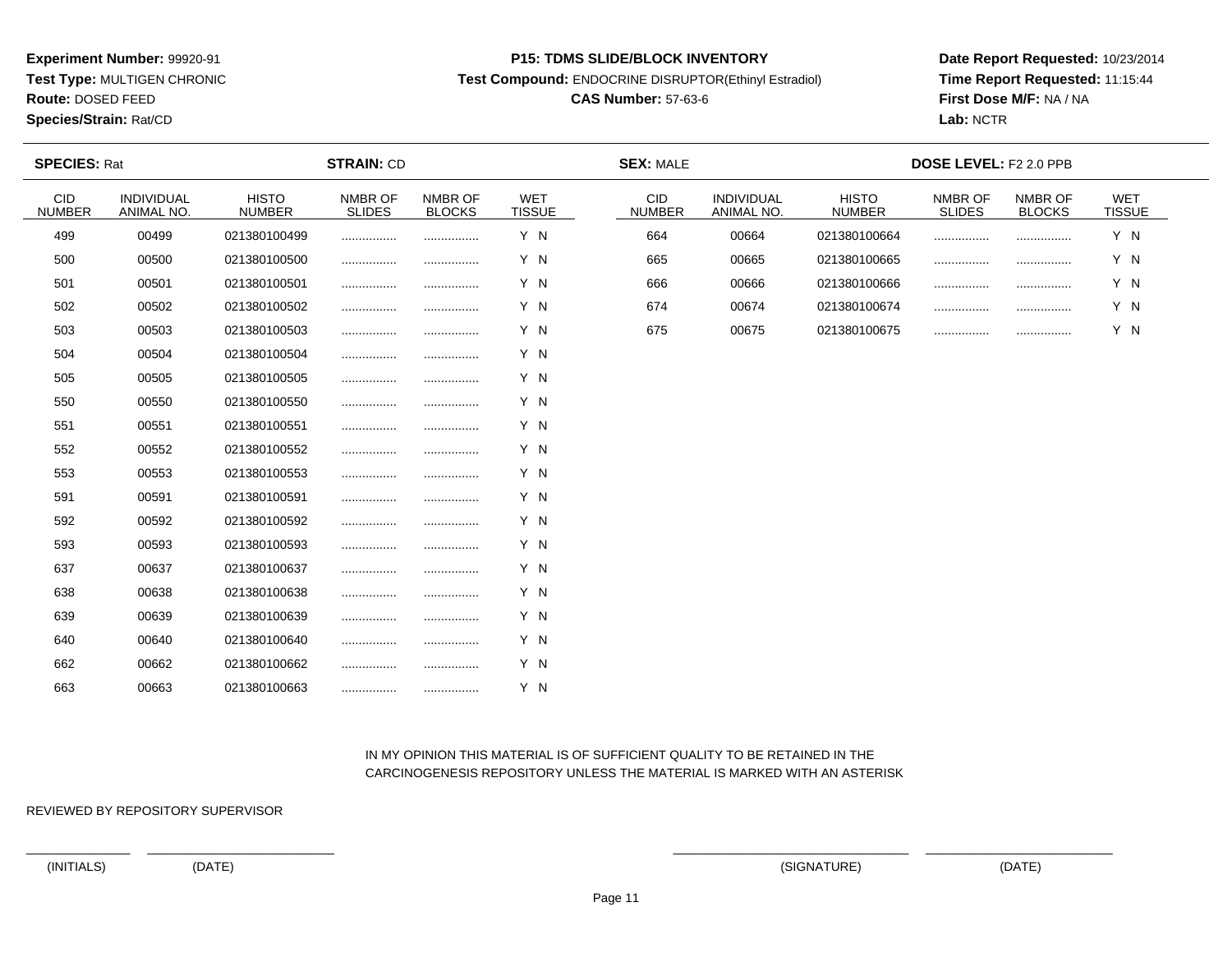**Test Type:** MULTIGEN CHRONIC

**Route:** DOSED FEED

**Species/Strain:** Rat/CD

#### **P15: TDMS SLIDE/BLOCK INVENTORY**

**Test Compound:** ENDOCRINE DISRUPTOR(Ethinyl Estradiol)

# **CAS Number:** 57-63-6

**Date Report Requested:** 10/23/2014**Time Report Requested:** 11:15:44**First Dose M/F:** NA / NA**Lab:** NCTR

| <b>SPECIES: Rat</b>         |                          |                               | <b>STRAIN: CD</b>        |                          |                             | <b>SEX: MALE</b>            |                          |                               | DOSE LEVEL: F2 10 PPB    |                          |                             |  |
|-----------------------------|--------------------------|-------------------------------|--------------------------|--------------------------|-----------------------------|-----------------------------|--------------------------|-------------------------------|--------------------------|--------------------------|-----------------------------|--|
| <b>CID</b><br><b>NUMBER</b> | INDIVIDUAL<br>ANIMAL NO. | <b>HISTO</b><br><b>NUMBER</b> | NMBR OF<br><b>SLIDES</b> | NMBR OF<br><b>BLOCKS</b> | <b>WET</b><br><b>TISSUE</b> | <b>CID</b><br><b>NUMBER</b> | INDIVIDUAL<br>ANIMAL NO. | <b>HISTO</b><br><b>NUMBER</b> | NMBR OF<br><b>SLIDES</b> | NMBR OF<br><b>BLOCKS</b> | <b>WET</b><br><b>TISSUE</b> |  |
| 506                         | 00506                    | 021380100506                  |                          |                          | Y N                         | 642                         | 00642                    | 021380100642                  |                          |                          | Y N                         |  |
| 507                         | 00507                    | 021380100507                  | .                        |                          | Y N                         | 643                         | 00643                    | 021380100643                  |                          |                          | Y N                         |  |
| 508                         | 00508                    | 021380100508                  |                          |                          | Y N                         | 644                         | 00644                    | 021380100644                  |                          | .                        | Y N                         |  |
| 509                         | 00509                    | 021380100509                  |                          |                          | Y N                         | 645                         | 00645                    | 021380100645                  |                          |                          | Y N                         |  |
| 510                         | 00510                    | 021380100510                  |                          |                          | Y N                         | 667                         | 00667                    | 021380100667                  |                          |                          | Y N                         |  |
| 511                         | 00511                    | 021380100511                  |                          |                          | Y N                         |                             |                          |                               |                          |                          |                             |  |
| 512                         | 00512                    | 021380100512                  |                          |                          | Y N                         |                             |                          |                               |                          |                          |                             |  |
| 513                         | 00513                    | 021380100513                  |                          |                          | Y N                         |                             |                          |                               |                          |                          |                             |  |
| 554                         | 00554                    | 021380100554                  |                          | .                        | Y N                         |                             |                          |                               |                          |                          |                             |  |
| 555                         | 00555                    | 021380100555                  |                          |                          | Y N                         |                             |                          |                               |                          |                          |                             |  |
| 556                         | 00556                    | 021380100556                  |                          |                          | Y N                         |                             |                          |                               |                          |                          |                             |  |
| 557                         | 00557                    | 021380100557                  | .                        |                          | Y N                         |                             |                          |                               |                          |                          |                             |  |
| 558                         | 00558                    | 021380100558                  |                          |                          | Y N                         |                             |                          |                               |                          |                          |                             |  |
| 559                         | 00559                    | 021380100559                  |                          |                          | Y N                         |                             |                          |                               |                          |                          |                             |  |
| 594                         | 00594                    | 021380100594                  |                          |                          | Y N                         |                             |                          |                               |                          |                          |                             |  |
| 595                         | 00595                    | 021380100595                  |                          |                          | Y N                         |                             |                          |                               |                          |                          |                             |  |
| 596                         | 00596                    | 021380100596                  |                          |                          | Y N                         |                             |                          |                               |                          |                          |                             |  |
| 597                         | 00597                    | 021380100597                  |                          |                          | Y N                         |                             |                          |                               |                          |                          |                             |  |
| 598                         | 00598                    | 021380100598                  |                          |                          | Y N                         |                             |                          |                               |                          |                          |                             |  |
| 641                         | 00641                    | 021380100641                  |                          |                          | Y N                         |                             |                          |                               |                          |                          |                             |  |

# IN MY OPINION THIS MATERIAL IS OF SUFFICIENT QUALITY TO BE RETAINED IN THECARCINOGENESIS REPOSITORY UNLESS THE MATERIAL IS MARKED WITH AN ASTERISK

REVIEWED BY REPOSITORY SUPERVISOR

(INITIALS) (DATE) (SIGNATURE) (DATE)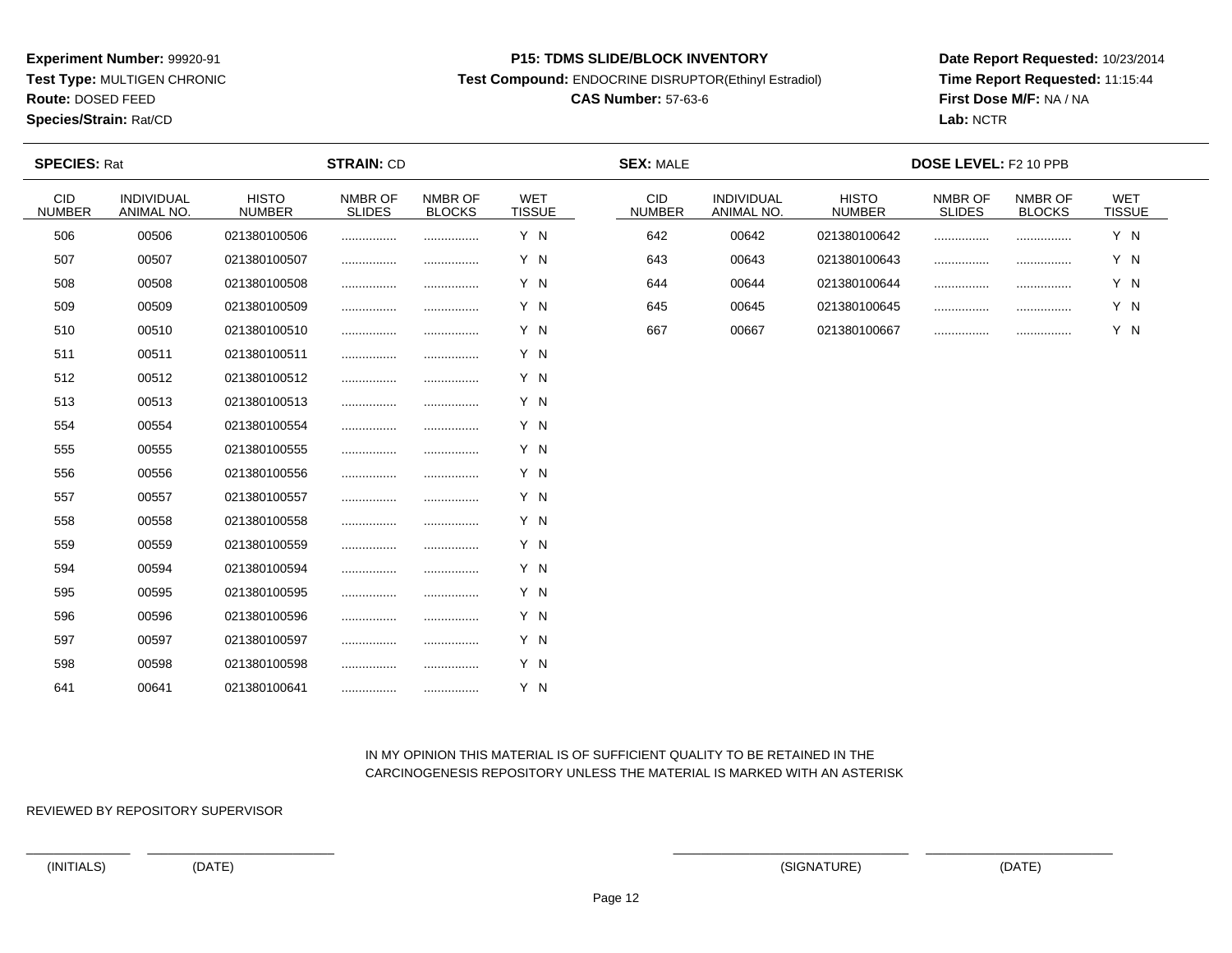**Test Type:** MULTIGEN CHRONIC

**Route:** DOSED FEED

**Species/Strain:** Rat/CD

#### **P15: TDMS SLIDE/BLOCK INVENTORY**

**Test Compound:** ENDOCRINE DISRUPTOR(Ethinyl Estradiol)

# **CAS Number:** 57-63-6

**Date Report Requested:** 10/23/2014**Time Report Requested:** 11:15:44**First Dose M/F:** NA / NA**Lab:** NCTR

| <b>SPECIES: Rat</b>         |                          |                               | <b>STRAIN: CD</b>        |                          |                             | <b>SEX: MALE</b>            |                          |                               | <b>DOSE LEVEL: F2 50 PPB</b> |                          |                      |  |
|-----------------------------|--------------------------|-------------------------------|--------------------------|--------------------------|-----------------------------|-----------------------------|--------------------------|-------------------------------|------------------------------|--------------------------|----------------------|--|
| <b>CID</b><br><b>NUMBER</b> | INDIVIDUAL<br>ANIMAL NO. | <b>HISTO</b><br><b>NUMBER</b> | NMBR OF<br><b>SLIDES</b> | NMBR OF<br><b>BLOCKS</b> | <b>WET</b><br><b>TISSUE</b> | <b>CID</b><br><b>NUMBER</b> | INDIVIDUAL<br>ANIMAL NO. | <b>HISTO</b><br><b>NUMBER</b> | NMBR OF<br><b>SLIDES</b>     | NMBR OF<br><b>BLOCKS</b> | WET<br><b>TISSUE</b> |  |
| 514                         | 00514                    | 021380100514                  |                          |                          | Y N                         | 648                         | 00648                    | 021380100648                  |                              |                          | Y N                  |  |
| 515                         | 00515                    | 021380100515                  |                          |                          | Y N                         | 649                         | 00649                    | 021380100649                  |                              |                          | Y N                  |  |
| 516                         | 00516                    | 021380100516                  |                          | .                        | Y N                         | 650                         | 00650                    | 021380100650                  |                              |                          | Y N                  |  |
| 517                         | 00517                    | 021380100517                  |                          |                          | Y N                         | 651                         | 00651                    | 021380100651                  |                              |                          | Y N                  |  |
| 518                         | 00518                    | 021380100518                  |                          |                          | Y N                         | 668                         | 00668                    | 021380100668                  |                              |                          | Y N                  |  |
| 560                         | 00560                    | 021380100560                  |                          |                          | Y N                         |                             |                          |                               |                              |                          |                      |  |
| 561                         | 00561                    | 021380100561                  |                          |                          | Y N                         |                             |                          |                               |                              |                          |                      |  |
| 562                         | 00562                    | 021380100562                  |                          |                          | Y N                         |                             |                          |                               |                              |                          |                      |  |
| 563                         | 00563                    | 021380100563                  |                          |                          | Y N                         |                             |                          |                               |                              |                          |                      |  |
| 564                         | 00564                    | 021380100564                  |                          |                          | Y N                         |                             |                          |                               |                              |                          |                      |  |
| 599                         | 00599                    | 021380100599                  |                          |                          | Y N                         |                             |                          |                               |                              |                          |                      |  |
| 600                         | 00600                    | 021380100600                  |                          |                          | Y N                         |                             |                          |                               |                              |                          |                      |  |
| 601                         | 00601                    | 021380100601                  |                          |                          | Y N                         |                             |                          |                               |                              |                          |                      |  |
| 602                         | 00602                    | 021380100602                  |                          |                          | Y N                         |                             |                          |                               |                              |                          |                      |  |
| 603                         | 00603                    | 021380100603                  |                          |                          | Y N                         |                             |                          |                               |                              |                          |                      |  |
| 604                         | 00604                    | 021380100604                  |                          |                          | Y N                         |                             |                          |                               |                              |                          |                      |  |
| 605                         | 00605                    | 021380100605                  |                          |                          | Y N                         |                             |                          |                               |                              |                          |                      |  |
| 606                         | 00606                    | 021380100606                  |                          |                          | Y N                         |                             |                          |                               |                              |                          |                      |  |
| 646                         | 00646                    | 021380100646                  |                          |                          | Y N                         |                             |                          |                               |                              |                          |                      |  |
| 647                         | 00647                    | 021380100647                  |                          |                          | Y N                         |                             |                          |                               |                              |                          |                      |  |

# IN MY OPINION THIS MATERIAL IS OF SUFFICIENT QUALITY TO BE RETAINED IN THECARCINOGENESIS REPOSITORY UNLESS THE MATERIAL IS MARKED WITH AN ASTERISK

REVIEWED BY REPOSITORY SUPERVISOR

(INITIALS) (DATE) (SIGNATURE) (DATE)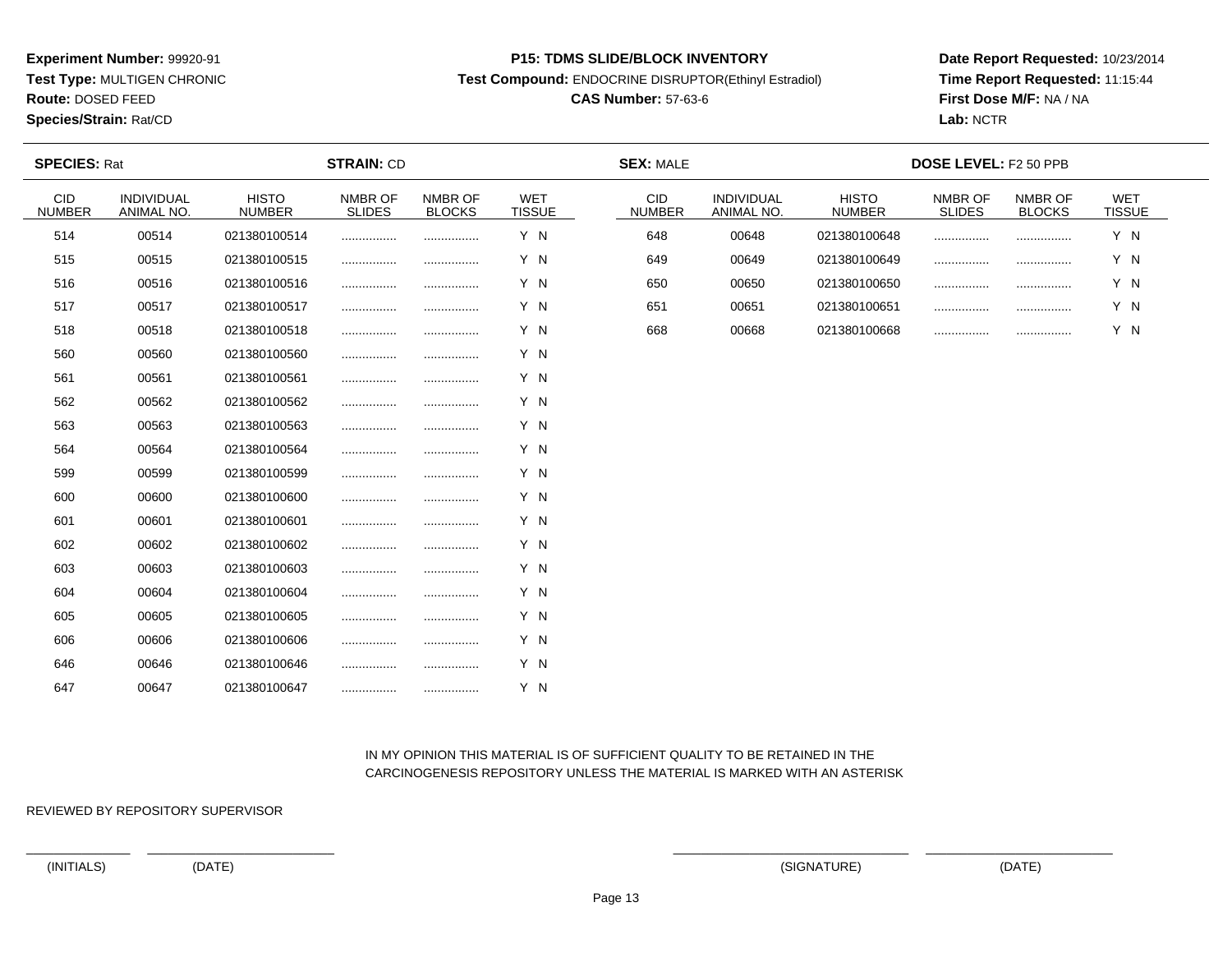**Test Type:** MULTIGEN CHRONIC

**Route:** DOSED FEED

**Species/Strain:** Rat/CD

#### **P15: TDMS SLIDE/BLOCK INVENTORY**

**Test Compound:** ENDOCRINE DISRUPTOR(Ethinyl Estradiol)

# **CAS Number:** 57-63-6

**Date Report Requested:** 10/23/2014**Time Report Requested:** 11:15:44**First Dose M/F:** NA / NA**Lab:** NCTR

| <b>SPECIES: Rat</b>         |                          |                               | <b>STRAIN: CD</b>        |                          |                             | <b>SEX: MALE</b>     |                          |                               | <b>DOSE LEVEL: F3 CONTROL</b> |                          |                             |
|-----------------------------|--------------------------|-------------------------------|--------------------------|--------------------------|-----------------------------|----------------------|--------------------------|-------------------------------|-------------------------------|--------------------------|-----------------------------|
| <b>CID</b><br><b>NUMBER</b> | INDIVIDUAL<br>ANIMAL NO. | <b>HISTO</b><br><b>NUMBER</b> | NMBR OF<br><b>SLIDES</b> | NMBR OF<br><b>BLOCKS</b> | <b>WET</b><br><b>TISSUE</b> | CID<br><b>NUMBER</b> | INDIVIDUAL<br>ANIMAL NO. | <b>HISTO</b><br><b>NUMBER</b> | NMBR OF<br><b>SLIDES</b>      | NMBR OF<br><b>BLOCKS</b> | <b>WET</b><br><b>TISSUE</b> |
| 730                         | 00730                    | 021380100730                  |                          |                          | Y N                         | 869                  | 00869                    | 021380100869                  |                               |                          | Y N                         |
| 731                         | 00731                    | 021380100731                  |                          |                          | Y N                         | 870                  | 00870                    | 021380100870                  |                               |                          | Y N                         |
| 732                         | 00732                    | 021380100732                  |                          |                          | Y N                         | 900                  | 00900                    | 021380100900                  |                               | .                        | Y N                         |
| 733                         | 00733                    | 021380100733                  |                          | .                        | Y N                         | 901                  | 00901                    | 021380100901                  |                               |                          | Y N                         |
| 734                         | 00734                    | 021380100734                  | .                        |                          | Y N                         | 902                  | 00902                    | 021380100902                  |                               |                          | Y N                         |
| 735                         | 00735                    | 021380100735                  |                          |                          | Y N                         |                      |                          |                               |                               |                          |                             |
| 776                         | 00776                    | 021380100776                  |                          |                          | Y N                         |                      |                          |                               |                               |                          |                             |
| 777                         | 00777                    | 021380100777                  |                          |                          | Y N                         |                      |                          |                               |                               |                          |                             |
| 778                         | 00778                    | 021380100778                  |                          |                          | Y N                         |                      |                          |                               |                               |                          |                             |
| 779                         | 00779                    | 021380100779                  | .                        |                          | Y N                         |                      |                          |                               |                               |                          |                             |
| 780                         | 00780                    | 021380100780                  |                          |                          | Y N                         |                      |                          |                               |                               |                          |                             |
| 819                         | 00819                    | 021380100819                  |                          |                          | Y N                         |                      |                          |                               |                               |                          |                             |
| 820                         | 00820                    | 021380100820                  |                          | .                        | Y N                         |                      |                          |                               |                               |                          |                             |
| 821                         | 00821                    | 021380100821                  |                          |                          | Y N                         |                      |                          |                               |                               |                          |                             |
| 822                         | 00822                    | 021380100822                  | .                        | .                        | Y N                         |                      |                          |                               |                               |                          |                             |
| 823                         | 00823                    | 021380100823                  |                          |                          | Y N                         |                      |                          |                               |                               |                          |                             |
| 865                         | 00865                    | 021380100865                  |                          |                          | Y N                         |                      |                          |                               |                               |                          |                             |
| 866                         | 00866                    | 021380100866                  |                          |                          | Y N                         |                      |                          |                               |                               |                          |                             |
| 867                         | 00867                    | 021380100867                  |                          |                          | Y N                         |                      |                          |                               |                               |                          |                             |
| 868                         | 00868                    | 021380100868                  |                          |                          | Y N                         |                      |                          |                               |                               |                          |                             |

# IN MY OPINION THIS MATERIAL IS OF SUFFICIENT QUALITY TO BE RETAINED IN THECARCINOGENESIS REPOSITORY UNLESS THE MATERIAL IS MARKED WITH AN ASTERISK

REVIEWED BY REPOSITORY SUPERVISOR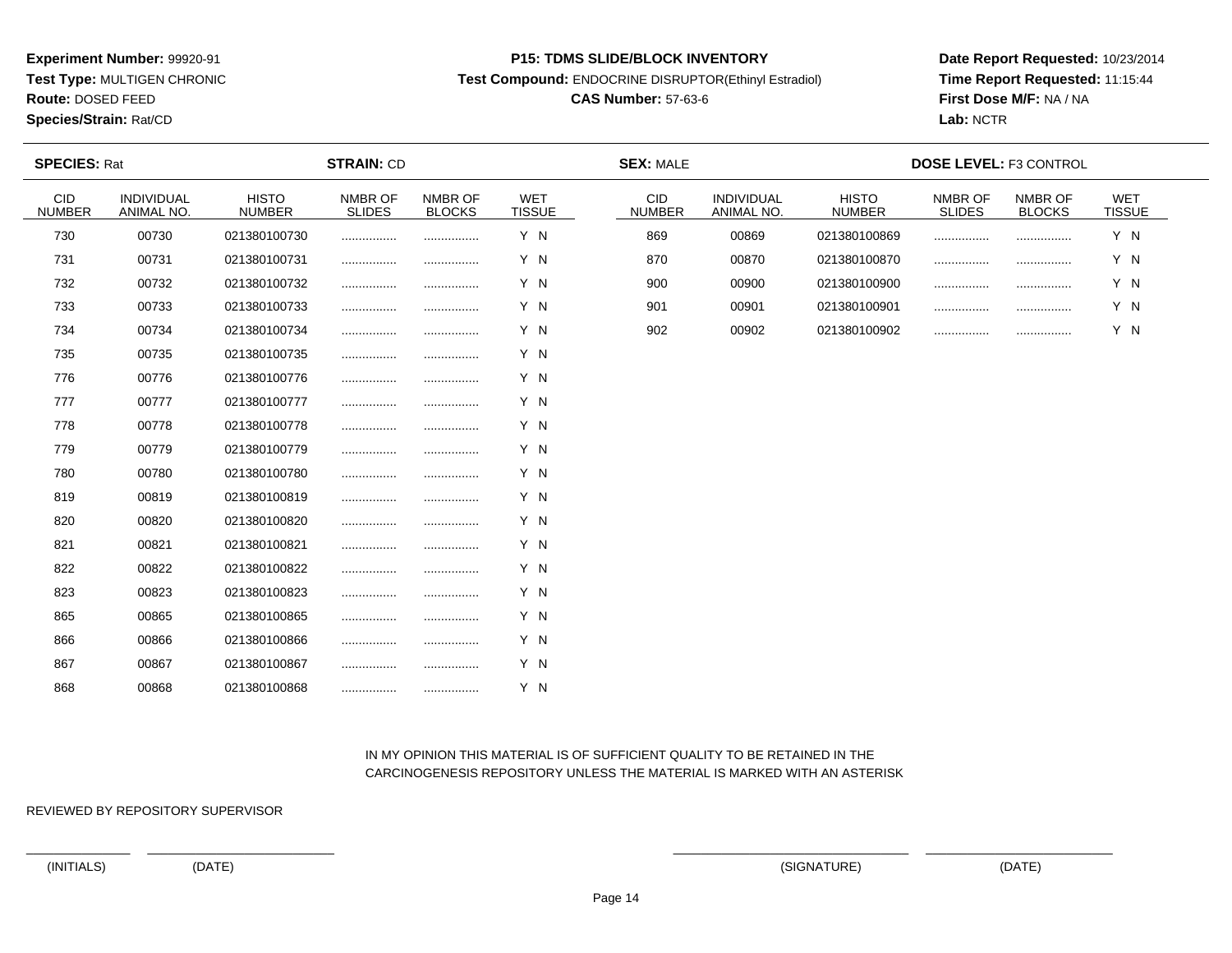**Test Type:** MULTIGEN CHRONIC

**Route:** DOSED FEED

**Species/Strain:** Rat/CD

#### **P15: TDMS SLIDE/BLOCK INVENTORY**

**Test Compound:** ENDOCRINE DISRUPTOR(Ethinyl Estradiol)

# **CAS Number:** 57-63-6

**Date Report Requested:** 10/23/2014**Time Report Requested:** 11:15:44**First Dose M/F:** NA / NA**Lab:** NCTR

| <b>SPECIES: Rat</b>         |                          |                               | <b>STRAIN: CD</b>        |                          |                             | <b>SEX: MALE</b>            |                          |                               |                          | <b>DOSE LEVEL: F3/2PPB TO CTRL</b> |                      |  |
|-----------------------------|--------------------------|-------------------------------|--------------------------|--------------------------|-----------------------------|-----------------------------|--------------------------|-------------------------------|--------------------------|------------------------------------|----------------------|--|
| <b>CID</b><br><b>NUMBER</b> | INDIVIDUAL<br>ANIMAL NO. | <b>HISTO</b><br><b>NUMBER</b> | NMBR OF<br><b>SLIDES</b> | NMBR OF<br><b>BLOCKS</b> | <b>WET</b><br><b>TISSUE</b> | <b>CID</b><br><b>NUMBER</b> | INDIVIDUAL<br>ANIMAL NO. | <b>HISTO</b><br><b>NUMBER</b> | NMBR OF<br><b>SLIDES</b> | NMBR OF<br><b>BLOCKS</b>           | WET<br><b>TISSUE</b> |  |
| 736                         | 00736                    | 021380100736                  |                          |                          | Y N                         | 873                         | 00873                    | 021380100873                  |                          |                                    | Y N                  |  |
| 737                         | 00737                    | 021380100737                  |                          |                          | Y N                         | 874                         | 00874                    | 021380100874                  |                          |                                    | Y N                  |  |
| 738                         | 00738                    | 021380100738                  |                          | .                        | Y N                         | 875                         | 00875                    | 021380100875                  | .                        |                                    | Y N                  |  |
| 739                         | 00739                    | 021380100739                  |                          |                          | Y N                         | 876                         | 00876                    | 021380100876                  |                          |                                    | Y N                  |  |
| 740                         | 00740                    | 021380100740                  |                          |                          | Y N                         | 903                         | 00903                    | 021380100903                  |                          |                                    | Y N                  |  |
| 741                         | 00741                    | 021380100741                  |                          |                          | Y N                         |                             |                          |                               |                          |                                    |                      |  |
| 781                         | 00781                    | 021380100781                  |                          |                          | Y N                         |                             |                          |                               |                          |                                    |                      |  |
| 782                         | 00782                    | 021380100782                  |                          |                          | Y N                         |                             |                          |                               |                          |                                    |                      |  |
| 783                         | 00783                    | 021380100783                  |                          |                          | Y N                         |                             |                          |                               |                          |                                    |                      |  |
| 784                         | 00784                    | 021380100784                  |                          |                          | Y N                         |                             |                          |                               |                          |                                    |                      |  |
| 785                         | 00785                    | 021380100785                  |                          |                          | Y N                         |                             |                          |                               |                          |                                    |                      |  |
| 786                         | 00786                    | 021380100786                  |                          |                          | Y N                         |                             |                          |                               |                          |                                    |                      |  |
| 824                         | 00824                    | 021380100824                  |                          |                          | Y N                         |                             |                          |                               |                          |                                    |                      |  |
| 825                         | 00825                    | 021380100825                  |                          |                          | Y N                         |                             |                          |                               |                          |                                    |                      |  |
| 826                         | 00826                    | 021380100826                  |                          |                          | Y N                         |                             |                          |                               |                          |                                    |                      |  |
| 827                         | 00827                    | 021380100827                  |                          |                          | Y N                         |                             |                          |                               |                          |                                    |                      |  |
| 828                         | 00828                    | 021380100828                  |                          |                          | Y N                         |                             |                          |                               |                          |                                    |                      |  |
| 829                         | 00829                    | 021380100829                  |                          |                          | Y N                         |                             |                          |                               |                          |                                    |                      |  |
| 871                         | 00871                    | 021380100871                  |                          |                          | Y N                         |                             |                          |                               |                          |                                    |                      |  |
| 872                         | 00872                    | 021380100872                  |                          |                          | Y N                         |                             |                          |                               |                          |                                    |                      |  |

# IN MY OPINION THIS MATERIAL IS OF SUFFICIENT QUALITY TO BE RETAINED IN THECARCINOGENESIS REPOSITORY UNLESS THE MATERIAL IS MARKED WITH AN ASTERISK

REVIEWED BY REPOSITORY SUPERVISOR

(INITIALS) (DATE) (SIGNATURE) (DATE)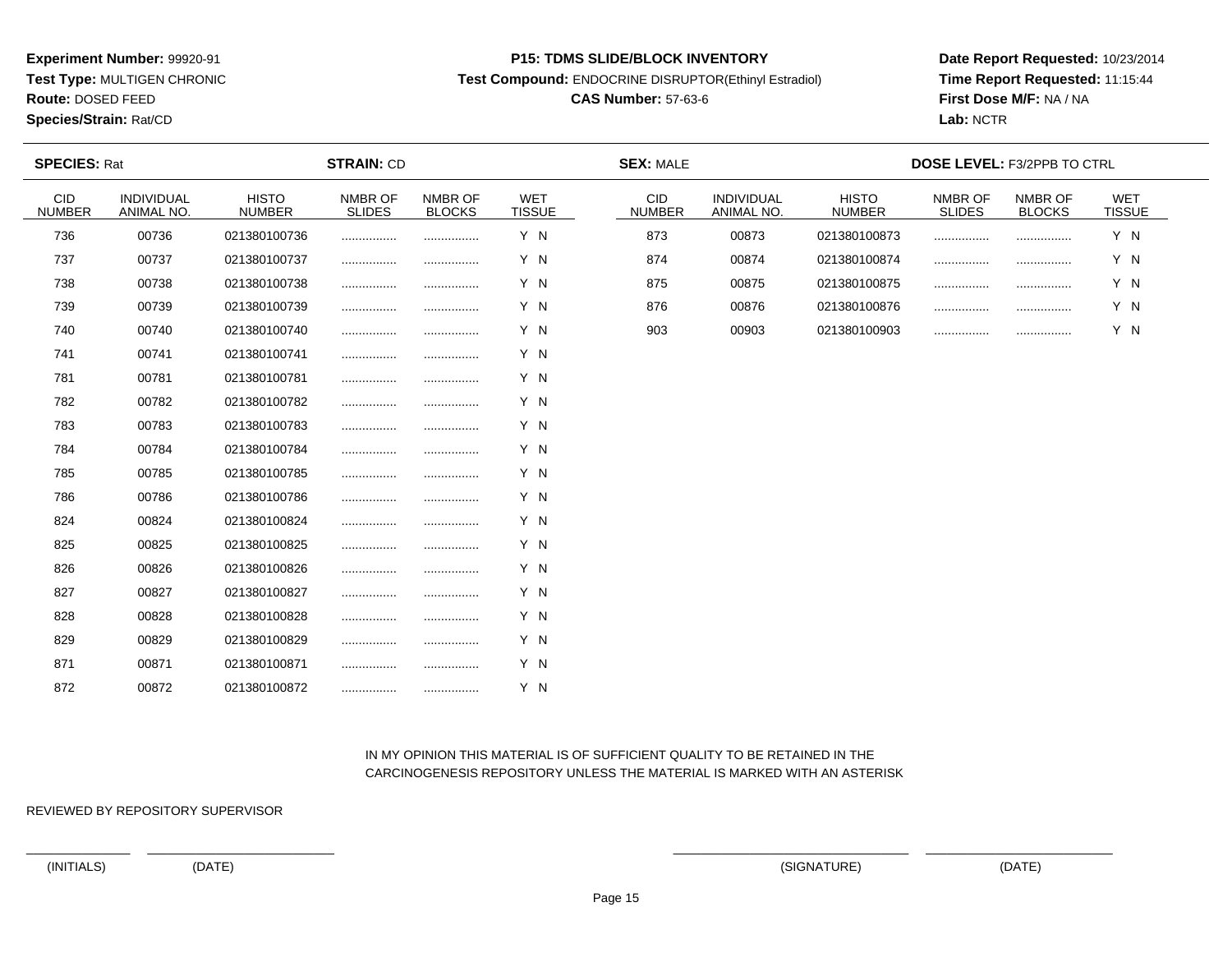**Test Type:** MULTIGEN CHRONIC

**Route:** DOSED FEED

**Species/Strain:** Rat/CD

#### **P15: TDMS SLIDE/BLOCK INVENTORY**

**Test Compound:** ENDOCRINE DISRUPTOR(Ethinyl Estradiol)

# **CAS Number:** 57-63-6

**Date Report Requested:** 10/23/2014**Time Report Requested:** 11:15:44**First Dose M/F:** NA / NA**Lab:** NCTR

| <b>SPECIES: Rat</b>         |                          |                               | <b>STRAIN: CD</b>        |                          |                             | <b>SEX: MALE</b>            |                          |                               | DOSE LEVEL: F3/10PPB TO CTRL |                          |                             |  |
|-----------------------------|--------------------------|-------------------------------|--------------------------|--------------------------|-----------------------------|-----------------------------|--------------------------|-------------------------------|------------------------------|--------------------------|-----------------------------|--|
| <b>CID</b><br><b>NUMBER</b> | INDIVIDUAL<br>ANIMAL NO. | <b>HISTO</b><br><b>NUMBER</b> | NMBR OF<br><b>SLIDES</b> | NMBR OF<br><b>BLOCKS</b> | <b>WET</b><br><b>TISSUE</b> | <b>CID</b><br><b>NUMBER</b> | INDIVIDUAL<br>ANIMAL NO. | <b>HISTO</b><br><b>NUMBER</b> | NMBR OF<br><b>SLIDES</b>     | NMBR OF<br><b>BLOCKS</b> | <b>WET</b><br><b>TISSUE</b> |  |
| 742                         | 00742                    | 021380100742                  |                          |                          | Y N                         | 883                         | 00883                    | 021380100883                  |                              |                          | Y N                         |  |
| 743                         | 00743                    | 021380100743                  |                          |                          | Y N                         | 904                         | 00904                    | 021380100904                  |                              |                          | Y N                         |  |
| 744                         | 00744                    | 021380100744                  |                          |                          | Y N                         | 905                         | 00905                    | 021380100905                  |                              |                          | Y N                         |  |
| 745                         | 00745                    | 021380100745                  |                          |                          | Y N                         | 906                         | 00906                    | 021380100906                  |                              |                          | Y N                         |  |
| 787                         | 00787                    | 021380100787                  |                          |                          | Y N                         | 907                         | 00907                    | 021380100907                  |                              |                          | Y N                         |  |
| 788                         | 00788                    | 021380100788                  |                          |                          | Y N                         |                             |                          |                               |                              |                          |                             |  |
| 789                         | 00789                    | 021380100789                  |                          |                          | Y N                         |                             |                          |                               |                              |                          |                             |  |
| 790                         | 00790                    | 021380100790                  |                          |                          | Y N                         |                             |                          |                               |                              |                          |                             |  |
| 830                         | 00830                    | 021380100830                  |                          |                          | Y N                         |                             |                          |                               |                              |                          |                             |  |
| 831                         | 00831                    | 021380100831                  |                          |                          | Y N                         |                             |                          |                               |                              |                          |                             |  |
| 832                         | 00832                    | 021380100832                  |                          |                          | Y N                         |                             |                          |                               |                              |                          |                             |  |
| 833                         | 00833                    | 021380100833                  |                          |                          | Y N                         |                             |                          |                               |                              |                          |                             |  |
| 834                         | 00834                    | 021380100834                  |                          |                          | Y N                         |                             |                          |                               |                              |                          |                             |  |
| 835                         | 00835                    | 021380100835                  |                          |                          | Y N                         |                             |                          |                               |                              |                          |                             |  |
| 877                         | 00877                    | 021380100877                  |                          |                          | Y N                         |                             |                          |                               |                              |                          |                             |  |
| 878                         | 00878                    | 021380100878                  |                          |                          | Y N                         |                             |                          |                               |                              |                          |                             |  |
| 879                         | 00879                    | 021380100879                  |                          |                          | Y N                         |                             |                          |                               |                              |                          |                             |  |
| 880                         | 00880                    | 021380100880                  |                          |                          | Y N                         |                             |                          |                               |                              |                          |                             |  |
| 881                         | 00881                    | 021380100881                  |                          |                          | Y N                         |                             |                          |                               |                              |                          |                             |  |
| 882                         | 00882                    | 021380100882                  |                          |                          | Y N                         |                             |                          |                               |                              |                          |                             |  |

# IN MY OPINION THIS MATERIAL IS OF SUFFICIENT QUALITY TO BE RETAINED IN THECARCINOGENESIS REPOSITORY UNLESS THE MATERIAL IS MARKED WITH AN ASTERISK

REVIEWED BY REPOSITORY SUPERVISOR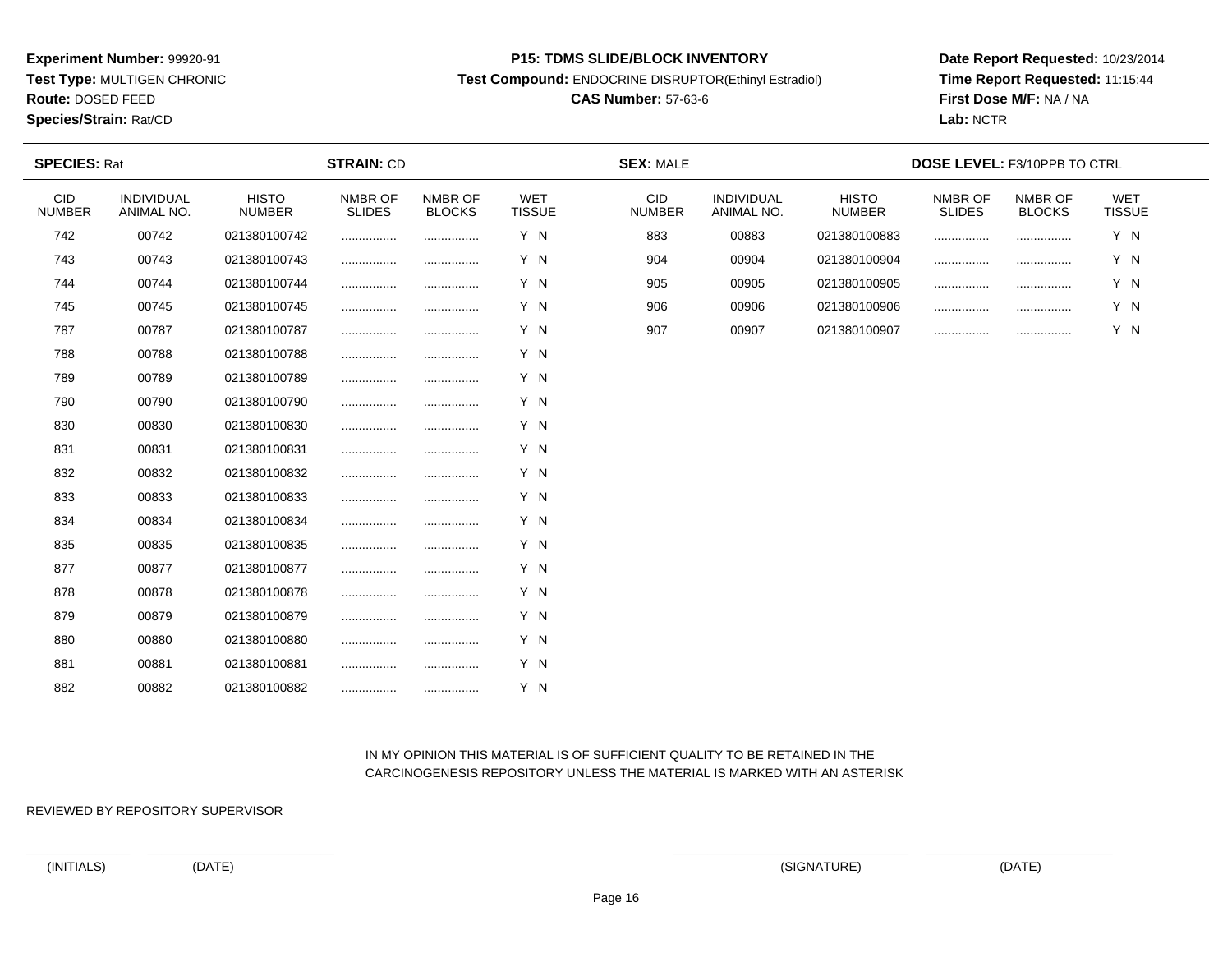**Test Type:** MULTIGEN CHRONIC

**Route:** DOSED FEED

**Species/Strain:** Rat/CD

#### **P15: TDMS SLIDE/BLOCK INVENTORY**

**Test Compound:** ENDOCRINE DISRUPTOR(Ethinyl Estradiol)

# **CAS Number:** 57-63-6

**Date Report Requested:** 10/23/2014**Time Report Requested:** 11:15:44**First Dose M/F:** NA / NA**Lab:** NCTR

| <b>SPECIES: Rat</b>  |                          |                               | <b>STRAIN: CD</b>        |                          |                             | <b>SEX: MALE</b>            |                          |                               | DOSE LEVEL: F3/50PPB TO CTRL |                          |                             |  |
|----------------------|--------------------------|-------------------------------|--------------------------|--------------------------|-----------------------------|-----------------------------|--------------------------|-------------------------------|------------------------------|--------------------------|-----------------------------|--|
| CID<br><b>NUMBER</b> | INDIVIDUAL<br>ANIMAL NO. | <b>HISTO</b><br><b>NUMBER</b> | NMBR OF<br><b>SLIDES</b> | NMBR OF<br><b>BLOCKS</b> | <b>WET</b><br><b>TISSUE</b> | <b>CID</b><br><b>NUMBER</b> | INDIVIDUAL<br>ANIMAL NO. | <b>HISTO</b><br><b>NUMBER</b> | NMBR OF<br><b>SLIDES</b>     | NMBR OF<br><b>BLOCKS</b> | <b>WET</b><br><b>TISSUE</b> |  |
| 746                  | 00746                    | 021380100746                  |                          |                          | Y N                         | 885                         | 00885                    | 021380100885                  |                              |                          | Y N                         |  |
| 747                  | 00747                    | 021380100747                  |                          |                          | Y N                         | 886                         | 00886                    | 021380100886                  |                              |                          | Y N                         |  |
| 748                  | 00748                    | 021380100748                  |                          |                          | Y N                         | 887                         | 00887                    | 021380100887                  |                              |                          | Y N                         |  |
| 749                  | 00749                    | 021380100749                  |                          |                          | Y N                         | 888                         | 00888                    | 021380100888                  |                              |                          | Y N                         |  |
| 750                  | 00750                    | 021380100750                  |                          |                          | Y N                         | 889                         | 00889                    | 021380100889                  |                              |                          | Y N                         |  |
| 751                  | 00751                    | 021380100751                  |                          |                          | Y N                         |                             |                          |                               |                              |                          |                             |  |
| 752                  | 00752                    | 021380100752                  |                          |                          | Y N                         |                             |                          |                               |                              |                          |                             |  |
| 791                  | 00791                    | 021380100791                  |                          |                          | Y N                         |                             |                          |                               |                              |                          |                             |  |
| 792                  | 00792                    | 021380100792                  |                          |                          | Y N                         |                             |                          |                               |                              |                          |                             |  |
| 793                  | 00793                    | 021380100793                  |                          |                          | Y N                         |                             |                          |                               |                              |                          |                             |  |
| 794                  | 00794                    | 021380100794                  |                          |                          | Y N                         |                             |                          |                               |                              |                          |                             |  |
| 795                  | 00795                    | 021380100795                  |                          |                          | Y N                         |                             |                          |                               |                              |                          |                             |  |
| 796                  | 00796                    | 021380100796                  |                          |                          | Y N                         |                             |                          |                               |                              |                          |                             |  |
| 836                  | 00836                    | 021380100836                  |                          |                          | Y N                         |                             |                          |                               |                              |                          |                             |  |
| 837                  | 00837                    | 021380100837                  |                          |                          | Y N                         |                             |                          |                               |                              |                          |                             |  |
| 838                  | 00838                    | 021380100838                  |                          |                          | Y N                         |                             |                          |                               |                              |                          |                             |  |
| 839                  | 00839                    | 021380100839                  |                          |                          | Y N                         |                             |                          |                               |                              |                          |                             |  |
| 840                  | 00840                    | 021380100840                  |                          |                          | Y N                         |                             |                          |                               |                              |                          |                             |  |
| 841                  | 00841                    | 021380100841                  |                          |                          | Y N                         |                             |                          |                               |                              |                          |                             |  |
| 884                  | 00884                    | 021380100884                  |                          |                          | Y N                         |                             |                          |                               |                              |                          |                             |  |

# IN MY OPINION THIS MATERIAL IS OF SUFFICIENT QUALITY TO BE RETAINED IN THECARCINOGENESIS REPOSITORY UNLESS THE MATERIAL IS MARKED WITH AN ASTERISK

REVIEWED BY REPOSITORY SUPERVISOR

(INITIALS) (DATE) (SIGNATURE) (DATE)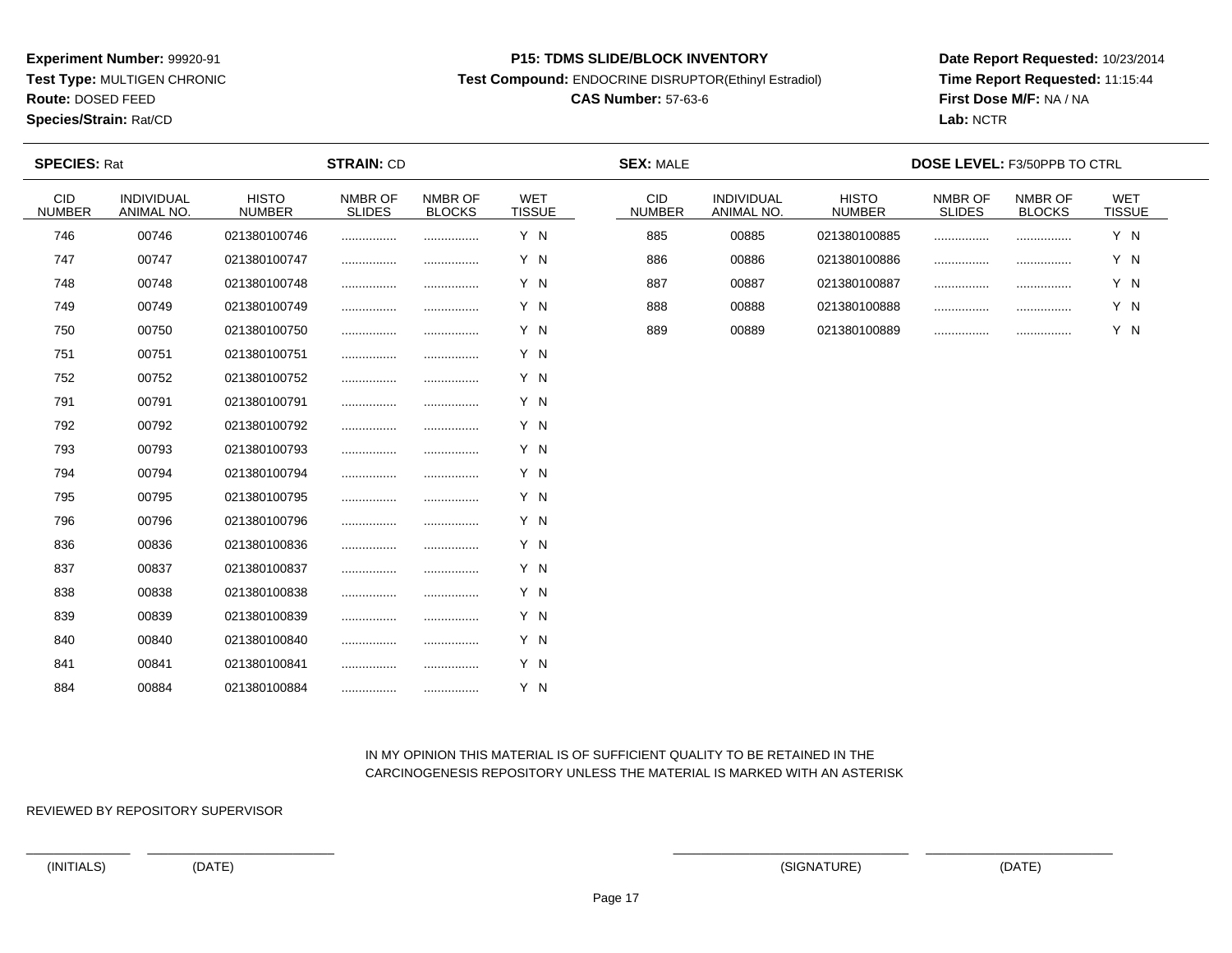**Test Type:** MULTIGEN CHRONIC

**Route:** DOSED FEED

**Species/Strain:** Rat/CD

#### **P15: TDMS SLIDE/BLOCK INVENTORY**

**Test Compound:** ENDOCRINE DISRUPTOR(Ethinyl Estradiol)

# **CAS Number:** 57-63-6

**Date Report Requested:** 10/23/2014**Time Report Requested:** 11:15:44**First Dose M/F:** NA / NA**Lab:** NCTR

| <b>SPECIES: Rat</b>  |                          |                               | <b>STRAIN: CD</b>        |                          |                             | <b>SEX: MALE</b>            |                          |                               | <b>DOSE LEVEL: F4/10PPB TO CTRL</b> |                          |                      |  |
|----------------------|--------------------------|-------------------------------|--------------------------|--------------------------|-----------------------------|-----------------------------|--------------------------|-------------------------------|-------------------------------------|--------------------------|----------------------|--|
| CID<br><b>NUMBER</b> | INDIVIDUAL<br>ANIMAL NO. | <b>HISTO</b><br><b>NUMBER</b> | NMBR OF<br><b>SLIDES</b> | NMBR OF<br><b>BLOCKS</b> | <b>WET</b><br><b>TISSUE</b> | <b>CID</b><br><b>NUMBER</b> | INDIVIDUAL<br>ANIMAL NO. | <b>HISTO</b><br><b>NUMBER</b> | NMBR OF<br><b>SLIDES</b>            | NMBR OF<br><b>BLOCKS</b> | WET<br><b>TISSUE</b> |  |
| 914                  | 00914                    | 021380100914                  |                          |                          | Y N                         | 1101                        | 01101                    | 021380101101                  | .                                   |                          | Y N                  |  |
| 971                  | 00971                    | 021380100971                  | .                        |                          | Y N                         | 1102                        | 01102                    | 021380101102                  | .                                   |                          | Y N                  |  |
| 972                  | 00972                    | 021380100972                  |                          |                          | Y N                         | 1129                        | 01129                    | 021380101129                  | .                                   |                          | Y N                  |  |
| 973                  | 00973                    | 021380100973                  |                          |                          | Y N                         | 1130                        | 01130                    | 021380101130                  |                                     |                          | Y N                  |  |
| 974                  | 00974                    | 021380100974                  |                          |                          | Y N                         | 1131                        | 01131                    | 021380101131                  |                                     |                          | Y N                  |  |
| 975                  | 00975                    | 021380100975                  |                          |                          | Y N                         | 1132                        | 01132                    | 021380101132                  |                                     |                          | Y N                  |  |
| 976                  | 00976                    | 021380100976                  |                          |                          | Y N                         |                             |                          |                               |                                     |                          |                      |  |
| 1014                 | 01014                    | 021380101014                  |                          |                          | Y N                         |                             |                          |                               |                                     |                          |                      |  |
| 1015                 | 01015                    | 021380101015                  | .                        |                          | Y N                         |                             |                          |                               |                                     |                          |                      |  |
| 1016                 | 01016                    | 021380101016                  |                          |                          | Y N                         |                             |                          |                               |                                     |                          |                      |  |
| 1017                 | 01017                    | 021380101017                  | .                        |                          | Y N                         |                             |                          |                               |                                     |                          |                      |  |
| 1018                 | 01018                    | 021380101018                  | .                        |                          | Y N                         |                             |                          |                               |                                     |                          |                      |  |
| 1019                 | 01019                    | 021380101019                  |                          |                          | Y N                         |                             |                          |                               |                                     |                          |                      |  |
| 1057                 | 01057                    | 021380101057                  |                          |                          | Y N                         |                             |                          |                               |                                     |                          |                      |  |
| 1058                 | 01058                    | 021380101058                  |                          |                          | Y N                         |                             |                          |                               |                                     |                          |                      |  |
| 1059                 | 01059                    | 021380101059                  |                          |                          | Y N                         |                             |                          |                               |                                     |                          |                      |  |
| 1060                 | 01060                    | 021380101060                  |                          |                          | Y N                         |                             |                          |                               |                                     |                          |                      |  |
| 1061                 | 01061                    | 021380101061                  |                          |                          | Y N                         |                             |                          |                               |                                     |                          |                      |  |
| 1099                 | 01099                    | 021380101099                  |                          |                          | Y N                         |                             |                          |                               |                                     |                          |                      |  |
| 1100                 | 01100                    | 021380101100                  |                          |                          | Y N                         |                             |                          |                               |                                     |                          |                      |  |

# IN MY OPINION THIS MATERIAL IS OF SUFFICIENT QUALITY TO BE RETAINED IN THECARCINOGENESIS REPOSITORY UNLESS THE MATERIAL IS MARKED WITH AN ASTERISK

REVIEWED BY REPOSITORY SUPERVISOR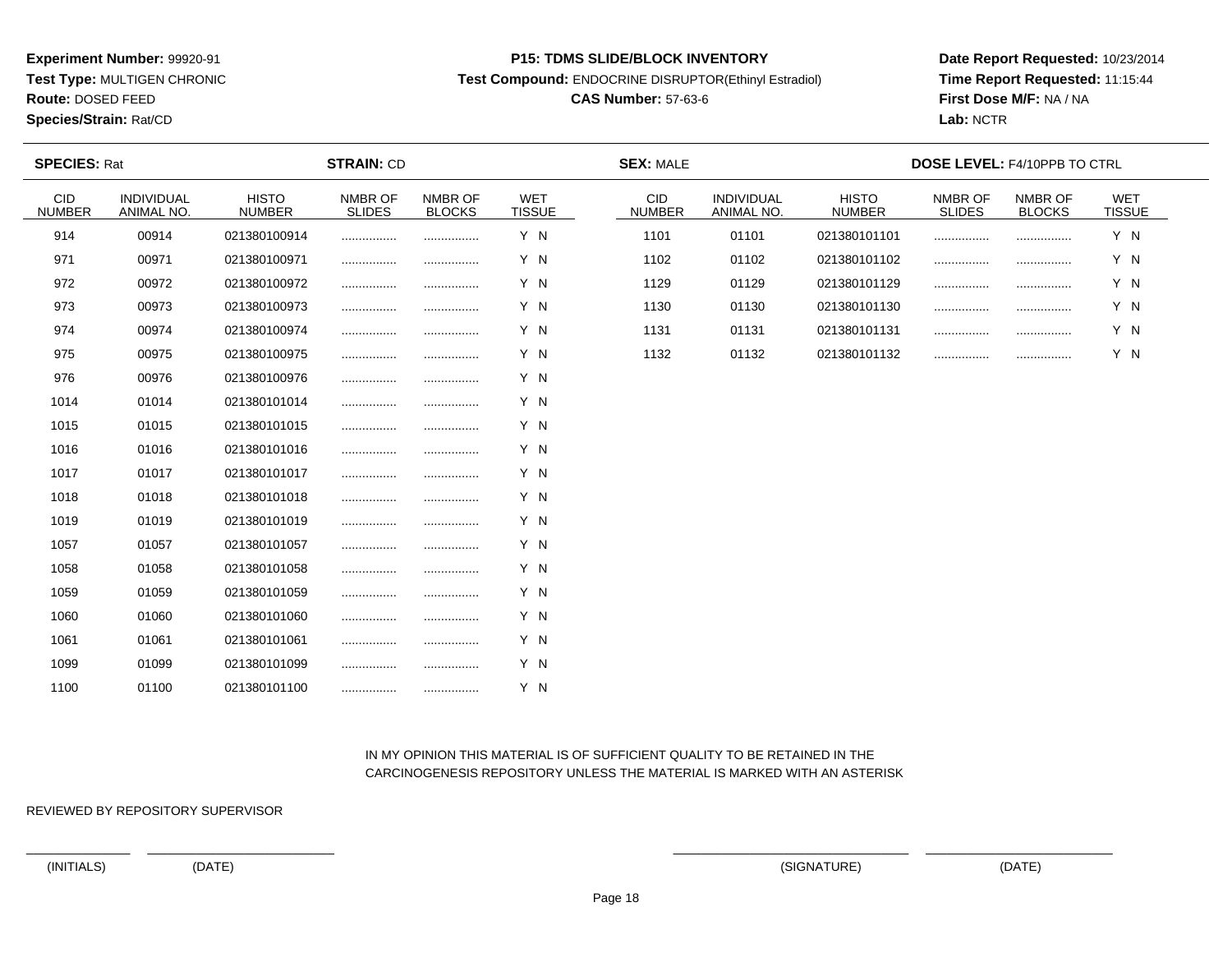**Test Type:** MULTIGEN CHRONIC

**Route:** DOSED FEED

**Species/Strain:** Rat/CD

#### **P15: TDMS SLIDE/BLOCK INVENTORY**

**Test Compound:** ENDOCRINE DISRUPTOR(Ethinyl Estradiol)

# **CAS Number:** 57-63-6

**Date Report Requested:** 10/23/2014**Time Report Requested:** 11:15:44**First Dose M/F:** NA / NA**Lab:** NCTR

| <b>SPECIES: Rat</b>         |                          |                               | <b>STRAIN: CD</b>        |                          |                             | <b>SEX: MALE</b>     |                          |                               | <b>DOSE LEVEL: F4 CONTROL</b> |                          |                             |
|-----------------------------|--------------------------|-------------------------------|--------------------------|--------------------------|-----------------------------|----------------------|--------------------------|-------------------------------|-------------------------------|--------------------------|-----------------------------|
| <b>CID</b><br><b>NUMBER</b> | INDIVIDUAL<br>ANIMAL NO. | <b>HISTO</b><br><b>NUMBER</b> | NMBR OF<br><b>SLIDES</b> | NMBR OF<br><b>BLOCKS</b> | <b>WET</b><br><b>TISSUE</b> | CID<br><b>NUMBER</b> | INDIVIDUAL<br>ANIMAL NO. | <b>HISTO</b><br><b>NUMBER</b> | NMBR OF<br><b>SLIDES</b>      | NMBR OF<br><b>BLOCKS</b> | <b>WET</b><br><b>TISSUE</b> |
| 961                         | 00961                    | 021380100961                  | .                        |                          | Y N                         | 1121                 | 01121                    | 021380101121                  |                               |                          | Y N                         |
| 962                         | 00962                    | 021380100962                  | .                        |                          | Y N                         | 1122                 | 01122                    | 021380101122                  |                               | .                        | Y N                         |
| 963                         | 00963                    | 021380100963                  |                          |                          | Y N                         | 1123                 | 01123                    | 021380101123                  |                               | .                        | Y N                         |
| 964                         | 00964                    | 021380100964                  | .                        |                          | Y N                         | 1124                 | 01124                    | 021380101124                  |                               |                          | Y N                         |
| 1004                        | 01004                    | 021380101004                  | .                        |                          | Y N                         | 1138                 | 01138                    | 021380101138                  |                               |                          | Y N                         |
| 1005                        | 01005                    | 021380101005                  |                          |                          | Y N                         |                      |                          |                               |                               |                          |                             |
| 1006                        | 01006                    | 021380101006                  | .                        |                          | Y N                         |                      |                          |                               |                               |                          |                             |
| 1007                        | 01007                    | 021380101007                  |                          |                          | Y N                         |                      |                          |                               |                               |                          |                             |
| 1008                        | 01008                    | 021380101008                  |                          |                          | Y N                         |                      |                          |                               |                               |                          |                             |
| 1047                        | 01047                    | 021380101047                  | .                        |                          | Y N                         |                      |                          |                               |                               |                          |                             |
| 1048                        | 01048                    | 021380101048                  | .                        |                          | Y N                         |                      |                          |                               |                               |                          |                             |
| 1049                        | 01049                    | 021380101049                  |                          |                          | Y N                         |                      |                          |                               |                               |                          |                             |
| 1050                        | 01050                    | 021380101050                  | .                        |                          | Y N                         |                      |                          |                               |                               |                          |                             |
| 1051                        | 01051                    | 021380101051                  | .                        |                          | Y N                         |                      |                          |                               |                               |                          |                             |
| 1089                        | 01089                    | 021380101089                  | .                        |                          | Y N                         |                      |                          |                               |                               |                          |                             |
| 1090                        | 01090                    | 021380101090                  | .                        |                          | Y N                         |                      |                          |                               |                               |                          |                             |
| 1091                        | 01091                    | 021380101091                  | .                        |                          | Y N                         |                      |                          |                               |                               |                          |                             |
| 1092                        | 01092                    | 021380101092                  | .                        |                          | Y N                         |                      |                          |                               |                               |                          |                             |
| 1093                        | 01093                    | 021380101093                  | .                        |                          | Y N                         |                      |                          |                               |                               |                          |                             |
| 1094                        | 01094                    | 021380101094                  |                          |                          | Y N                         |                      |                          |                               |                               |                          |                             |

# IN MY OPINION THIS MATERIAL IS OF SUFFICIENT QUALITY TO BE RETAINED IN THECARCINOGENESIS REPOSITORY UNLESS THE MATERIAL IS MARKED WITH AN ASTERISK

REVIEWED BY REPOSITORY SUPERVISOR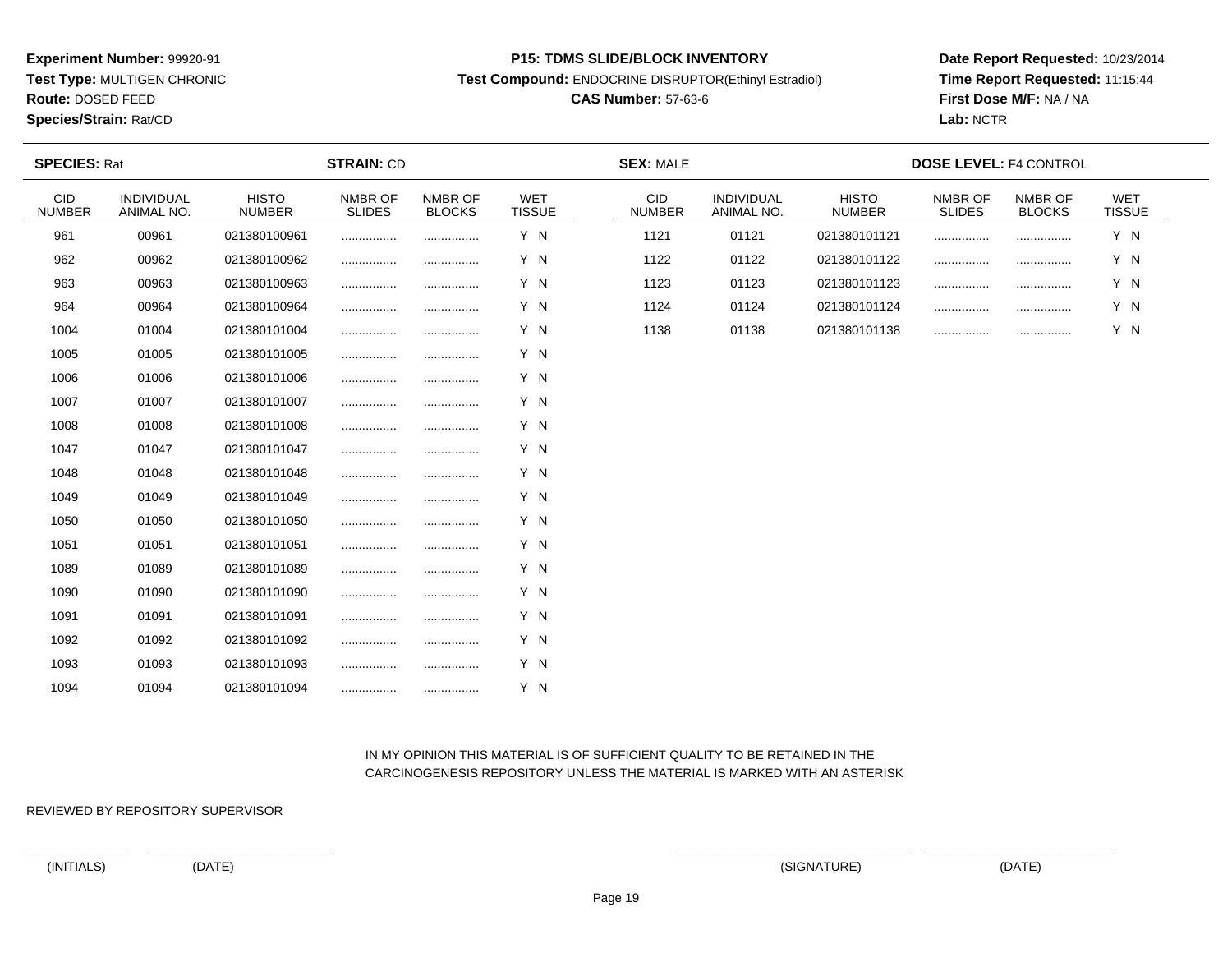**Test Type:** MULTIGEN CHRONIC

**Route:** DOSED FEED

**Species/Strain:** Rat/CD

#### **P15: TDMS SLIDE/BLOCK INVENTORY**

**Test Compound:** ENDOCRINE DISRUPTOR(Ethinyl Estradiol)

# **CAS Number:** 57-63-6

**Date Report Requested:** 10/23/2014**Time Report Requested:** 11:15:44**First Dose M/F:** NA / NA**Lab:** NCTR

| <b>SPECIES: Rat</b>         |                          |                               | <b>STRAIN: CD</b>        |                          |                             | <b>SEX: MALE</b>            |                          |                               | <b>DOSE LEVEL: F4/2PPB TO CTRL</b> |                          |                      |
|-----------------------------|--------------------------|-------------------------------|--------------------------|--------------------------|-----------------------------|-----------------------------|--------------------------|-------------------------------|------------------------------------|--------------------------|----------------------|
| <b>CID</b><br><b>NUMBER</b> | INDIVIDUAL<br>ANIMAL NO. | <b>HISTO</b><br><b>NUMBER</b> | NMBR OF<br><b>SLIDES</b> | NMBR OF<br><b>BLOCKS</b> | <b>WET</b><br><b>TISSUE</b> | <b>CID</b><br><b>NUMBER</b> | INDIVIDUAL<br>ANIMAL NO. | <b>HISTO</b><br><b>NUMBER</b> | NMBR OF<br><b>SLIDES</b>           | NMBR OF<br><b>BLOCKS</b> | WET<br><b>TISSUE</b> |
| 965                         | 00965                    | 021380100965                  |                          |                          | Y N                         | 1125                        | 01125                    | 021380101125                  |                                    |                          | Y N                  |
| 966                         | 00966                    | 021380100966                  |                          |                          | Y N                         | 1126                        | 01126                    | 021380101126                  |                                    |                          | Y N                  |
| 967                         | 00967                    | 021380100967                  |                          |                          | Y N                         | 1127                        | 01127                    | 021380101127                  |                                    | .                        | Y N                  |
| 968                         | 00968                    | 021380100968                  |                          | .                        | Y N                         | 1128                        | 01128                    | 021380101128                  |                                    |                          | Y N                  |
| 969                         | 00969                    | 021380100969                  | .                        |                          | Y N                         | 1139                        | 01139                    | 021380101139                  |                                    |                          | Y N                  |
| 970                         | 00970                    | 021380100970                  |                          |                          | Y N                         |                             |                          |                               |                                    |                          |                      |
| 1009                        | 01009                    | 021380101009                  |                          |                          | Y N                         |                             |                          |                               |                                    |                          |                      |
| 1010                        | 01010                    | 021380101010                  |                          |                          | Y N                         |                             |                          |                               |                                    |                          |                      |
| 1011                        | 01011                    | 021380101011                  |                          |                          | Y N                         |                             |                          |                               |                                    |                          |                      |
| 1012                        | 01012                    | 021380101012                  |                          |                          | Y N                         |                             |                          |                               |                                    |                          |                      |
| 1013                        | 01013                    | 021380101013                  |                          |                          | Y N                         |                             |                          |                               |                                    |                          |                      |
| 1052                        | 01052                    | 021380101052                  |                          |                          | Y N                         |                             |                          |                               |                                    |                          |                      |
| 1053                        | 01053                    | 021380101053                  |                          |                          | Y N                         |                             |                          |                               |                                    |                          |                      |
| 1054                        | 01054                    | 021380101054                  |                          |                          | Y N                         |                             |                          |                               |                                    |                          |                      |
| 1055                        | 01055                    | 021380101055                  |                          |                          | Y N                         |                             |                          |                               |                                    |                          |                      |
| 1056                        | 01056                    | 021380101056                  |                          | .                        | Y N                         |                             |                          |                               |                                    |                          |                      |
| 1095                        | 01095                    | 021380101095                  |                          |                          | Y N                         |                             |                          |                               |                                    |                          |                      |
| 1096                        | 01096                    | 021380101096                  |                          |                          | Y N                         |                             |                          |                               |                                    |                          |                      |
| 1097                        | 01097                    | 021380101097                  |                          |                          | Y N                         |                             |                          |                               |                                    |                          |                      |
| 1098                        | 01098                    | 021380101098                  |                          |                          | Y N                         |                             |                          |                               |                                    |                          |                      |

# IN MY OPINION THIS MATERIAL IS OF SUFFICIENT QUALITY TO BE RETAINED IN THECARCINOGENESIS REPOSITORY UNLESS THE MATERIAL IS MARKED WITH AN ASTERISK

REVIEWED BY REPOSITORY SUPERVISOR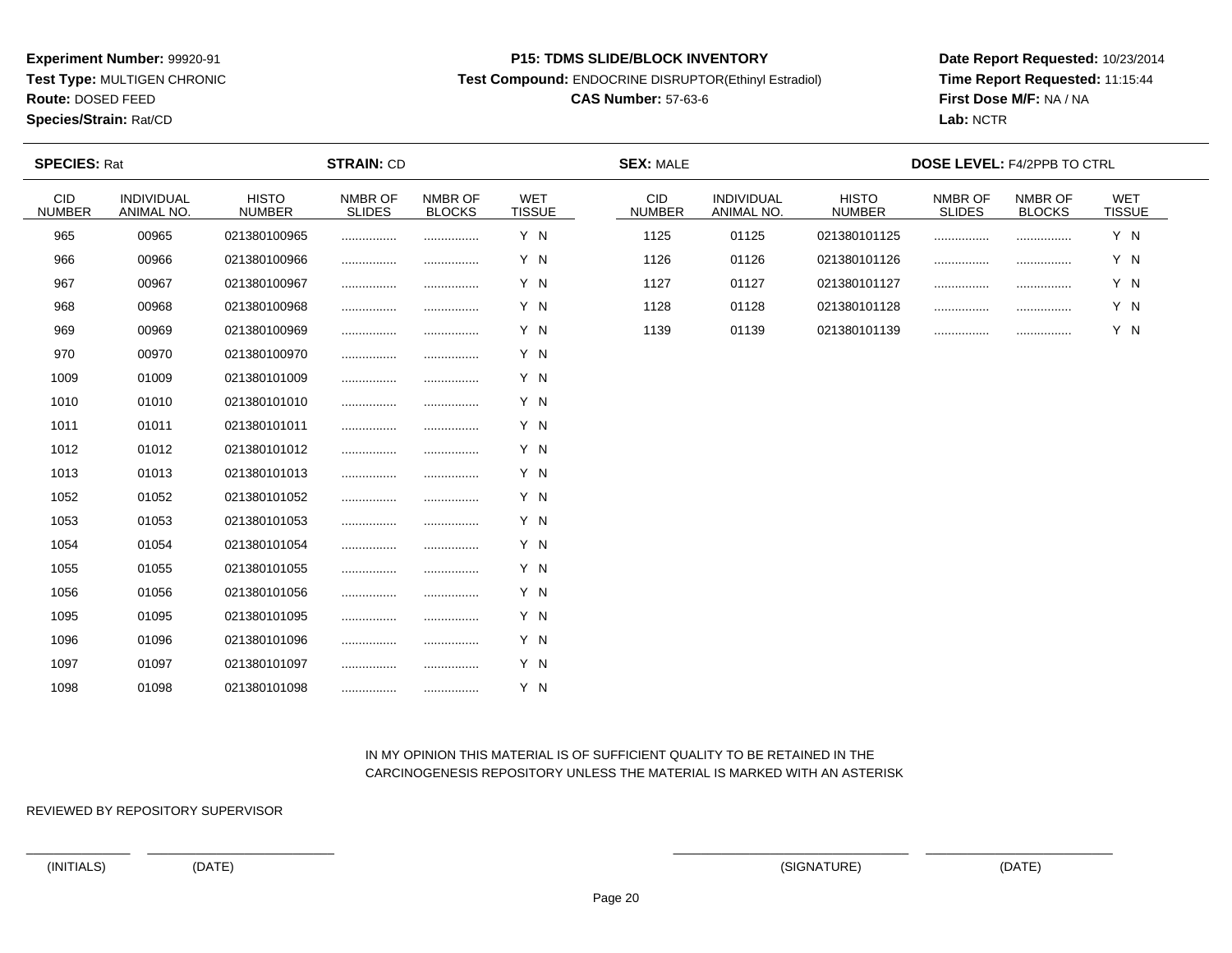**Test Type:** MULTIGEN CHRONIC

**Route:** DOSED FEED

**Species/Strain:** Rat/CD

#### **P15: TDMS SLIDE/BLOCK INVENTORY**

**Test Compound:** ENDOCRINE DISRUPTOR(Ethinyl Estradiol)

# **CAS Number:** 57-63-6

**Date Report Requested:** 10/23/2014**Time Report Requested:** 11:15:45**First Dose M/F:** NA / NA**Lab:** NCTR

| <b>SPECIES: Rat</b>  |                          |                               | <b>STRAIN: CD</b>        |                          |                             | <b>SEX: MALE</b>     |                                 |                               |                          | <b>DOSE LEVEL: F4/50PPB TO CTRL</b> |                      |  |
|----------------------|--------------------------|-------------------------------|--------------------------|--------------------------|-----------------------------|----------------------|---------------------------------|-------------------------------|--------------------------|-------------------------------------|----------------------|--|
| CID<br><b>NUMBER</b> | INDIVIDUAL<br>ANIMAL NO. | <b>HISTO</b><br><b>NUMBER</b> | NMBR OF<br><b>SLIDES</b> | NMBR OF<br><b>BLOCKS</b> | <b>WET</b><br><b>TISSUE</b> | CID<br><b>NUMBER</b> | <b>INDIVIDUAL</b><br>ANIMAL NO. | <b>HISTO</b><br><b>NUMBER</b> | NMBR OF<br><b>SLIDES</b> | NMBR OF<br><b>BLOCKS</b>            | WET<br><b>TISSUE</b> |  |
| 977                  | 00977                    | 021380100977                  |                          |                          | Y N                         | 1106                 | 01106                           | 021380101106                  | .                        |                                     | Y N                  |  |
| 978                  | 00978                    | 021380100978                  |                          |                          | Y N                         | 1107                 | 01107                           | 021380101107                  |                          |                                     | Y N                  |  |
| 979                  | 00979                    | 021380100979                  |                          |                          | Y N                         | 1133                 | 01133                           | 021380101133                  |                          |                                     | Y N                  |  |
| 980                  | 00980                    | 021380100980                  |                          |                          | Y N                         | 1134                 | 01134                           | 021380101134                  | .                        |                                     | Y N                  |  |
| 981                  | 00981                    | 021380100981                  |                          |                          | Y N                         | 1135                 | 01135                           | 021380101135                  |                          |                                     | Y N                  |  |
| 982                  | 00982                    | 021380100982                  |                          |                          | Y N                         |                      |                                 |                               |                          |                                     |                      |  |
| 1020                 | 01020                    | 021380101020                  |                          |                          | Y N                         |                      |                                 |                               |                          |                                     |                      |  |
| 1021                 | 01021                    | 021380101021                  |                          |                          | Y N                         |                      |                                 |                               |                          |                                     |                      |  |
| 1022                 | 01022                    | 021380101022                  |                          |                          | Y N                         |                      |                                 |                               |                          |                                     |                      |  |
| 1023                 | 01023                    | 021380101023                  | .                        |                          | Y N                         |                      |                                 |                               |                          |                                     |                      |  |
| 1024                 | 01024                    | 021380101024                  |                          |                          | Y N                         |                      |                                 |                               |                          |                                     |                      |  |
| 1025                 | 01025                    | 021380101025                  |                          |                          | Y N                         |                      |                                 |                               |                          |                                     |                      |  |
| 1062                 | 01062                    | 021380101062                  | .                        |                          | Y N                         |                      |                                 |                               |                          |                                     |                      |  |
| 1063                 | 01063                    | 021380101063                  |                          |                          | Y N                         |                      |                                 |                               |                          |                                     |                      |  |
| 1064                 | 01064                    | 021380101064                  | .                        |                          | Y N                         |                      |                                 |                               |                          |                                     |                      |  |
| 1065                 | 01065                    | 021380101065                  | .                        |                          | Y N                         |                      |                                 |                               |                          |                                     |                      |  |
| 1066                 | 01066                    | 021380101066                  |                          |                          | Y N                         |                      |                                 |                               |                          |                                     |                      |  |
| 1103                 | 01103                    | 021380101103                  |                          |                          | Y N                         |                      |                                 |                               |                          |                                     |                      |  |
| 1104                 | 01104                    | 021380101104                  | .                        |                          | Y N                         |                      |                                 |                               |                          |                                     |                      |  |
| 1105                 | 01105                    | 021380101105                  |                          |                          | Y N                         |                      |                                 |                               |                          |                                     |                      |  |

# IN MY OPINION THIS MATERIAL IS OF SUFFICIENT QUALITY TO BE RETAINED IN THECARCINOGENESIS REPOSITORY UNLESS THE MATERIAL IS MARKED WITH AN ASTERISK

REVIEWED BY REPOSITORY SUPERVISOR

(INITIALS) (DATE) (SIGNATURE) (DATE)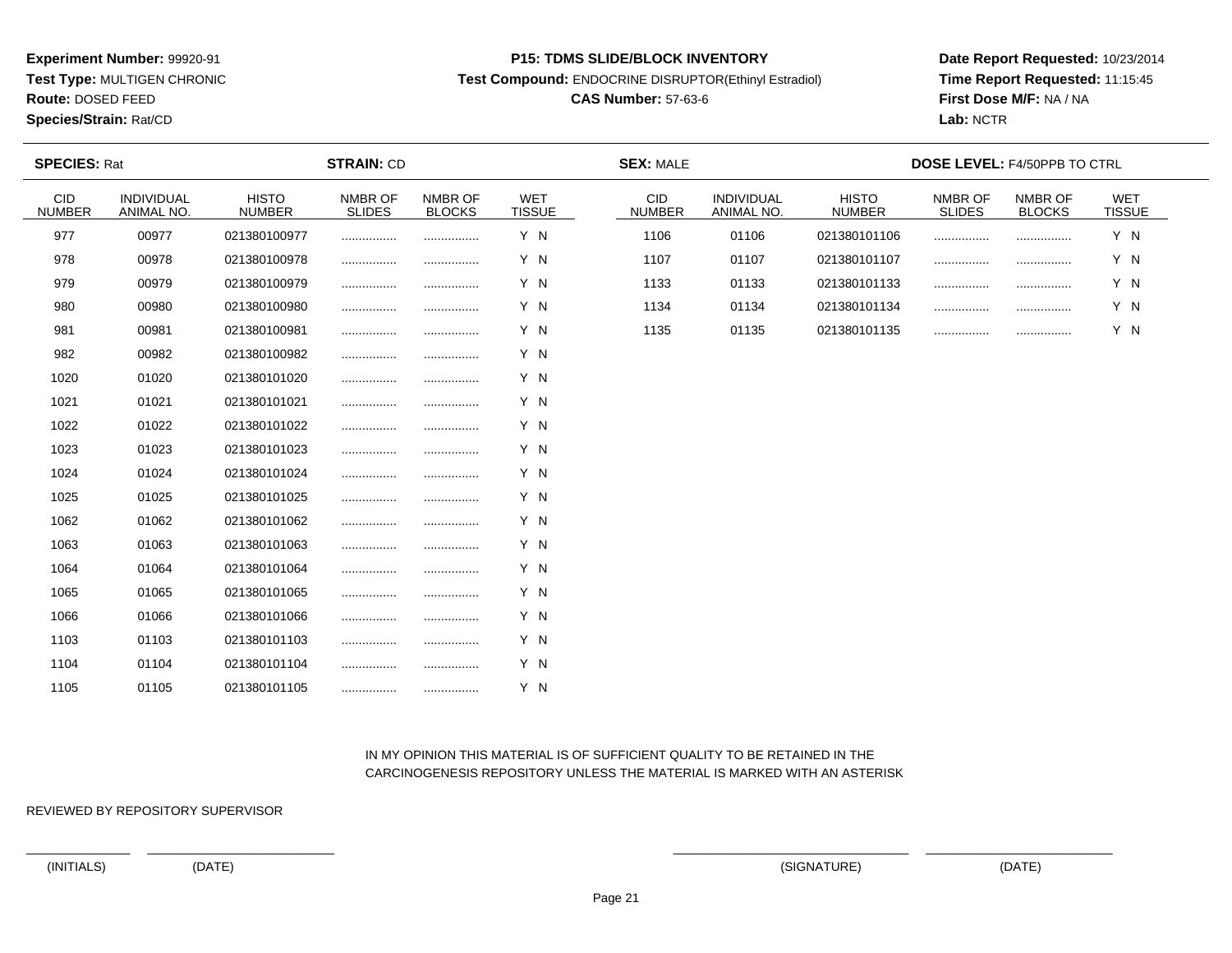**Test Type:** MULTIGEN CHRONIC

**Route:** DOSED FEED

**Species/Strain:** Rat/CD

#### **P15: TDMS SLIDE/BLOCK INVENTORY**

**Test Compound:** ENDOCRINE DISRUPTOR(Ethinyl Estradiol)

# **CAS Number:** 57-63-6

**Date Report Requested:** 10/23/2014**Time Report Requested:** 11:15:45**First Dose M/F:** NA / NA**Lab:** NCTR

| <b>SPECIES: Rat</b>         |                          |                               | <b>STRAIN: CD</b>        |                          |                             | <b>SEX: FEMALE</b>          |                          |                               | <b>DOSE LEVEL: F0 CONTROL</b> |                          |                             |  |
|-----------------------------|--------------------------|-------------------------------|--------------------------|--------------------------|-----------------------------|-----------------------------|--------------------------|-------------------------------|-------------------------------|--------------------------|-----------------------------|--|
| <b>CID</b><br><b>NUMBER</b> | INDIVIDUAL<br>ANIMAL NO. | <b>HISTO</b><br><b>NUMBER</b> | NMBR OF<br><b>SLIDES</b> | NMBR OF<br><b>BLOCKS</b> | <b>WET</b><br><b>TISSUE</b> | <b>CID</b><br><b>NUMBER</b> | INDIVIDUAL<br>ANIMAL NO. | <b>HISTO</b><br><b>NUMBER</b> | NMBR OF<br><b>SLIDES</b>      | NMBR OF<br><b>BLOCKS</b> | <b>WET</b><br><b>TISSUE</b> |  |
| 18                          | 00018                    | 021380100018                  |                          |                          | Y N                         | 179                         | 00179                    | 021380100179                  |                               |                          | Y N                         |  |
| 19                          | 00019                    | 021380100019                  |                          |                          | Y N                         | 180                         | 00180                    | 021380100180                  |                               |                          | Y N                         |  |
| 21                          | 00021                    | 021380100021                  | .                        |                          | Y N                         | 181                         | 00181                    | 021380100181                  |                               | .                        | Y N                         |  |
| 22                          | 00022                    | 021380100022                  | .                        |                          | Y N                         | 182                         | 00182                    | 021380100182                  |                               |                          | Y N                         |  |
| 23                          | 00023                    | 021380100023                  |                          |                          | Y N                         | 183                         | 00183                    | 021380100183                  |                               |                          | Y N                         |  |
| 58                          | 00058                    | 021380100058                  |                          |                          | Y N                         |                             |                          |                               |                               |                          |                             |  |
| 59                          | 00059                    | 021380100059                  |                          |                          | Y N                         |                             |                          |                               |                               |                          |                             |  |
| 60                          | 00060                    | 021380100060                  |                          |                          | Y N                         |                             |                          |                               |                               |                          |                             |  |
| 61                          | 00061                    | 021380100061                  |                          |                          | Y N                         |                             |                          |                               |                               |                          |                             |  |
| 62                          | 00062                    | 021380100062                  | .                        | .                        | Y N                         |                             |                          |                               |                               |                          |                             |  |
| 99                          | 00099                    | 021380100099                  |                          |                          | Y N                         |                             |                          |                               |                               |                          |                             |  |
| 100                         | 00100                    | 021380100100                  |                          |                          | Y N                         |                             |                          |                               |                               |                          |                             |  |
| 101                         | 00101                    | 021380100101                  | .                        |                          | Y N                         |                             |                          |                               |                               |                          |                             |  |
| 102                         | 00102                    | 021380100102                  |                          |                          | Y N                         |                             |                          |                               |                               |                          |                             |  |
| 103                         | 00103                    | 021380100103                  |                          | .                        | Y N                         |                             |                          |                               |                               |                          |                             |  |
| 139                         | 00139                    | 021380100139                  |                          |                          | Y N                         |                             |                          |                               |                               |                          |                             |  |
| 140                         | 00140                    | 021380100140                  |                          |                          | Y N                         |                             |                          |                               |                               |                          |                             |  |
| 141                         | 00141                    | 021380100141                  | .                        |                          | Y N                         |                             |                          |                               |                               |                          |                             |  |
| 142                         | 00142                    | 021380100142                  | .                        | .                        | Y N                         |                             |                          |                               |                               |                          |                             |  |
| 143                         | 00143                    | 021380100143                  |                          |                          | Y N                         |                             |                          |                               |                               |                          |                             |  |

# IN MY OPINION THIS MATERIAL IS OF SUFFICIENT QUALITY TO BE RETAINED IN THECARCINOGENESIS REPOSITORY UNLESS THE MATERIAL IS MARKED WITH AN ASTERISK

REVIEWED BY REPOSITORY SUPERVISOR

(INITIALS) (DATE) (SIGNATURE) (DATE)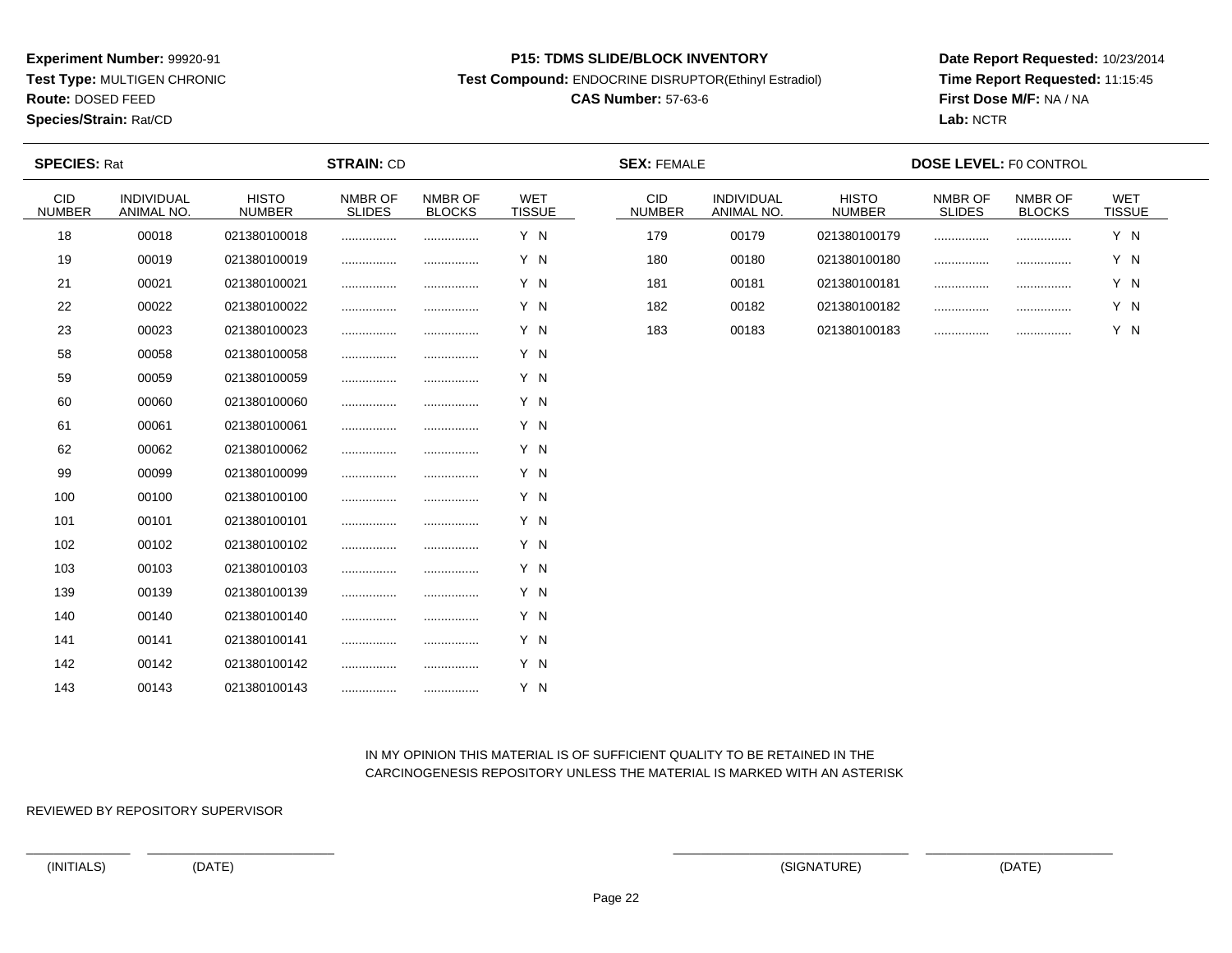**Test Type:** MULTIGEN CHRONIC

**Route:** DOSED FEED

**Species/Strain:** Rat/CD

#### **P15: TDMS SLIDE/BLOCK INVENTORY**

**Test Compound:** ENDOCRINE DISRUPTOR(Ethinyl Estradiol)

# **CAS Number:** 57-63-6

**Date Report Requested:** 10/23/2014**Time Report Requested:** 11:15:45**First Dose M/F:** NA / NA**Lab:** NCTR

| <b>SPECIES: Rat</b>  |                          |                               | <b>STRAIN: CD</b>        |                          |                             | <b>SEX: FEMALE</b>          |                          |                               | DOSE LEVEL: F0 2.0 PPB   |                          |                             |
|----------------------|--------------------------|-------------------------------|--------------------------|--------------------------|-----------------------------|-----------------------------|--------------------------|-------------------------------|--------------------------|--------------------------|-----------------------------|
| CID<br><b>NUMBER</b> | INDIVIDUAL<br>ANIMAL NO. | <b>HISTO</b><br><b>NUMBER</b> | NMBR OF<br><b>SLIDES</b> | NMBR OF<br><b>BLOCKS</b> | <b>WET</b><br><b>TISSUE</b> | <b>CID</b><br><b>NUMBER</b> | INDIVIDUAL<br>ANIMAL NO. | <b>HISTO</b><br><b>NUMBER</b> | NMBR OF<br><b>SLIDES</b> | NMBR OF<br><b>BLOCKS</b> | <b>WET</b><br><b>TISSUE</b> |
| 20                   | 00020                    | 021380100020                  |                          |                          | Y N                         | 184                         | 00184                    | 021380100184                  |                          |                          | Y N                         |
| 24                   | 00024                    | 021380100024                  |                          |                          | Y N                         | 185                         | 00185                    | 021380100185                  |                          | .                        | Y N                         |
| 25                   | 00025                    | 021380100025                  |                          |                          | Y N                         | 186                         | 00186                    | 021380100186                  |                          |                          | Y N                         |
| 26                   | 00026                    | 021380100026                  |                          |                          | Y N                         | 187                         | 00187                    | 021380100187                  |                          |                          | Y N                         |
| 27                   | 00027                    | 021380100027                  |                          |                          | Y N                         | 188                         | 00188                    | 021380100188                  |                          |                          | Y N                         |
| 63                   | 00063                    | 021380100063                  |                          | .                        | Y N                         |                             |                          |                               |                          |                          |                             |
| 64                   | 00064                    | 021380100064                  |                          |                          | Y N                         |                             |                          |                               |                          |                          |                             |
| 65                   | 00065                    | 021380100065                  |                          |                          | Y N                         |                             |                          |                               |                          |                          |                             |
| 66                   | 00066                    | 021380100066                  |                          |                          | Y N                         |                             |                          |                               |                          |                          |                             |
| 67                   | 00067                    | 021380100067                  |                          |                          | Y N                         |                             |                          |                               |                          |                          |                             |
| 104                  | 00104                    | 021380100104                  |                          |                          | Y N                         |                             |                          |                               |                          |                          |                             |
| 105                  | 00105                    | 021380100105                  |                          |                          | Y N                         |                             |                          |                               |                          |                          |                             |
| 106                  | 00106                    | 021380100106                  |                          |                          | Y N                         |                             |                          |                               |                          |                          |                             |
| 107                  | 00107                    | 021380100107                  |                          |                          | Y N                         |                             |                          |                               |                          |                          |                             |
| 108                  | 00108                    | 021380100108                  |                          | .                        | Y N                         |                             |                          |                               |                          |                          |                             |
| 144                  | 00144                    | 021380100144                  |                          |                          | Y N                         |                             |                          |                               |                          |                          |                             |
| 145                  | 00145                    | 021380100145                  |                          | .                        | Y N                         |                             |                          |                               |                          |                          |                             |
| 146                  | 00146                    | 021380100146                  |                          | .                        | Y N                         |                             |                          |                               |                          |                          |                             |
| 147                  | 00147                    | 021380100147                  |                          |                          | Y N                         |                             |                          |                               |                          |                          |                             |
| 148                  | 00148                    | 021380100148                  |                          |                          | Y N                         |                             |                          |                               |                          |                          |                             |

# IN MY OPINION THIS MATERIAL IS OF SUFFICIENT QUALITY TO BE RETAINED IN THECARCINOGENESIS REPOSITORY UNLESS THE MATERIAL IS MARKED WITH AN ASTERISK

REVIEWED BY REPOSITORY SUPERVISOR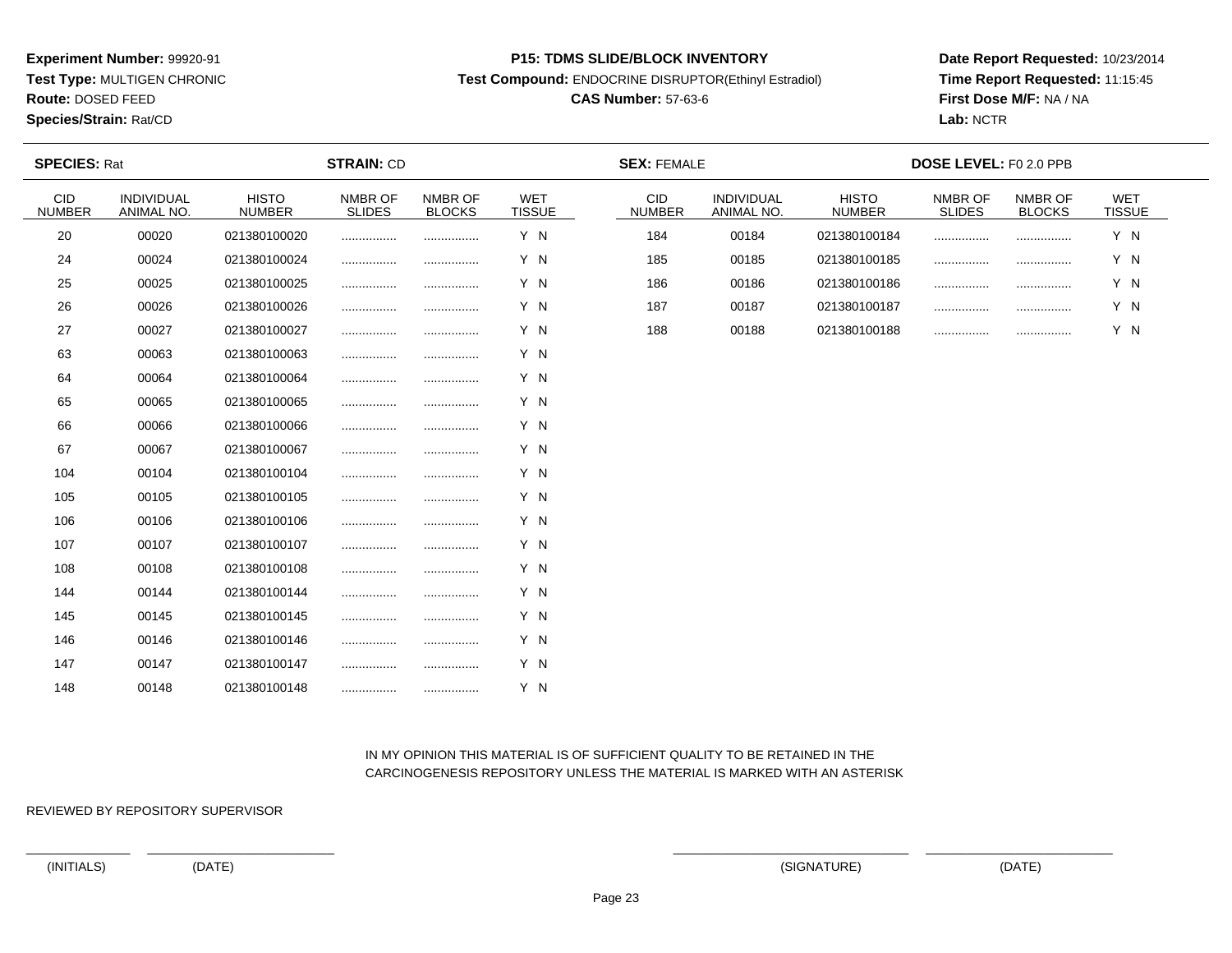**Test Type:** MULTIGEN CHRONIC

**Route:** DOSED FEED

**Species/Strain:** Rat/CD

#### **P15: TDMS SLIDE/BLOCK INVENTORY**

**Test Compound:** ENDOCRINE DISRUPTOR(Ethinyl Estradiol)

# **CAS Number:** 57-63-6

**Date Report Requested:** 10/23/2014**Time Report Requested:** 11:15:45**First Dose M/F:** NA / NA**Lab:** NCTR

| <b>SPECIES: Rat</b>  |                          |                               | <b>STRAIN: CD</b>        |                          |                             | <b>SEX: FEMALE</b>   |                                 |                               | DOSE LEVEL: F0 10 PPB    |                          |                      |  |
|----------------------|--------------------------|-------------------------------|--------------------------|--------------------------|-----------------------------|----------------------|---------------------------------|-------------------------------|--------------------------|--------------------------|----------------------|--|
| CID<br><b>NUMBER</b> | INDIVIDUAL<br>ANIMAL NO. | <b>HISTO</b><br><b>NUMBER</b> | NMBR OF<br><b>SLIDES</b> | NMBR OF<br><b>BLOCKS</b> | <b>WET</b><br><b>TISSUE</b> | CID<br><b>NUMBER</b> | <b>INDIVIDUAL</b><br>ANIMAL NO. | <b>HISTO</b><br><b>NUMBER</b> | NMBR OF<br><b>SLIDES</b> | NMBR OF<br><b>BLOCKS</b> | WET<br><b>TISSUE</b> |  |
| 28                   | 00028                    | 021380100028                  |                          |                          | Y N                         | 189                  | 00189                           | 021380100189                  | .                        |                          | Y N                  |  |
| 29                   | 00029                    | 021380100029                  |                          |                          | Y N                         | 190                  | 00190                           | 021380100190                  |                          |                          | Y N                  |  |
| 30                   | 00030                    | 021380100030                  |                          |                          | Y N                         | 191                  | 00191                           | 021380100191                  |                          |                          | Y N                  |  |
| 31                   | 00031                    | 021380100031                  |                          |                          | Y N                         | 192                  | 00192                           | 021380100192                  |                          |                          | Y N                  |  |
| 32                   | 00032                    | 021380100032                  |                          |                          | Y N                         | 193                  | 00193                           | 021380100193                  |                          |                          | Y N                  |  |
| 68                   | 00068                    | 021380100068                  |                          |                          | Y N                         |                      |                                 |                               |                          |                          |                      |  |
| 69                   | 00069                    | 021380100069                  |                          |                          | Y N                         |                      |                                 |                               |                          |                          |                      |  |
| 70                   | 00070                    | 021380100070                  |                          |                          | Y N                         |                      |                                 |                               |                          |                          |                      |  |
| 71                   | 00071                    | 021380100071                  |                          |                          | Y N                         |                      |                                 |                               |                          |                          |                      |  |
| 72                   | 00072                    | 021380100072                  | .                        |                          | Y N                         |                      |                                 |                               |                          |                          |                      |  |
| 109                  | 00109                    | 021380100109                  |                          |                          | Y N                         |                      |                                 |                               |                          |                          |                      |  |
| 110                  | 00110                    | 021380100110                  |                          |                          | Y N                         |                      |                                 |                               |                          |                          |                      |  |
| 111                  | 00111                    | 021380100111                  | .                        |                          | Y N                         |                      |                                 |                               |                          |                          |                      |  |
| 112                  | 00112                    | 021380100112                  |                          |                          | Y N                         |                      |                                 |                               |                          |                          |                      |  |
| 113                  | 00113                    | 021380100113                  | .                        |                          | Y N                         |                      |                                 |                               |                          |                          |                      |  |
| 149                  | 00149                    | 021380100149                  |                          |                          | Y N                         |                      |                                 |                               |                          |                          |                      |  |
| 150                  | 00150                    | 021380100150                  |                          |                          | Y N                         |                      |                                 |                               |                          |                          |                      |  |
| 151                  | 00151                    | 021380100151                  |                          |                          | Y N                         |                      |                                 |                               |                          |                          |                      |  |
| 152                  | 00152                    | 021380100152                  |                          |                          | Y N                         |                      |                                 |                               |                          |                          |                      |  |
| 153                  | 00153                    | 021380100153                  |                          |                          | Y N                         |                      |                                 |                               |                          |                          |                      |  |

 IN MY OPINION THIS MATERIAL IS OF SUFFICIENT QUALITY TO BE RETAINED IN THECARCINOGENESIS REPOSITORY UNLESS THE MATERIAL IS MARKED WITH AN ASTERISK

REVIEWED BY REPOSITORY SUPERVISOR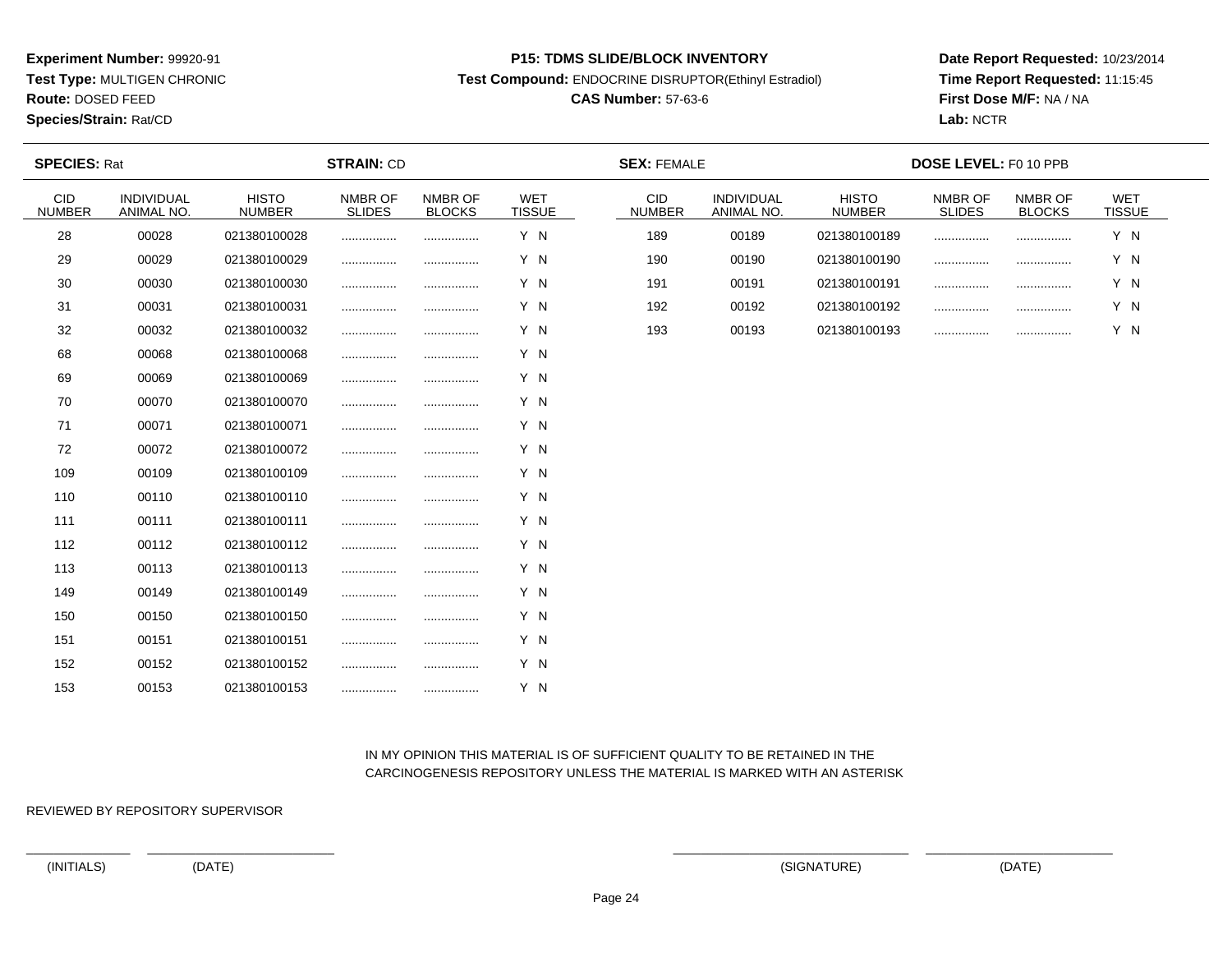**Test Type:** MULTIGEN CHRONIC

**Route:** DOSED FEED

**Species/Strain:** Rat/CD

#### **P15: TDMS SLIDE/BLOCK INVENTORY**

**Test Compound:** ENDOCRINE DISRUPTOR(Ethinyl Estradiol)

# **CAS Number:** 57-63-6

**Date Report Requested:** 10/23/2014**Time Report Requested:** 11:15:45**First Dose M/F:** NA / NA**Lab:** NCTR

| <b>SPECIES: Rat</b>  |                          |                               | <b>STRAIN: CD</b>        |                          |                             | <b>SEX: FEMALE</b>   |                                 |                               | <b>DOSE LEVEL: F0 50 PPB</b> |                          |                      |  |
|----------------------|--------------------------|-------------------------------|--------------------------|--------------------------|-----------------------------|----------------------|---------------------------------|-------------------------------|------------------------------|--------------------------|----------------------|--|
| CID<br><b>NUMBER</b> | INDIVIDUAL<br>ANIMAL NO. | <b>HISTO</b><br><b>NUMBER</b> | NMBR OF<br><b>SLIDES</b> | NMBR OF<br><b>BLOCKS</b> | <b>WET</b><br><b>TISSUE</b> | CID<br><b>NUMBER</b> | <b>INDIVIDUAL</b><br>ANIMAL NO. | <b>HISTO</b><br><b>NUMBER</b> | NMBR OF<br><b>SLIDES</b>     | NMBR OF<br><b>BLOCKS</b> | WET<br><b>TISSUE</b> |  |
| 33                   | 00033                    | 021380100033                  |                          |                          | Y N                         | 194                  | 00194                           | 021380100194                  | .                            |                          | Y N                  |  |
| 34                   | 00034                    | 021380100034                  |                          |                          | Y N                         | 195                  | 00195                           | 021380100195                  |                              |                          | Y N                  |  |
| 35                   | 00035                    | 021380100035                  |                          |                          | Y N                         | 196                  | 00196                           | 021380100196                  |                              |                          | Y N                  |  |
| 36                   | 00036                    | 021380100036                  |                          |                          | Y N                         | 197                  | 00197                           | 021380100197                  |                              |                          | Y N                  |  |
| 37                   | 00037                    | 021380100037                  |                          |                          | Y N                         | 198                  | 00198                           | 021380100198                  |                              |                          | Y N                  |  |
| 73                   | 00073                    | 021380100073                  | .                        |                          | Y N                         |                      |                                 |                               |                              |                          |                      |  |
| 74                   | 00074                    | 021380100074                  |                          |                          | Y N                         |                      |                                 |                               |                              |                          |                      |  |
| 75                   | 00075                    | 021380100075                  |                          |                          | Y N                         |                      |                                 |                               |                              |                          |                      |  |
| 76                   | 00076                    | 021380100076                  |                          |                          | Y N                         |                      |                                 |                               |                              |                          |                      |  |
| 77                   | 00077                    | 021380100077                  |                          |                          | Y N                         |                      |                                 |                               |                              |                          |                      |  |
| 114                  | 00114                    | 021380100114                  |                          |                          | Y N                         |                      |                                 |                               |                              |                          |                      |  |
| 115                  | 00115                    | 021380100115                  |                          |                          | Y N                         |                      |                                 |                               |                              |                          |                      |  |
| 116                  | 00116                    | 021380100116                  |                          |                          | Y N                         |                      |                                 |                               |                              |                          |                      |  |
| 117                  | 00117                    | 021380100117                  | .                        |                          | Y N                         |                      |                                 |                               |                              |                          |                      |  |
| 118                  | 00118                    | 021380100118                  | .                        |                          | Y N                         |                      |                                 |                               |                              |                          |                      |  |
| 154                  | 00154                    | 021380100154                  |                          |                          | Y N                         |                      |                                 |                               |                              |                          |                      |  |
| 155                  | 00155                    | 021380100155                  |                          |                          | Y N                         |                      |                                 |                               |                              |                          |                      |  |
| 156                  | 00156                    | 021380100156                  |                          |                          | Y N                         |                      |                                 |                               |                              |                          |                      |  |
| 157                  | 00157                    | 021380100157                  |                          |                          | Y N                         |                      |                                 |                               |                              |                          |                      |  |
| 158                  | 00158                    | 021380100158                  |                          |                          | Y N                         |                      |                                 |                               |                              |                          |                      |  |

# IN MY OPINION THIS MATERIAL IS OF SUFFICIENT QUALITY TO BE RETAINED IN THECARCINOGENESIS REPOSITORY UNLESS THE MATERIAL IS MARKED WITH AN ASTERISK

REVIEWED BY REPOSITORY SUPERVISOR

(INITIALS) (DATE) (SIGNATURE) (DATE)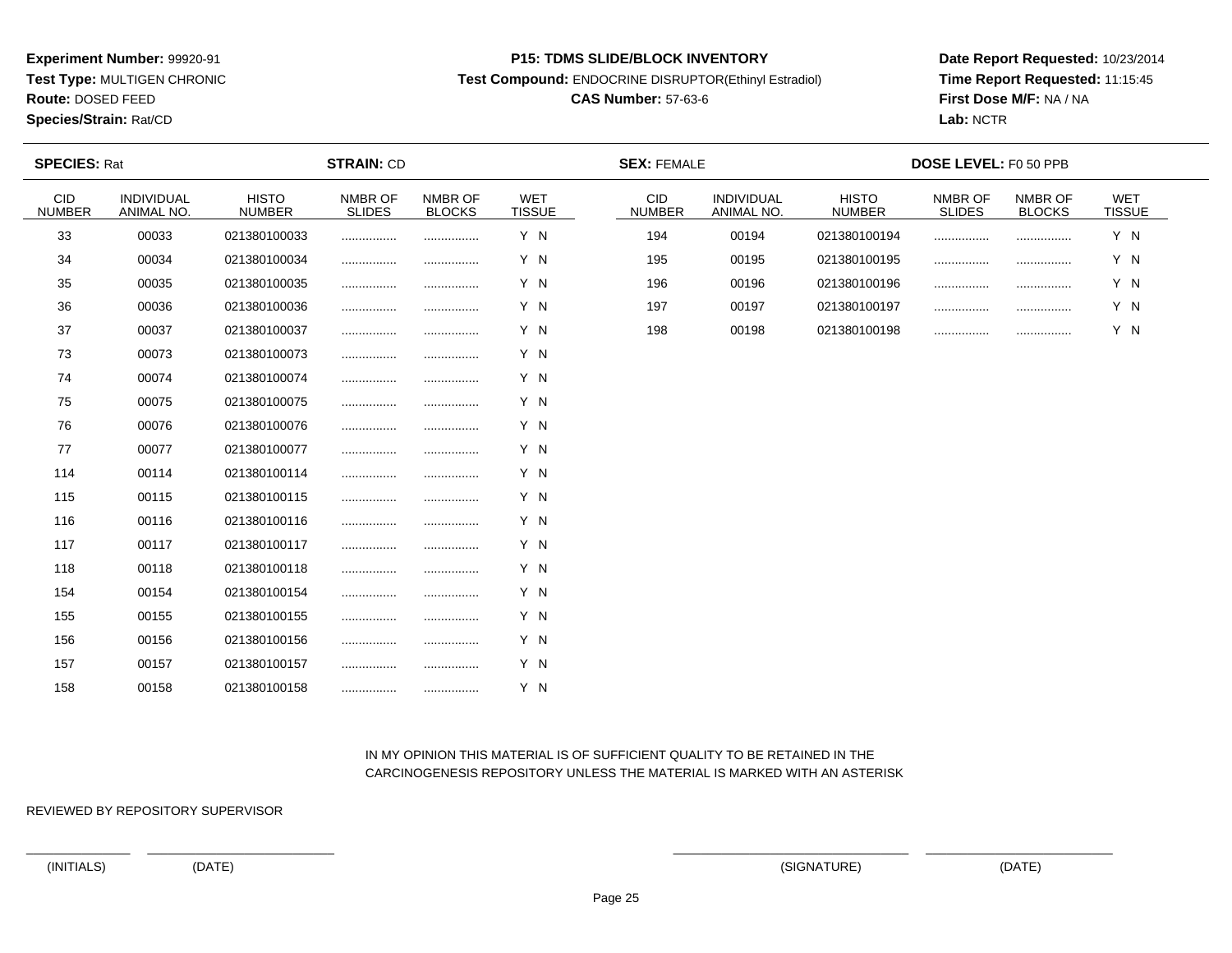**Test Type:** MULTIGEN CHRONIC

**Route:** DOSED FEED

**Species/Strain:** Rat/CD

#### **P15: TDMS SLIDE/BLOCK INVENTORY**

**Test Compound:** ENDOCRINE DISRUPTOR(Ethinyl Estradiol)

# **CAS Number:** 57-63-6

**Date Report Requested:** 10/23/2014**Time Report Requested:** 11:15:45**First Dose M/F:** NA / NA**Lab:** NCTR

| <b>SPECIES: Rat</b>  |                          |                               | <b>STRAIN: CD</b>        |                          |                             | <b>SEX: FEMALE</b>          |                          |                               | <b>DOSE LEVEL: F1 Control</b> |                          |                             |  |
|----------------------|--------------------------|-------------------------------|--------------------------|--------------------------|-----------------------------|-----------------------------|--------------------------|-------------------------------|-------------------------------|--------------------------|-----------------------------|--|
| CID<br><b>NUMBER</b> | INDIVIDUAL<br>ANIMAL NO. | <b>HISTO</b><br><b>NUMBER</b> | NMBR OF<br><b>SLIDES</b> | NMBR OF<br><b>BLOCKS</b> | <b>WET</b><br><b>TISSUE</b> | <b>CID</b><br><b>NUMBER</b> | INDIVIDUAL<br>ANIMAL NO. | <b>HISTO</b><br><b>NUMBER</b> | NMBR OF<br><b>SLIDES</b>      | NMBR OF<br><b>BLOCKS</b> | <b>WET</b><br><b>TISSUE</b> |  |
| 244                  | 00244                    | 021380100244                  |                          |                          | Y N                         | 412                         | 00412                    | 021380100412                  |                               |                          | Y N                         |  |
| 245                  | 00245                    | 021380100245                  |                          |                          | Y N                         | 413                         | 00413                    | 021380100413                  | .                             |                          | Y N                         |  |
| 246                  | 00246                    | 021380100246                  |                          |                          | Y N                         | 414                         | 00414                    | 021380100414                  |                               |                          | Y N                         |  |
| 247                  | 00247                    | 021380100247                  |                          |                          | Y N                         | 415                         | 00415                    | 021380100415                  |                               |                          | Y N                         |  |
| 248                  | 00248                    | 021380100248                  |                          |                          | Y N                         | 416                         | 00416                    | 021380100416                  |                               |                          | Y N                         |  |
| 285                  | 00285                    | 021380100285                  |                          |                          | Y N                         |                             |                          |                               |                               |                          |                             |  |
| 286                  | 00286                    | 021380100286                  |                          |                          | Y N                         |                             |                          |                               |                               |                          |                             |  |
| 287                  | 00287                    | 021380100287                  |                          |                          | Y N                         |                             |                          |                               |                               |                          |                             |  |
| 288                  | 00288                    | 021380100288                  |                          |                          | Y N                         |                             |                          |                               |                               |                          |                             |  |
| 289                  | 00289                    | 021380100289                  |                          |                          | Y N                         |                             |                          |                               |                               |                          |                             |  |
| 327                  | 00327                    | 021380100327                  |                          |                          | Y N                         |                             |                          |                               |                               |                          |                             |  |
| 328                  | 00328                    | 021380100328                  |                          |                          | Y N                         |                             |                          |                               |                               |                          |                             |  |
| 329                  | 00329                    | 021380100329                  |                          |                          | Y N                         |                             |                          |                               |                               |                          |                             |  |
| 330                  | 00330                    | 021380100330                  |                          |                          | Y N                         |                             |                          |                               |                               |                          |                             |  |
| 369                  | 00369                    | 021380100369                  |                          |                          | Y N                         |                             |                          |                               |                               |                          |                             |  |
| 370                  | 00370                    | 021380100370                  |                          |                          | Y N                         |                             |                          |                               |                               |                          |                             |  |
| 371                  | 00371                    | 021380100371                  |                          |                          | Y N                         |                             |                          |                               |                               |                          |                             |  |
| 372                  | 00372                    | 021380100372                  |                          |                          | Y N                         |                             |                          |                               |                               |                          |                             |  |
| 373                  | 00373                    | 021380100373                  |                          |                          | Y N                         |                             |                          |                               |                               |                          |                             |  |
| 411                  | 00411                    | 021380100411                  |                          |                          | Y N                         |                             |                          |                               |                               |                          |                             |  |

# IN MY OPINION THIS MATERIAL IS OF SUFFICIENT QUALITY TO BE RETAINED IN THECARCINOGENESIS REPOSITORY UNLESS THE MATERIAL IS MARKED WITH AN ASTERISK

REVIEWED BY REPOSITORY SUPERVISOR

(INITIALS) (DATE) (SIGNATURE) (DATE)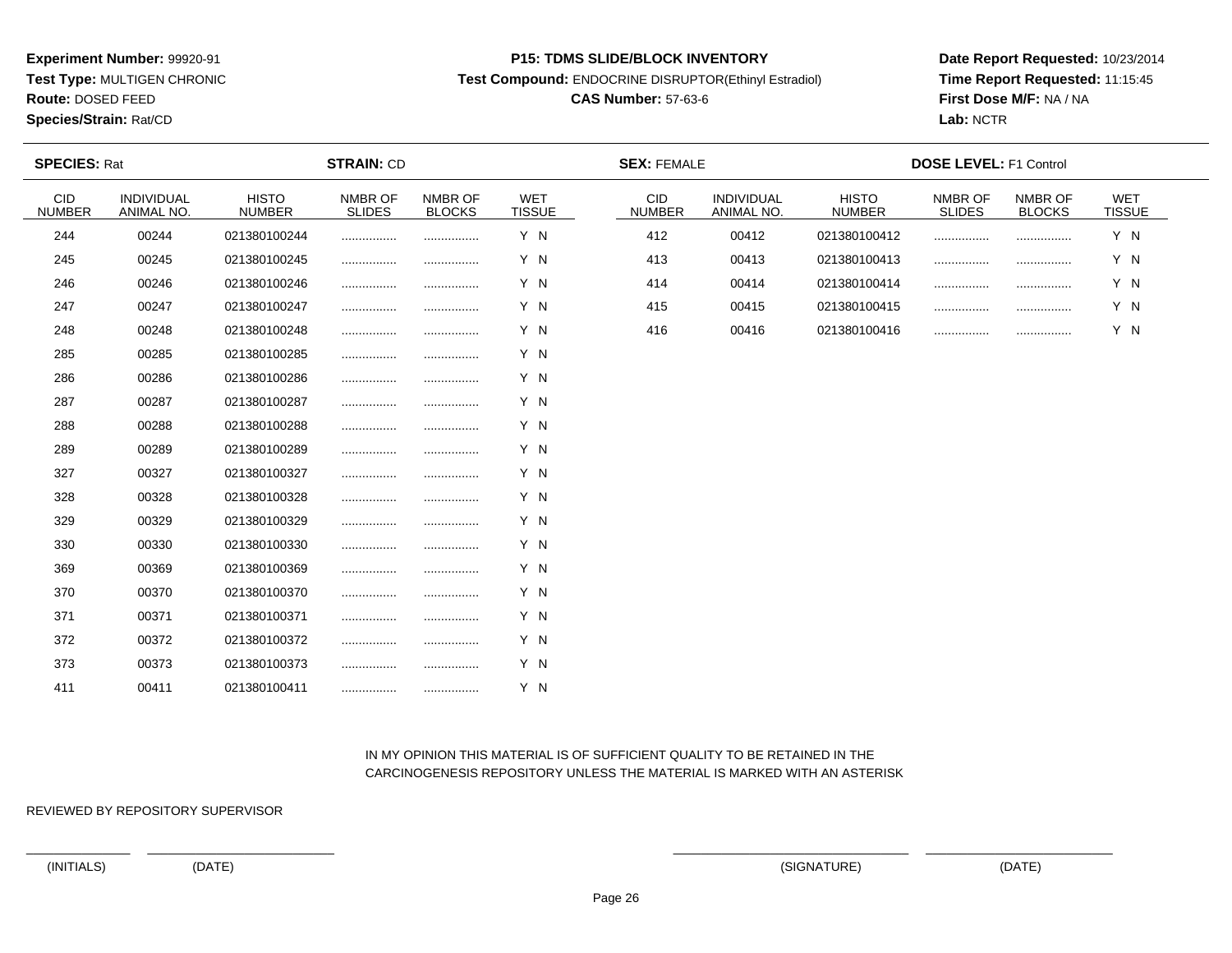**Test Type:** MULTIGEN CHRONIC

**Route:** DOSED FEED

**Species/Strain:** Rat/CD

#### **P15: TDMS SLIDE/BLOCK INVENTORY**

**Test Compound:** ENDOCRINE DISRUPTOR(Ethinyl Estradiol)

# **CAS Number:** 57-63-6

**Date Report Requested:** 10/23/2014**Time Report Requested:** 11:15:45**First Dose M/F:** NA / NA**Lab:** NCTR

| <b>SPECIES: Rat</b>         |                          |                               | <b>STRAIN: CD</b>        |                          |                             | <b>SEX: FEMALE</b>          |                          |                               | DOSE LEVEL: F1 2.0 PPB   |                          |                             |
|-----------------------------|--------------------------|-------------------------------|--------------------------|--------------------------|-----------------------------|-----------------------------|--------------------------|-------------------------------|--------------------------|--------------------------|-----------------------------|
| <b>CID</b><br><b>NUMBER</b> | INDIVIDUAL<br>ANIMAL NO. | <b>HISTO</b><br><b>NUMBER</b> | NMBR OF<br><b>SLIDES</b> | NMBR OF<br><b>BLOCKS</b> | <b>WET</b><br><b>TISSUE</b> | <b>CID</b><br><b>NUMBER</b> | INDIVIDUAL<br>ANIMAL NO. | <b>HISTO</b><br><b>NUMBER</b> | NMBR OF<br><b>SLIDES</b> | NMBR OF<br><b>BLOCKS</b> | <b>WET</b><br><b>TISSUE</b> |
| 249                         | 00249                    | 021380100249                  |                          |                          | Y N                         | 378                         | 00378                    | 021380100378                  |                          |                          | Y N                         |
| 250                         | 00250                    | 021380100250                  |                          |                          | Y N                         | 417                         | 00417                    | 021380100417                  |                          | .                        | Y N                         |
| 251                         | 00251                    | 021380100251                  |                          |                          | Y N                         | 418                         | 00418                    | 021380100418                  |                          |                          | Y N                         |
| 252                         | 00252                    | 021380100252                  |                          |                          | Y N                         | 419                         | 00419                    | 021380100419                  |                          |                          | Y N                         |
| 253                         | 00253                    | 021380100253                  |                          |                          | Y N                         | 420                         | 00420                    | 021380100420                  |                          |                          | Y N                         |
| 290                         | 00290                    | 021380100290                  |                          |                          | Y N                         |                             |                          |                               |                          |                          |                             |
| 291                         | 00291                    | 021380100291                  | .                        |                          | Y N                         |                             |                          |                               |                          |                          |                             |
| 292                         | 00292                    | 021380100292                  |                          |                          | Y N                         |                             |                          |                               |                          |                          |                             |
| 293                         | 00293                    | 021380100293                  |                          |                          | Y N                         |                             |                          |                               |                          |                          |                             |
| 294                         | 00294                    | 021380100294                  |                          |                          | Y N                         |                             |                          |                               |                          |                          |                             |
| 331                         | 00331                    | 021380100331                  |                          |                          | Y N                         |                             |                          |                               |                          |                          |                             |
| 332                         | 00332                    | 021380100332                  |                          |                          | Y N                         |                             |                          |                               |                          |                          |                             |
| 333                         | 00333                    | 021380100333                  |                          |                          | Y N                         |                             |                          |                               |                          |                          |                             |
| 334                         | 00334                    | 021380100334                  | .                        |                          | Y N                         |                             |                          |                               |                          |                          |                             |
| 335                         | 00335                    | 021380100335                  | .                        |                          | Y N                         |                             |                          |                               |                          |                          |                             |
| 336                         | 00336                    | 021380100336                  |                          |                          | Y N                         |                             |                          |                               |                          |                          |                             |
| 374                         | 00374                    | 021380100374                  |                          |                          | Y N                         |                             |                          |                               |                          |                          |                             |
| 375                         | 00375                    | 021380100375                  | .                        | .                        | Y N                         |                             |                          |                               |                          |                          |                             |
| 376                         | 00376                    | 021380100376                  | .                        | .                        | Y N                         |                             |                          |                               |                          |                          |                             |
| 377                         | 00377                    | 021380100377                  |                          |                          | Y N                         |                             |                          |                               |                          |                          |                             |

# IN MY OPINION THIS MATERIAL IS OF SUFFICIENT QUALITY TO BE RETAINED IN THECARCINOGENESIS REPOSITORY UNLESS THE MATERIAL IS MARKED WITH AN ASTERISK

REVIEWED BY REPOSITORY SUPERVISOR

(INITIALS) (DATE) (SIGNATURE) (DATE)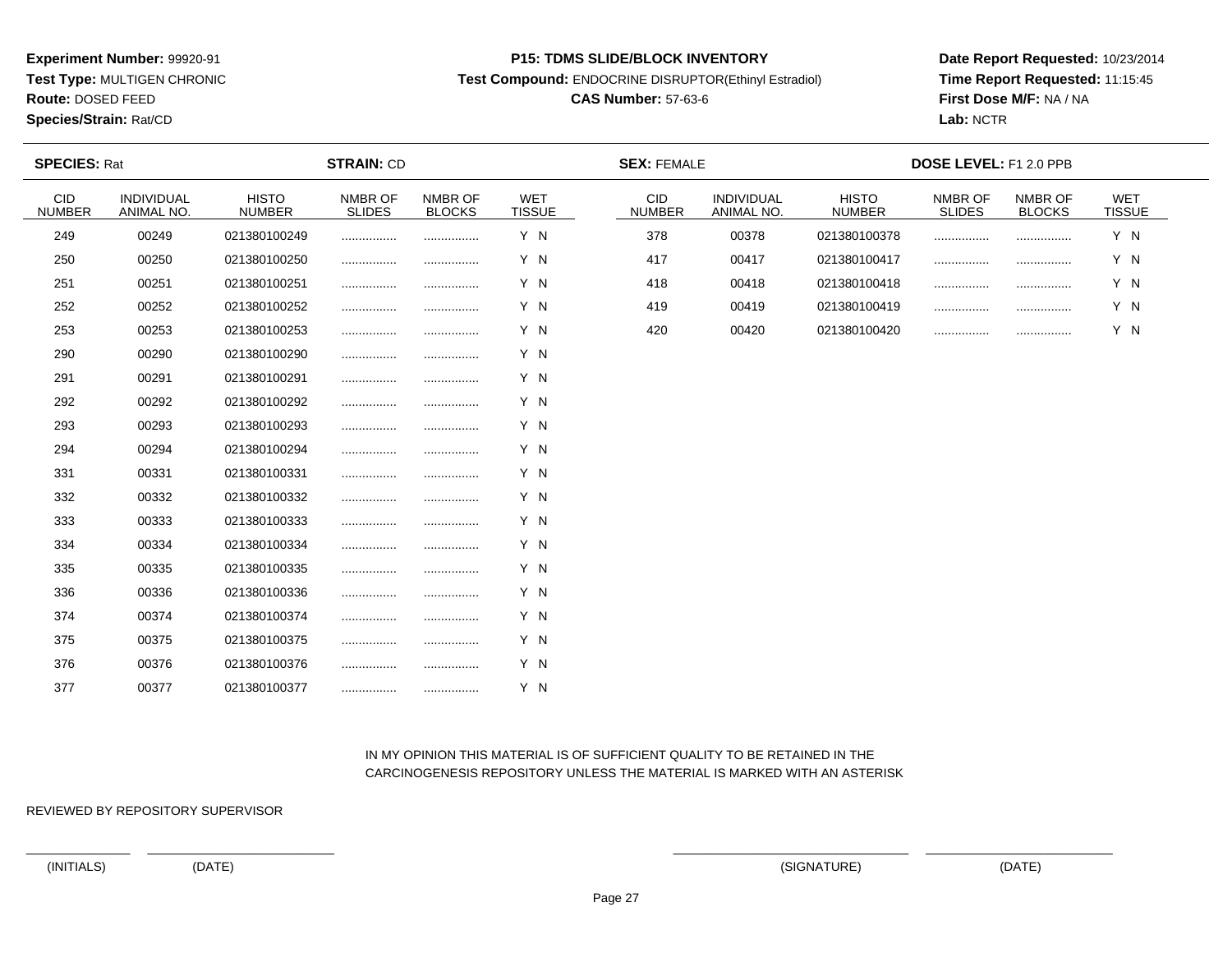**Test Type:** MULTIGEN CHRONIC

**Route:** DOSED FEED

**Species/Strain:** Rat/CD

#### **P15: TDMS SLIDE/BLOCK INVENTORY**

**Test Compound:** ENDOCRINE DISRUPTOR(Ethinyl Estradiol)

# **CAS Number:** 57-63-6

**Date Report Requested:** 10/23/2014**Time Report Requested:** 11:15:45**First Dose M/F:** NA / NA**Lab:** NCTR

| <b>SPECIES: Rat</b>         |                          |                               | <b>STRAIN: CD</b>        |                          |                             | <b>SEX: FEMALE</b>          |                          |                               | DOSE LEVEL: F1 10 PPB    |                          |                      |  |
|-----------------------------|--------------------------|-------------------------------|--------------------------|--------------------------|-----------------------------|-----------------------------|--------------------------|-------------------------------|--------------------------|--------------------------|----------------------|--|
| <b>CID</b><br><b>NUMBER</b> | INDIVIDUAL<br>ANIMAL NO. | <b>HISTO</b><br><b>NUMBER</b> | NMBR OF<br><b>SLIDES</b> | NMBR OF<br><b>BLOCKS</b> | <b>WET</b><br><b>TISSUE</b> | <b>CID</b><br><b>NUMBER</b> | INDIVIDUAL<br>ANIMAL NO. | <b>HISTO</b><br><b>NUMBER</b> | NMBR OF<br><b>SLIDES</b> | NMBR OF<br><b>BLOCKS</b> | WET<br><b>TISSUE</b> |  |
| 254                         | 00254                    | 021380100254                  |                          |                          | Y N                         | 421                         | 00421                    | 021380100421                  |                          |                          | Y N                  |  |
| 255                         | 00255                    | 021380100255                  |                          |                          | Y N                         | 422                         | 00422                    | 021380100422                  |                          | .                        | Y N                  |  |
| 256                         | 00256                    | 021380100256                  |                          |                          | Y N                         | 423                         | 00423                    | 021380100423                  |                          |                          | Y N                  |  |
| 257                         | 00257                    | 021380100257                  |                          |                          | Y N                         | 424                         | 00424                    | 021380100424                  |                          |                          | Y N                  |  |
| 258                         | 00258                    | 021380100258                  |                          |                          | Y N                         | 425                         | 00425                    | 021380100425                  |                          |                          | Y N                  |  |
| 295                         | 00295                    | 021380100295                  |                          |                          | Y N                         |                             |                          |                               |                          |                          |                      |  |
| 296                         | 00296                    | 021380100296                  |                          |                          | Y N                         |                             |                          |                               |                          |                          |                      |  |
| 297                         | 00297                    | 021380100297                  |                          |                          | Y N                         |                             |                          |                               |                          |                          |                      |  |
| 298                         | 00298                    | 021380100298                  |                          |                          | Y N                         |                             |                          |                               |                          |                          |                      |  |
| 299                         | 00299                    | 021380100299                  |                          |                          | Y N                         |                             |                          |                               |                          |                          |                      |  |
| 337                         | 00337                    | 021380100337                  |                          |                          | Y N                         |                             |                          |                               |                          |                          |                      |  |
| 338                         | 00338                    | 021380100338                  |                          |                          | Y N                         |                             |                          |                               |                          |                          |                      |  |
| 339                         | 00339                    | 021380100339                  |                          |                          | Y N                         |                             |                          |                               |                          |                          |                      |  |
| 340                         | 00340                    | 021380100340                  |                          |                          | Y N                         |                             |                          |                               |                          |                          |                      |  |
| 341                         | 00341                    | 021380100341                  |                          |                          | Y N                         |                             |                          |                               |                          |                          |                      |  |
| 379                         | 00379                    | 021380100379                  |                          |                          | Y N                         |                             |                          |                               |                          |                          |                      |  |
| 380                         | 00380                    | 021380100380                  |                          |                          | Y N                         |                             |                          |                               |                          |                          |                      |  |
| 381                         | 00381                    | 021380100381                  |                          |                          | Y N                         |                             |                          |                               |                          |                          |                      |  |
| 382                         | 00382                    | 021380100382                  |                          |                          | Y N                         |                             |                          |                               |                          |                          |                      |  |
| 383                         | 00383                    | 021380100383                  |                          |                          | Y N                         |                             |                          |                               |                          |                          |                      |  |

# IN MY OPINION THIS MATERIAL IS OF SUFFICIENT QUALITY TO BE RETAINED IN THECARCINOGENESIS REPOSITORY UNLESS THE MATERIAL IS MARKED WITH AN ASTERISK

REVIEWED BY REPOSITORY SUPERVISOR

(INITIALS) (DATE) (SIGNATURE) (DATE)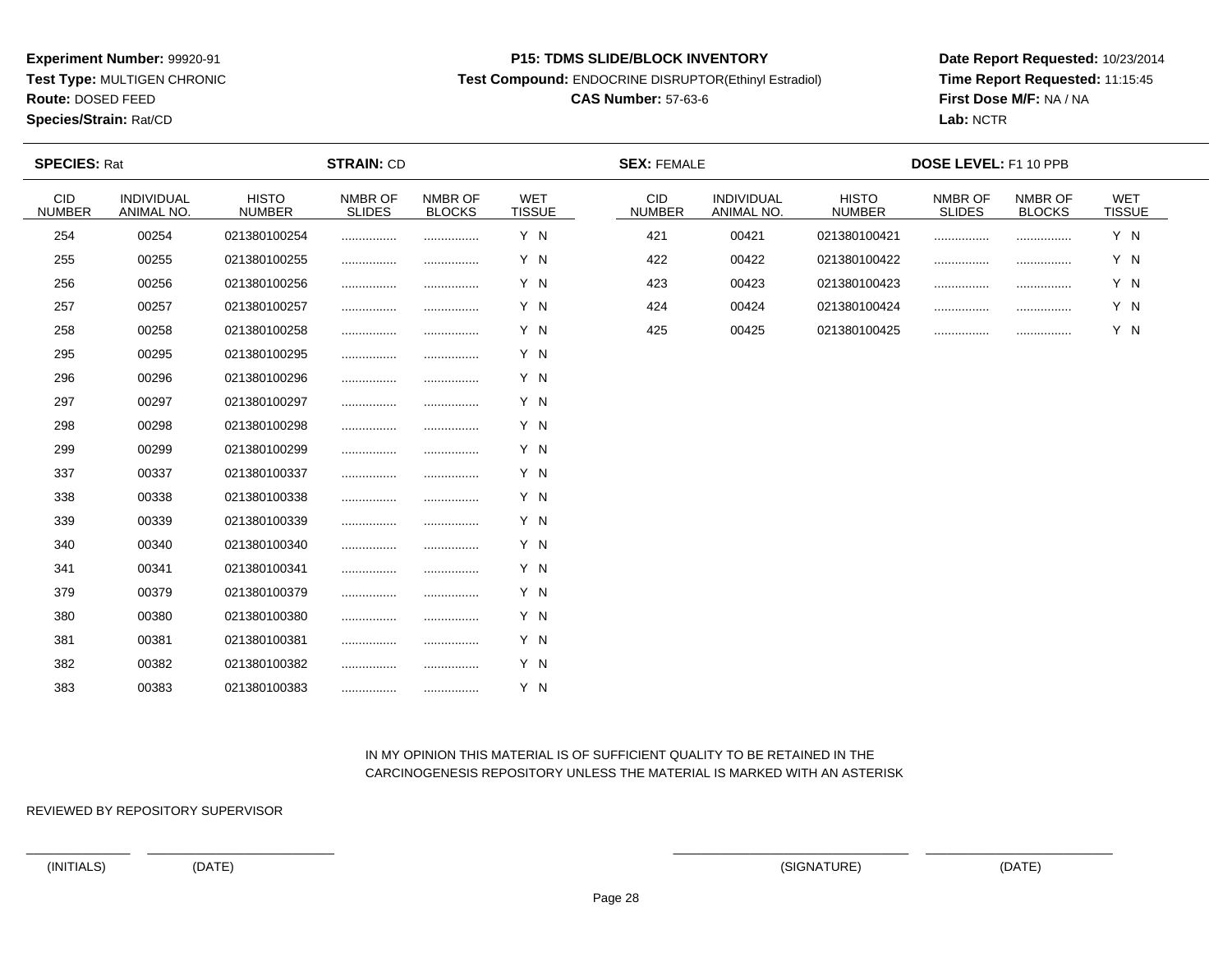**Test Type:** MULTIGEN CHRONIC

**Route:** DOSED FEED

**Species/Strain:** Rat/CD

#### **P15: TDMS SLIDE/BLOCK INVENTORY**

**Test Compound:** ENDOCRINE DISRUPTOR(Ethinyl Estradiol)

# **CAS Number:** 57-63-6

**Date Report Requested:** 10/23/2014**Time Report Requested:** 11:15:45**First Dose M/F:** NA / NA**Lab:** NCTR

| <b>SPECIES: Rat</b>  |                          |                               | <b>STRAIN: CD</b>        |                          |                             | <b>SEX: FEMALE</b>   |                          |                               | <b>DOSE LEVEL: F1 50 PPB</b> |                          |                      |  |
|----------------------|--------------------------|-------------------------------|--------------------------|--------------------------|-----------------------------|----------------------|--------------------------|-------------------------------|------------------------------|--------------------------|----------------------|--|
| CID<br><b>NUMBER</b> | INDIVIDUAL<br>ANIMAL NO. | <b>HISTO</b><br><b>NUMBER</b> | NMBR OF<br><b>SLIDES</b> | NMBR OF<br><b>BLOCKS</b> | <b>WET</b><br><b>TISSUE</b> | CID<br><b>NUMBER</b> | INDIVIDUAL<br>ANIMAL NO. | <b>HISTO</b><br><b>NUMBER</b> | NMBR OF<br><b>SLIDES</b>     | NMBR OF<br><b>BLOCKS</b> | WET<br><b>TISSUE</b> |  |
| 259                  | 00259                    | 021380100259                  |                          |                          | Y N                         | 426                  | 00426                    | 021380100426                  |                              |                          | Y N                  |  |
| 260                  | 00260                    | 021380100260                  |                          |                          | Y N                         | 427                  | 00427                    | 021380100427                  |                              |                          | Y N                  |  |
| 261                  | 00261                    | 021380100261                  |                          |                          | Y N                         | 428                  | 00428                    | 021380100428                  | .                            |                          | Y N                  |  |
| 262                  | 00262                    | 021380100262                  |                          |                          | Y N                         | 429                  | 00429                    | 021380100429                  |                              |                          | Y N                  |  |
| 263                  | 00263                    | 021380100263                  |                          |                          | Y N                         | 430                  | 00430                    | 021380100430                  |                              |                          | Y N                  |  |
| 300                  | 00300                    | 021380100300                  |                          |                          | Y N                         |                      |                          |                               |                              |                          |                      |  |
| 301                  | 00301                    | 021380100301                  |                          |                          | Y N                         |                      |                          |                               |                              |                          |                      |  |
| 302                  | 00302                    | 021380100302                  |                          |                          | Y N                         |                      |                          |                               |                              |                          |                      |  |
| 303                  | 00303                    | 021380100303                  |                          |                          | Y N                         |                      |                          |                               |                              |                          |                      |  |
| 304                  | 00304                    | 021380100304                  |                          |                          | Y N                         |                      |                          |                               |                              |                          |                      |  |
| 342                  | 00342                    | 021380100342                  |                          |                          | Y N                         |                      |                          |                               |                              |                          |                      |  |
| 343                  | 00343                    | 021380100343                  |                          |                          | Y N                         |                      |                          |                               |                              |                          |                      |  |
| 344                  | 00344                    | 021380100344                  |                          |                          | Y N                         |                      |                          |                               |                              |                          |                      |  |
| 345                  | 00345                    | 021380100345                  |                          |                          | Y N                         |                      |                          |                               |                              |                          |                      |  |
| 346                  | 00346                    | 021380100346                  | .                        |                          | Y N                         |                      |                          |                               |                              |                          |                      |  |
| 384                  | 00384                    | 021380100384                  |                          |                          | Y N                         |                      |                          |                               |                              |                          |                      |  |
| 385                  | 00385                    | 021380100385                  |                          |                          | Y N                         |                      |                          |                               |                              |                          |                      |  |
| 386                  | 00386                    | 021380100386                  |                          |                          | Y N                         |                      |                          |                               |                              |                          |                      |  |
| 387                  | 00387                    | 021380100387                  | .                        |                          | Y N                         |                      |                          |                               |                              |                          |                      |  |
| 388                  | 00388                    | 021380100388                  |                          |                          | Y N                         |                      |                          |                               |                              |                          |                      |  |

# IN MY OPINION THIS MATERIAL IS OF SUFFICIENT QUALITY TO BE RETAINED IN THECARCINOGENESIS REPOSITORY UNLESS THE MATERIAL IS MARKED WITH AN ASTERISK

REVIEWED BY REPOSITORY SUPERVISOR

(INITIALS) (DATE) (SIGNATURE) (DATE)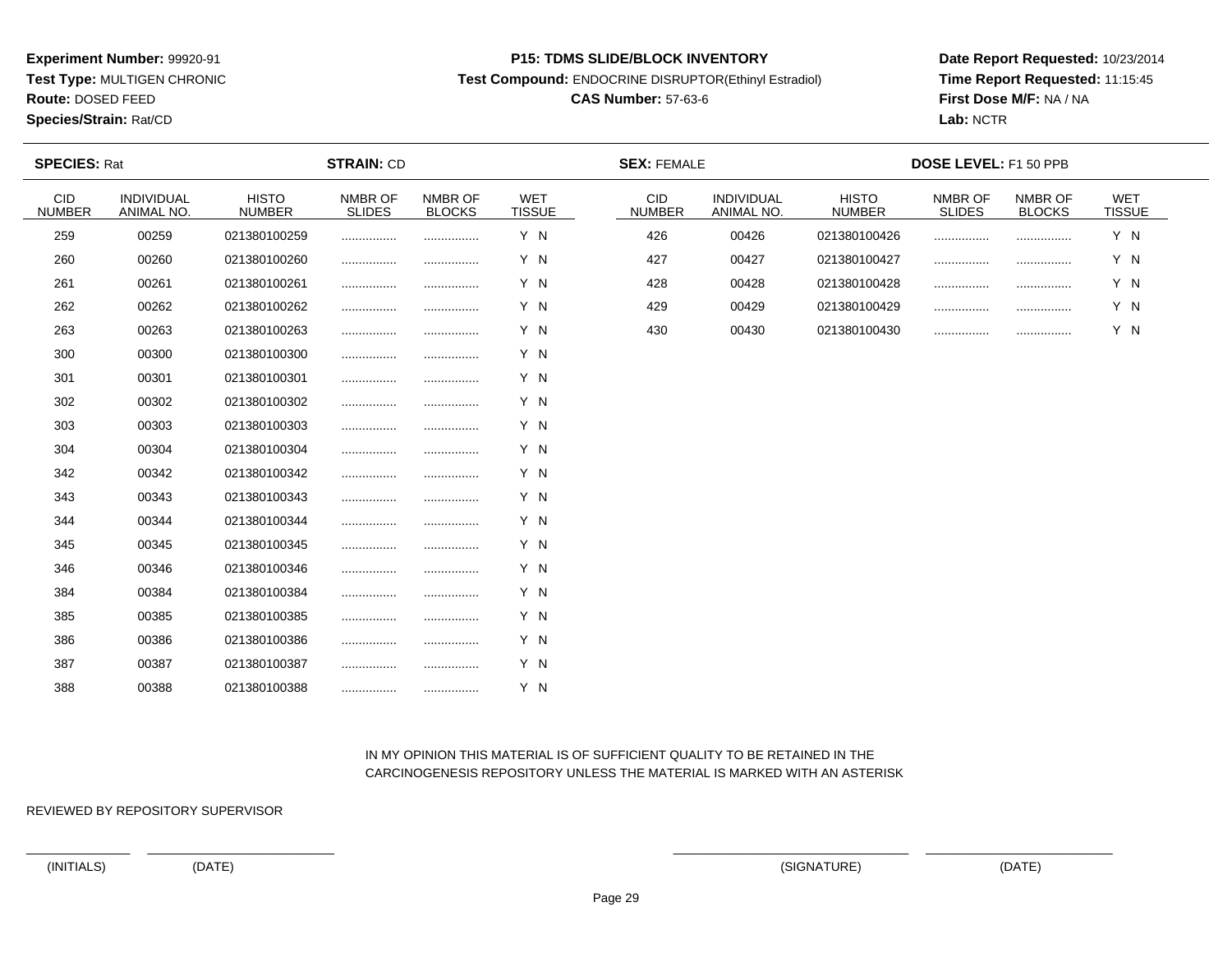**Test Type:** MULTIGEN CHRONIC

**Route:** DOSED FEED

**Species/Strain:** Rat/CD

#### **P15: TDMS SLIDE/BLOCK INVENTORY**

**Test Compound:** ENDOCRINE DISRUPTOR(Ethinyl Estradiol)

# **CAS Number:** 57-63-6

**Date Report Requested:** 10/23/2014**Time Report Requested:** 11:15:45**First Dose M/F:** NA / NA**Lab:** NCTR

| <b>SPECIES: Rat</b>         |                          |                               | <b>STRAIN: CD</b>        |                          |                             | <b>SEX: FEMALE</b>          |                          |                               | <b>DOSE LEVEL: F2 CONTROL</b> |                          |                             |
|-----------------------------|--------------------------|-------------------------------|--------------------------|--------------------------|-----------------------------|-----------------------------|--------------------------|-------------------------------|-------------------------------|--------------------------|-----------------------------|
| <b>CID</b><br><b>NUMBER</b> | INDIVIDUAL<br>ANIMAL NO. | <b>HISTO</b><br><b>NUMBER</b> | NMBR OF<br><b>SLIDES</b> | NMBR OF<br><b>BLOCKS</b> | <b>WET</b><br><b>TISSUE</b> | <b>CID</b><br><b>NUMBER</b> | INDIVIDUAL<br>ANIMAL NO. | <b>HISTO</b><br><b>NUMBER</b> | NMBR OF<br><b>SLIDES</b>      | NMBR OF<br><b>BLOCKS</b> | <b>WET</b><br><b>TISSUE</b> |
| 474                         | 00474                    | 021380100474                  |                          |                          | Y N                         | 652                         | 00652                    | 021380100652                  |                               |                          | Y N                         |
| 475                         | 00475                    | 021380100475                  |                          |                          | Y N                         | 653                         | 00653                    | 021380100653                  |                               |                          | Y N                         |
| 476                         | 00476                    | 021380100476                  |                          |                          | Y N                         | 654                         | 00654                    | 021380100654                  |                               |                          | Y N                         |
| 477                         | 00477                    | 021380100477                  |                          | .                        | Y N                         | 669                         | 00669                    | 021380100669                  |                               |                          | Y N                         |
| 478                         | 00478                    | 021380100478                  |                          |                          | Y N                         | 670                         | 00670                    | 021380100670                  |                               |                          | Y N                         |
| 479                         | 00479                    | 021380100479                  |                          |                          | Y N                         |                             |                          |                               |                               |                          |                             |
| 519                         | 00519                    | 021380100519                  |                          |                          | Y N                         |                             |                          |                               |                               |                          |                             |
| 520                         | 00520                    | 021380100520                  |                          |                          | Y N                         |                             |                          |                               |                               |                          |                             |
| 521                         | 00521                    | 021380100521                  |                          |                          | Y N                         |                             |                          |                               |                               |                          |                             |
| 522                         | 00522                    | 021380100522                  |                          |                          | Y N                         |                             |                          |                               |                               |                          |                             |
| 523                         | 00523                    | 021380100523                  |                          |                          | Y N                         |                             |                          |                               |                               |                          |                             |
| 524                         | 00524                    | 021380100524                  |                          |                          | Y N                         |                             |                          |                               |                               |                          |                             |
| 525                         | 00525                    | 021380100525                  |                          | .                        | Y N                         |                             |                          |                               |                               |                          |                             |
| 565                         | 00565                    | 021380100565                  |                          |                          | Y N                         |                             |                          |                               |                               |                          |                             |
| 566                         | 00566                    | 021380100566                  |                          | .                        | Y N                         |                             |                          |                               |                               |                          |                             |
| 567                         | 00567                    | 021380100567                  |                          |                          | Y N                         |                             |                          |                               |                               |                          |                             |
| 568                         | 00568                    | 021380100568                  |                          |                          | Y N                         |                             |                          |                               |                               |                          |                             |
| 607                         | 00607                    | 021380100607                  |                          |                          | Y N                         |                             |                          |                               |                               |                          |                             |
| 608                         | 00608                    | 021380100608                  |                          |                          | Y N                         |                             |                          |                               |                               |                          |                             |
| 609                         | 00609                    | 021380100609                  |                          |                          | Y N                         |                             |                          |                               |                               |                          |                             |

# IN MY OPINION THIS MATERIAL IS OF SUFFICIENT QUALITY TO BE RETAINED IN THECARCINOGENESIS REPOSITORY UNLESS THE MATERIAL IS MARKED WITH AN ASTERISK

REVIEWED BY REPOSITORY SUPERVISOR

(INITIALS) (DATE) (SIGNATURE) (DATE)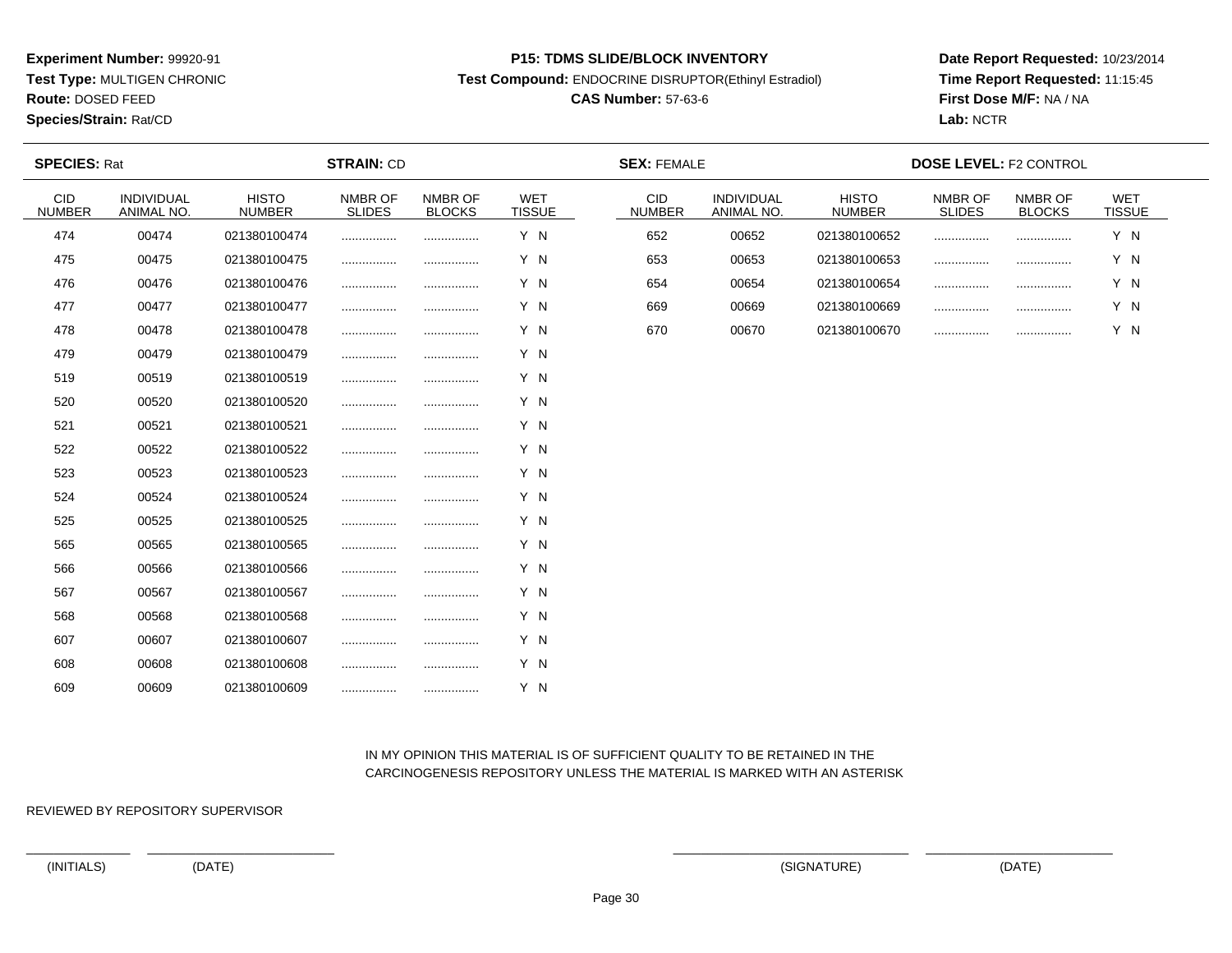**Test Type:** MULTIGEN CHRONIC

**Route:** DOSED FEED

**Species/Strain:** Rat/CD

#### **P15: TDMS SLIDE/BLOCK INVENTORY**

**Test Compound:** ENDOCRINE DISRUPTOR(Ethinyl Estradiol)

# **CAS Number:** 57-63-6

**Date Report Requested:** 10/23/2014**Time Report Requested:** 11:15:45**First Dose M/F:** NA / NA**Lab:** NCTR

| <b>SPECIES: Rat</b>         |                          |                               | <b>STRAIN: CD</b>        |                          |                             | <b>SEX: FEMALE</b>          |                          |                               | <b>DOSE LEVEL: F2 2.0 PPB</b> |                          |                             |
|-----------------------------|--------------------------|-------------------------------|--------------------------|--------------------------|-----------------------------|-----------------------------|--------------------------|-------------------------------|-------------------------------|--------------------------|-----------------------------|
| <b>CID</b><br><b>NUMBER</b> | INDIVIDUAL<br>ANIMAL NO. | <b>HISTO</b><br><b>NUMBER</b> | NMBR OF<br><b>SLIDES</b> | NMBR OF<br><b>BLOCKS</b> | <b>WET</b><br><b>TISSUE</b> | <b>CID</b><br><b>NUMBER</b> | INDIVIDUAL<br>ANIMAL NO. | <b>HISTO</b><br><b>NUMBER</b> | NMBR OF<br><b>SLIDES</b>      | NMBR OF<br><b>BLOCKS</b> | <b>WET</b><br><b>TISSUE</b> |
| 480                         | 00480                    | 021380100480                  |                          |                          | Y N                         | 610                         | 00610                    | 021380100610                  |                               |                          | Y N                         |
| 481                         | 00481                    | 021380100481                  |                          |                          | Y N                         | 611                         | 00611                    | 021380100611                  |                               | .                        | Y N                         |
| 482                         | 00482                    | 021380100482                  |                          |                          | Y N                         | 612                         | 00612                    | 021380100612                  |                               |                          | Y N                         |
| 483                         | 00483                    | 021380100483                  |                          | .                        | Y N                         | 655                         | 00655                    | 021380100655                  |                               |                          | Y N                         |
| 484                         | 00484                    | 021380100484                  |                          |                          | Y N                         | 671                         | 00671                    | 021380100671                  |                               |                          | Y N                         |
| 485                         | 00485                    | 021380100485                  |                          |                          | Y N                         |                             |                          |                               |                               |                          |                             |
| 486                         | 00486                    | 021380100486                  |                          |                          | Y N                         |                             |                          |                               |                               |                          |                             |
| 487                         | 00487                    | 021380100487                  |                          |                          | Y N                         |                             |                          |                               |                               |                          |                             |
| 526                         | 00526                    | 021380100526                  |                          |                          | Y N                         |                             |                          |                               |                               |                          |                             |
| 527                         | 00527                    | 021380100527                  |                          |                          | Y N                         |                             |                          |                               |                               |                          |                             |
| 528                         | 00528                    | 021380100528                  |                          |                          | Y N                         |                             |                          |                               |                               |                          |                             |
| 529                         | 00529                    | 021380100529                  |                          |                          | Y N                         |                             |                          |                               |                               |                          |                             |
| 530                         | 00530                    | 021380100530                  |                          |                          | Y N                         |                             |                          |                               |                               |                          |                             |
| 531                         | 00531                    | 021380100531                  |                          |                          | Y N                         |                             |                          |                               |                               |                          |                             |
| 532                         | 00532                    | 021380100532                  |                          |                          | Y N                         |                             |                          |                               |                               |                          |                             |
| 533                         | 00533                    | 021380100533                  |                          |                          | Y N                         |                             |                          |                               |                               |                          |                             |
| 569                         | 00569                    | 021380100569                  |                          | .                        | Y N                         |                             |                          |                               |                               |                          |                             |
| 570                         | 00570                    | 021380100570                  |                          |                          | Y N                         |                             |                          |                               |                               |                          |                             |
| 571                         | 00571                    | 021380100571                  |                          |                          | Y N                         |                             |                          |                               |                               |                          |                             |
| 572                         | 00572                    | 021380100572                  |                          | .                        | Y N                         |                             |                          |                               |                               |                          |                             |

# IN MY OPINION THIS MATERIAL IS OF SUFFICIENT QUALITY TO BE RETAINED IN THECARCINOGENESIS REPOSITORY UNLESS THE MATERIAL IS MARKED WITH AN ASTERISK

REVIEWED BY REPOSITORY SUPERVISOR

(INITIALS) (DATE) (SIGNATURE) (DATE)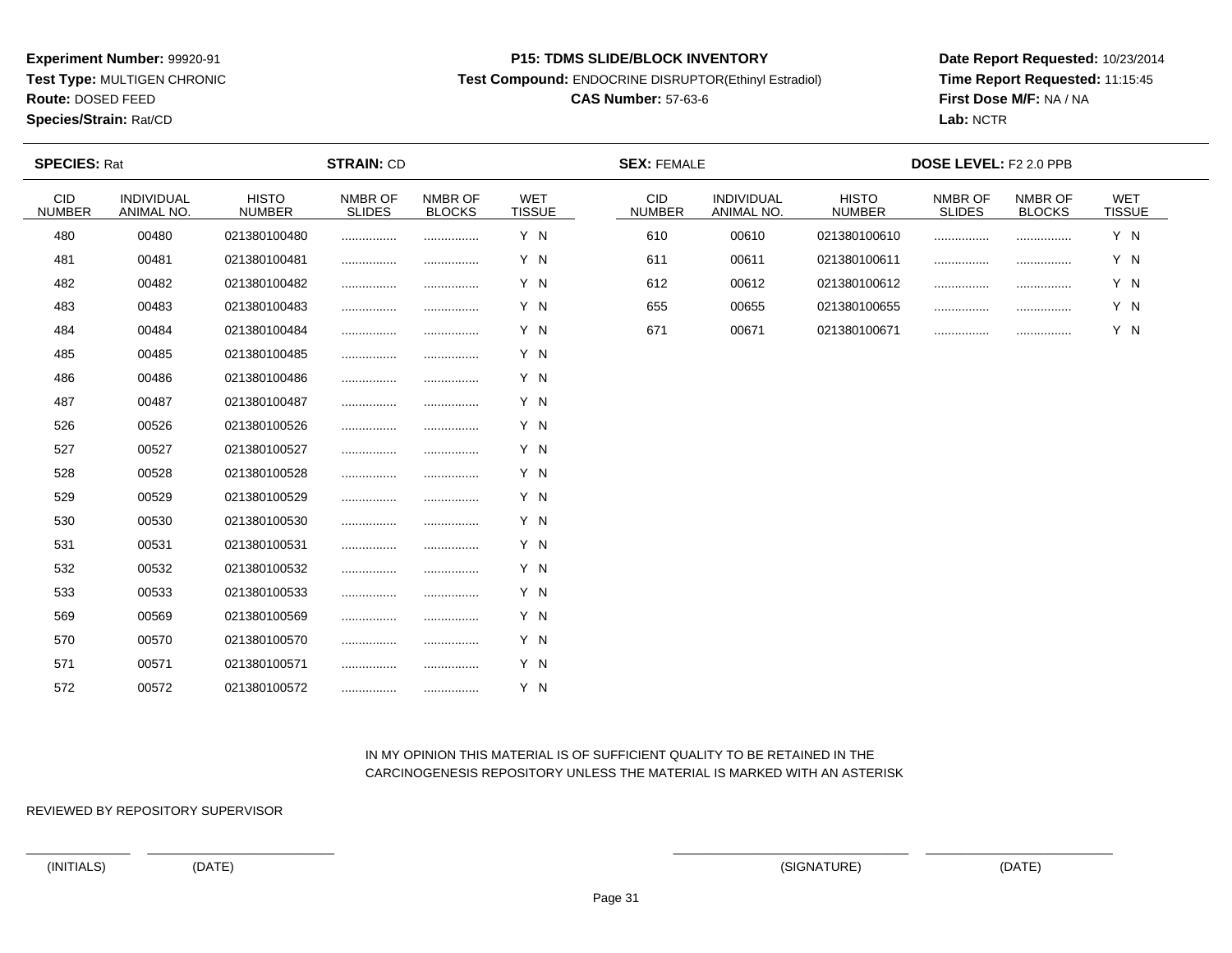**Test Type:** MULTIGEN CHRONIC

**Route:** DOSED FEED

**Species/Strain:** Rat/CD

#### **P15: TDMS SLIDE/BLOCK INVENTORY**

**Test Compound:** ENDOCRINE DISRUPTOR(Ethinyl Estradiol)

# **CAS Number:** 57-63-6

**Date Report Requested:** 10/23/2014**Time Report Requested:** 11:15:45**First Dose M/F:** NA / NA**Lab:** NCTR

| <b>SPECIES: Rat</b>         |                          |                               | <b>STRAIN: CD</b>        |                          |                             | <b>SEX: FEMALE</b>          |                          |                               | DOSE LEVEL: F2 10 PPB    |                          |                      |  |
|-----------------------------|--------------------------|-------------------------------|--------------------------|--------------------------|-----------------------------|-----------------------------|--------------------------|-------------------------------|--------------------------|--------------------------|----------------------|--|
| <b>CID</b><br><b>NUMBER</b> | INDIVIDUAL<br>ANIMAL NO. | <b>HISTO</b><br><b>NUMBER</b> | NMBR OF<br><b>SLIDES</b> | NMBR OF<br><b>BLOCKS</b> | <b>WET</b><br><b>TISSUE</b> | <b>CID</b><br><b>NUMBER</b> | INDIVIDUAL<br>ANIMAL NO. | <b>HISTO</b><br><b>NUMBER</b> | NMBR OF<br><b>SLIDES</b> | NMBR OF<br><b>BLOCKS</b> | WET<br><b>TISSUE</b> |  |
| 488                         | 00488                    | 021380100488                  |                          |                          | Y N                         | 617                         | 00617                    | 021380100617                  |                          |                          | Y N                  |  |
| 489                         | 00489                    | 021380100489                  |                          |                          | Y N                         | 618                         | 00618                    | 021380100618                  |                          | .                        | Y N                  |  |
| 490                         | 00490                    | 021380100490                  |                          |                          | Y N                         | 619                         | 00619                    | 021380100619                  |                          |                          | Y N                  |  |
| 534                         | 00534                    | 021380100534                  |                          |                          | Y N                         | 620                         | 00620                    | 021380100620                  |                          |                          | Y N                  |  |
| 535                         | 00535                    | 021380100535                  |                          |                          | Y N                         | 656                         | 00656                    | 021380100656                  |                          |                          | Y N                  |  |
| 536                         | 00536                    | 021380100536                  |                          |                          | Y N                         |                             |                          |                               |                          |                          |                      |  |
| 537                         | 00537                    | 021380100537                  |                          |                          | Y N                         |                             |                          |                               |                          |                          |                      |  |
| 538                         | 00538                    | 021380100538                  |                          |                          | Y N                         |                             |                          |                               |                          |                          |                      |  |
| 573                         | 00573                    | 021380100573                  |                          |                          | Y N                         |                             |                          |                               |                          |                          |                      |  |
| 574                         | 00574                    | 021380100574                  |                          |                          | Y N                         |                             |                          |                               |                          |                          |                      |  |
| 575                         | 00575                    | 021380100575                  |                          |                          | Y N                         |                             |                          |                               |                          |                          |                      |  |
| 576                         | 00576                    | 021380100576                  |                          |                          | Y N                         |                             |                          |                               |                          |                          |                      |  |
| 577                         | 00577                    | 021380100577                  |                          |                          | Y N                         |                             |                          |                               |                          |                          |                      |  |
| 578                         | 00578                    | 021380100578                  |                          |                          | Y N                         |                             |                          |                               |                          |                          |                      |  |
| 579                         | 00579                    | 021380100579                  |                          |                          | Y N                         |                             |                          |                               |                          |                          |                      |  |
| 580                         | 00580                    | 021380100580                  |                          |                          | Y N                         |                             |                          |                               |                          |                          |                      |  |
| 581                         | 00581                    | 021380100581                  |                          |                          | Y N                         |                             |                          |                               |                          |                          |                      |  |
| 613                         | 00613                    | 021380100613                  |                          |                          | Y N                         |                             |                          |                               |                          |                          |                      |  |
| 614                         | 00614                    | 021380100614                  |                          |                          | Y N                         |                             |                          |                               |                          |                          |                      |  |
| 616                         | 00616                    | 021380100616                  |                          |                          | Y N                         |                             |                          |                               |                          |                          |                      |  |

# IN MY OPINION THIS MATERIAL IS OF SUFFICIENT QUALITY TO BE RETAINED IN THECARCINOGENESIS REPOSITORY UNLESS THE MATERIAL IS MARKED WITH AN ASTERISK

REVIEWED BY REPOSITORY SUPERVISOR

(INITIALS) (DATE) (SIGNATURE) (DATE)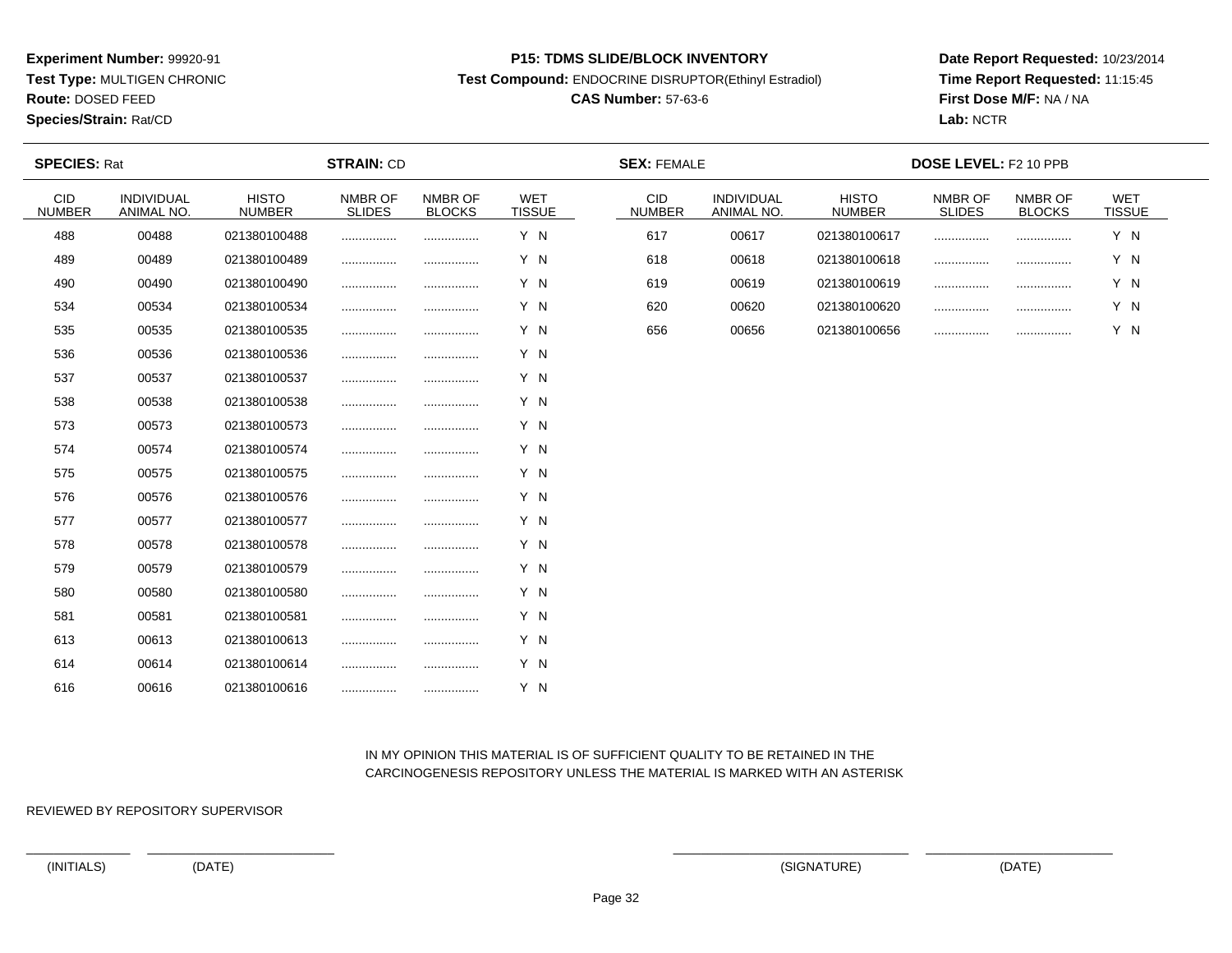**Test Type:** MULTIGEN CHRONIC

**Route:** DOSED FEED

**Species/Strain:** Rat/CD

#### **P15: TDMS SLIDE/BLOCK INVENTORY**

**Test Compound:** ENDOCRINE DISRUPTOR(Ethinyl Estradiol)

# **CAS Number:** 57-63-6

**Date Report Requested:** 10/23/2014**Time Report Requested:** 11:15:45**First Dose M/F:** NA / NA**Lab:** NCTR

| <b>SPECIES: Rat</b>  |                          |                               | <b>STRAIN: CD</b>        |                          |                             | <b>SEX: FEMALE</b>          |                          |                               | DOSE LEVEL: F2 50 PPB    |                          |                             |  |
|----------------------|--------------------------|-------------------------------|--------------------------|--------------------------|-----------------------------|-----------------------------|--------------------------|-------------------------------|--------------------------|--------------------------|-----------------------------|--|
| CID<br><b>NUMBER</b> | INDIVIDUAL<br>ANIMAL NO. | <b>HISTO</b><br><b>NUMBER</b> | NMBR OF<br><b>SLIDES</b> | NMBR OF<br><b>BLOCKS</b> | <b>WET</b><br><b>TISSUE</b> | <b>CID</b><br><b>NUMBER</b> | INDIVIDUAL<br>ANIMAL NO. | <b>HISTO</b><br><b>NUMBER</b> | NMBR OF<br><b>SLIDES</b> | NMBR OF<br><b>BLOCKS</b> | <b>WET</b><br><b>TISSUE</b> |  |
| 491                  | 00491                    | 021380100491                  |                          |                          | Y N                         | 628                         | 00628                    | 021380100628                  |                          |                          | Y N                         |  |
| 492                  | 00492                    | 021380100492                  |                          |                          | Y N                         | 629                         | 00629                    | 021380100629                  | .                        |                          | Y N                         |  |
| 493                  | 00493                    | 021380100493                  |                          |                          | Y N                         | 630                         | 00630                    | 021380100630                  |                          |                          | Y N                         |  |
| 539                  | 00539                    | 021380100539                  |                          |                          | Y N                         | 657                         | 00657                    | 021380100657                  |                          |                          | Y N                         |  |
| 540                  | 00540                    | 021380100540                  |                          |                          | Y N                         | 658                         | 00658                    | 021380100658                  |                          |                          | Y N                         |  |
| 541                  | 00541                    | 021380100541                  |                          |                          | Y N                         |                             |                          |                               |                          |                          |                             |  |
| 542                  | 00542                    | 021380100542                  |                          |                          | Y N                         |                             |                          |                               |                          |                          |                             |  |
| 543                  | 00543                    | 021380100543                  |                          |                          | Y N                         |                             |                          |                               |                          |                          |                             |  |
| 582                  | 00582                    | 021380100582                  |                          |                          | Y N                         |                             |                          |                               |                          |                          |                             |  |
| 583                  | 00583                    | 021380100583                  |                          |                          | Y N                         |                             |                          |                               |                          |                          |                             |  |
| 584                  | 00584                    | 021380100584                  |                          |                          | Y N                         |                             |                          |                               |                          |                          |                             |  |
| 585                  | 00585                    | 021380100585                  |                          |                          | Y N                         |                             |                          |                               |                          |                          |                             |  |
| 586                  | 00586                    | 021380100586                  |                          |                          | Y N                         |                             |                          |                               |                          |                          |                             |  |
| 621                  | 00621                    | 021380100621                  |                          |                          | Y N                         |                             |                          |                               |                          |                          |                             |  |
| 622                  | 00622                    | 021380100622                  |                          |                          | Y N                         |                             |                          |                               |                          |                          |                             |  |
| 623                  | 00623                    | 021380100623                  |                          |                          | Y N                         |                             |                          |                               |                          |                          |                             |  |
| 624                  | 00624                    | 021380100624                  |                          |                          | Y N                         |                             |                          |                               |                          |                          |                             |  |
| 625                  | 00625                    | 021380100625                  |                          |                          | Y N                         |                             |                          |                               |                          |                          |                             |  |
| 626                  | 00626                    | 021380100626                  |                          |                          | Y N                         |                             |                          |                               |                          |                          |                             |  |
| 627                  | 00627                    | 021380100627                  |                          |                          | Y N                         |                             |                          |                               |                          |                          |                             |  |

# IN MY OPINION THIS MATERIAL IS OF SUFFICIENT QUALITY TO BE RETAINED IN THECARCINOGENESIS REPOSITORY UNLESS THE MATERIAL IS MARKED WITH AN ASTERISK

REVIEWED BY REPOSITORY SUPERVISOR

(INITIALS) (DATE) (SIGNATURE) (DATE)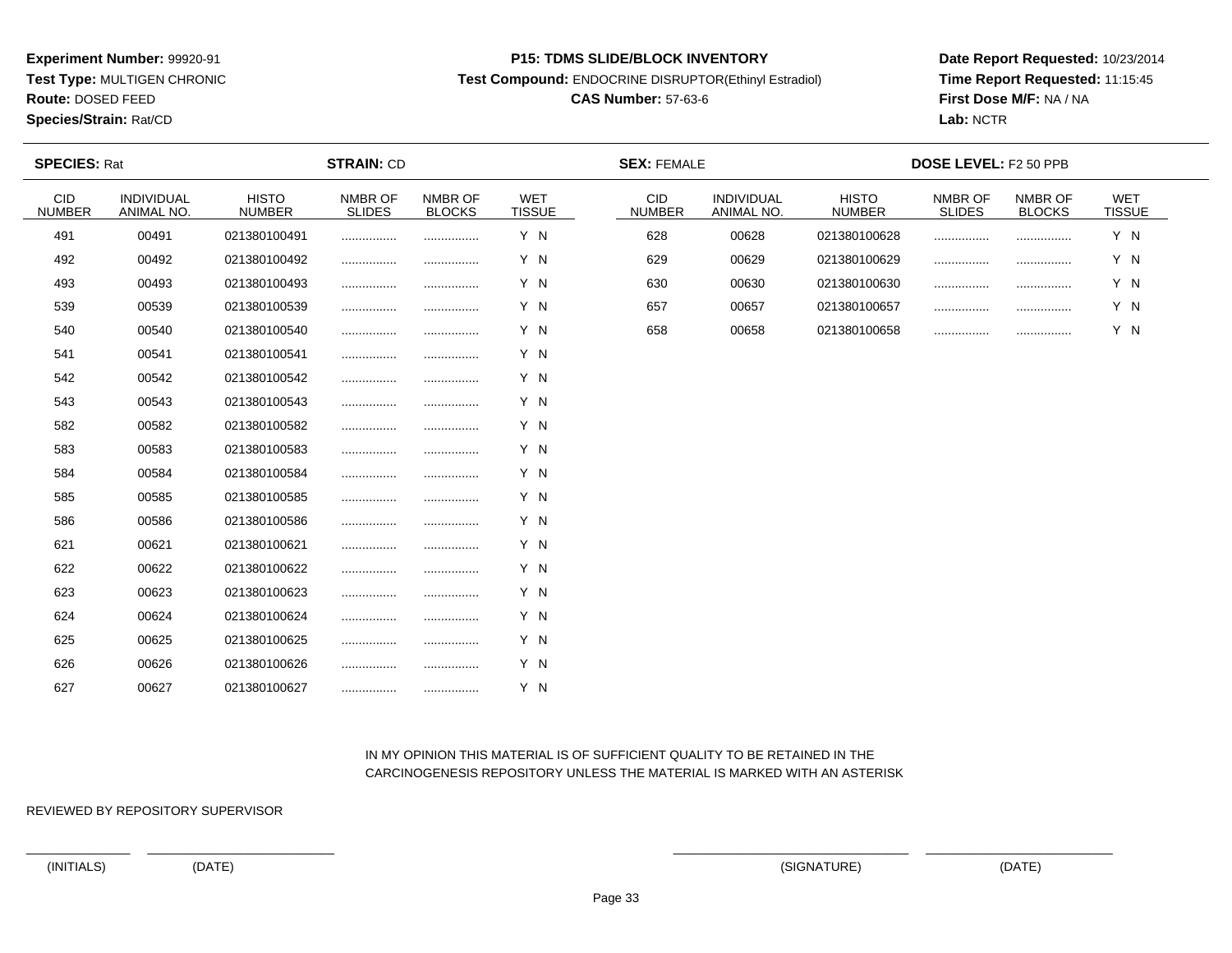**Test Type:** MULTIGEN CHRONIC

**Route:** DOSED FEED

**Species/Strain:** Rat/CD

#### **P15: TDMS SLIDE/BLOCK INVENTORY**

**Test Compound:** ENDOCRINE DISRUPTOR(Ethinyl Estradiol)

# **CAS Number:** 57-63-6

**Date Report Requested:** 10/23/2014**Time Report Requested:** 11:15:45**First Dose M/F:** NA / NA**Lab:** NCTR

| <b>SPECIES: Rat</b>         |                          |                               | <b>STRAIN: CD</b>        |                          |                             | <b>SEX: FEMALE</b>   |                          |                               | <b>DOSE LEVEL: F3 CONTROL</b> |                          |                             |
|-----------------------------|--------------------------|-------------------------------|--------------------------|--------------------------|-----------------------------|----------------------|--------------------------|-------------------------------|-------------------------------|--------------------------|-----------------------------|
| <b>CID</b><br><b>NUMBER</b> | INDIVIDUAL<br>ANIMAL NO. | <b>HISTO</b><br><b>NUMBER</b> | NMBR OF<br><b>SLIDES</b> | NMBR OF<br><b>BLOCKS</b> | <b>WET</b><br><b>TISSUE</b> | CID<br><b>NUMBER</b> | INDIVIDUAL<br>ANIMAL NO. | <b>HISTO</b><br><b>NUMBER</b> | NMBR OF<br><b>SLIDES</b>      | NMBR OF<br><b>BLOCKS</b> | <b>WET</b><br><b>TISSUE</b> |
| 708                         | 00708                    | 021380100708                  |                          |                          | Y N                         | 845                  | 00845                    | 021380100845                  |                               |                          | Y N                         |
| 709                         | 00709                    | 021380100709                  |                          |                          | Y N                         | 846                  | 00846                    | 021380100846                  |                               |                          | Y N                         |
| 710                         | 00710                    | 021380100710                  |                          |                          | Y N                         | 890                  | 00890                    | 021380100890                  |                               | .                        | Y N                         |
| 711                         | 00711                    | 021380100711                  |                          | .                        | Y N                         | 891                  | 00891                    | 021380100891                  |                               |                          | Y N                         |
| 712                         | 00712                    | 021380100712                  |                          |                          | Y N                         | 892                  | 00892                    | 021380100892                  |                               |                          | Y N                         |
| 753                         | 00753                    | 021380100753                  |                          |                          | Y N                         |                      |                          |                               |                               |                          |                             |
| 754                         | 00754                    | 021380100754                  |                          |                          | Y N                         |                      |                          |                               |                               |                          |                             |
| 755                         | 00755                    | 021380100755                  |                          |                          | Y N                         |                      |                          |                               |                               |                          |                             |
| 756                         | 00756                    | 021380100756                  |                          |                          | Y N                         |                      |                          |                               |                               |                          |                             |
| 757                         | 00757                    | 021380100757                  |                          |                          | Y N                         |                      |                          |                               |                               |                          |                             |
| 758                         | 00758                    | 021380100758                  |                          |                          | Y N                         |                      |                          |                               |                               |                          |                             |
| 797                         | 00797                    | 021380100797                  |                          |                          | Y N                         |                      |                          |                               |                               |                          |                             |
| 798                         | 00798                    | 021380100798                  |                          |                          | Y N                         |                      |                          |                               |                               |                          |                             |
| 799                         | 00799                    | 021380100799                  |                          |                          | Y N                         |                      |                          |                               |                               |                          |                             |
| 800                         | 00800                    | 021380100800                  |                          | .                        | Y N                         |                      |                          |                               |                               |                          |                             |
| 801                         | 00801                    | 021380100801                  |                          |                          | Y N                         |                      |                          |                               |                               |                          |                             |
| 802                         | 00802                    | 021380100802                  |                          |                          | Y N                         |                      |                          |                               |                               |                          |                             |
| 842                         | 00842                    | 021380100842                  |                          |                          | Y N                         |                      |                          |                               |                               |                          |                             |
| 843                         | 00843                    | 021380100843                  |                          |                          | Y N                         |                      |                          |                               |                               |                          |                             |
| 844                         | 00844                    | 021380100844                  |                          |                          | Y N                         |                      |                          |                               |                               |                          |                             |

# IN MY OPINION THIS MATERIAL IS OF SUFFICIENT QUALITY TO BE RETAINED IN THECARCINOGENESIS REPOSITORY UNLESS THE MATERIAL IS MARKED WITH AN ASTERISK

REVIEWED BY REPOSITORY SUPERVISOR

(INITIALS) (DATE) (SIGNATURE) (DATE)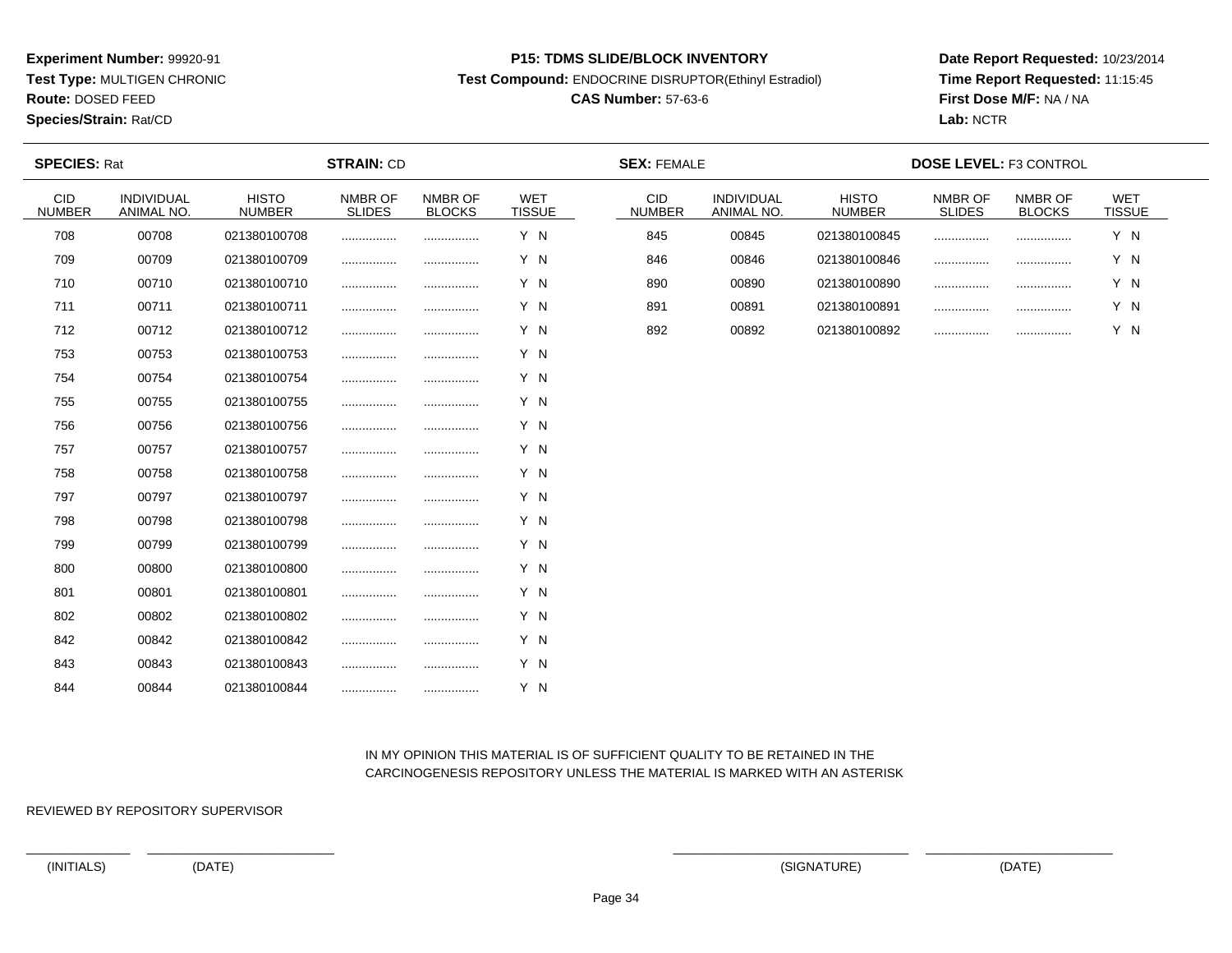**Test Type:** MULTIGEN CHRONIC

**Route:** DOSED FEED

**Species/Strain:** Rat/CD

#### **P15: TDMS SLIDE/BLOCK INVENTORY**

**Test Compound:** ENDOCRINE DISRUPTOR(Ethinyl Estradiol)

# **CAS Number:** 57-63-6

**Date Report Requested:** 10/23/2014**Time Report Requested:** 11:15:45**First Dose M/F:** NA / NA**Lab:** NCTR

| <b>SPECIES: Rat</b>  |                          |                               | <b>STRAIN: CD</b>        |                          |                             | <b>SEX: FEMALE</b>          |                          |                               | <b>DOSE LEVEL: F3/2PPB TO CTRL</b> |                          |                             |  |
|----------------------|--------------------------|-------------------------------|--------------------------|--------------------------|-----------------------------|-----------------------------|--------------------------|-------------------------------|------------------------------------|--------------------------|-----------------------------|--|
| CID<br><b>NUMBER</b> | INDIVIDUAL<br>ANIMAL NO. | <b>HISTO</b><br><b>NUMBER</b> | NMBR OF<br><b>SLIDES</b> | NMBR OF<br><b>BLOCKS</b> | <b>WET</b><br><b>TISSUE</b> | <b>CID</b><br><b>NUMBER</b> | INDIVIDUAL<br>ANIMAL NO. | <b>HISTO</b><br><b>NUMBER</b> | NMBR OF<br><b>SLIDES</b>           | NMBR OF<br><b>BLOCKS</b> | <b>WET</b><br><b>TISSUE</b> |  |
| 713                  | 00713                    | 021380100713                  |                          |                          | Y N                         | 850                         | 00850                    | 021380100850                  |                                    |                          | Y N                         |  |
| 714                  | 00714                    | 021380100714                  |                          |                          | Y N                         | 851                         | 00851                    | 021380100851                  | .                                  |                          | Y N                         |  |
| 715                  | 00715                    | 021380100715                  |                          |                          | Y N                         | 852                         | 00852                    | 021380100852                  |                                    |                          | Y N                         |  |
| 716                  | 00716                    | 021380100716                  |                          |                          | Y N                         | 893                         | 00893                    | 021380100893                  |                                    |                          | Y N                         |  |
| 717                  | 00717                    | 021380100717                  |                          |                          | Y N                         | 894                         | 00894                    | 021380100894                  |                                    |                          | Y N                         |  |
| 718                  | 00718                    | 021380100718                  |                          |                          | Y N                         |                             |                          |                               |                                    |                          |                             |  |
| 759                  | 00759                    | 021380100759                  |                          |                          | Y N                         |                             |                          |                               |                                    |                          |                             |  |
| 760                  | 00760                    | 021380100760                  |                          |                          | Y N                         |                             |                          |                               |                                    |                          |                             |  |
| 761                  | 00761                    | 021380100761                  |                          |                          | Y N                         |                             |                          |                               |                                    |                          |                             |  |
| 762                  | 00762                    | 021380100762                  |                          |                          | Y N                         |                             |                          |                               |                                    |                          |                             |  |
| 763                  | 00763                    | 021380100763                  |                          |                          | Y N                         |                             |                          |                               |                                    |                          |                             |  |
| 764                  | 00764                    | 021380100764                  |                          |                          | Y N                         |                             |                          |                               |                                    |                          |                             |  |
| 803                  | 00803                    | 021380100803                  |                          |                          | Y N                         |                             |                          |                               |                                    |                          |                             |  |
| 804                  | 00804                    | 021380100804                  |                          |                          | Y N                         |                             |                          |                               |                                    |                          |                             |  |
| 805                  | 00805                    | 021380100805                  |                          |                          | Y N                         |                             |                          |                               |                                    |                          |                             |  |
| 806                  | 00806                    | 021380100806                  |                          |                          | Y N                         |                             |                          |                               |                                    |                          |                             |  |
| 807                  | 00807                    | 021380100807                  |                          |                          | Y N                         |                             |                          |                               |                                    |                          |                             |  |
| 847                  | 00847                    | 021380100847                  |                          |                          | Y N                         |                             |                          |                               |                                    |                          |                             |  |
| 848                  | 00848                    | 021380100848                  |                          |                          | Y N                         |                             |                          |                               |                                    |                          |                             |  |
| 849                  | 00849                    | 021380100849                  |                          |                          | Y N                         |                             |                          |                               |                                    |                          |                             |  |

## IN MY OPINION THIS MATERIAL IS OF SUFFICIENT QUALITY TO BE RETAINED IN THECARCINOGENESIS REPOSITORY UNLESS THE MATERIAL IS MARKED WITH AN ASTERISK

REVIEWED BY REPOSITORY SUPERVISOR

(INITIALS) (DATE) (SIGNATURE) (DATE)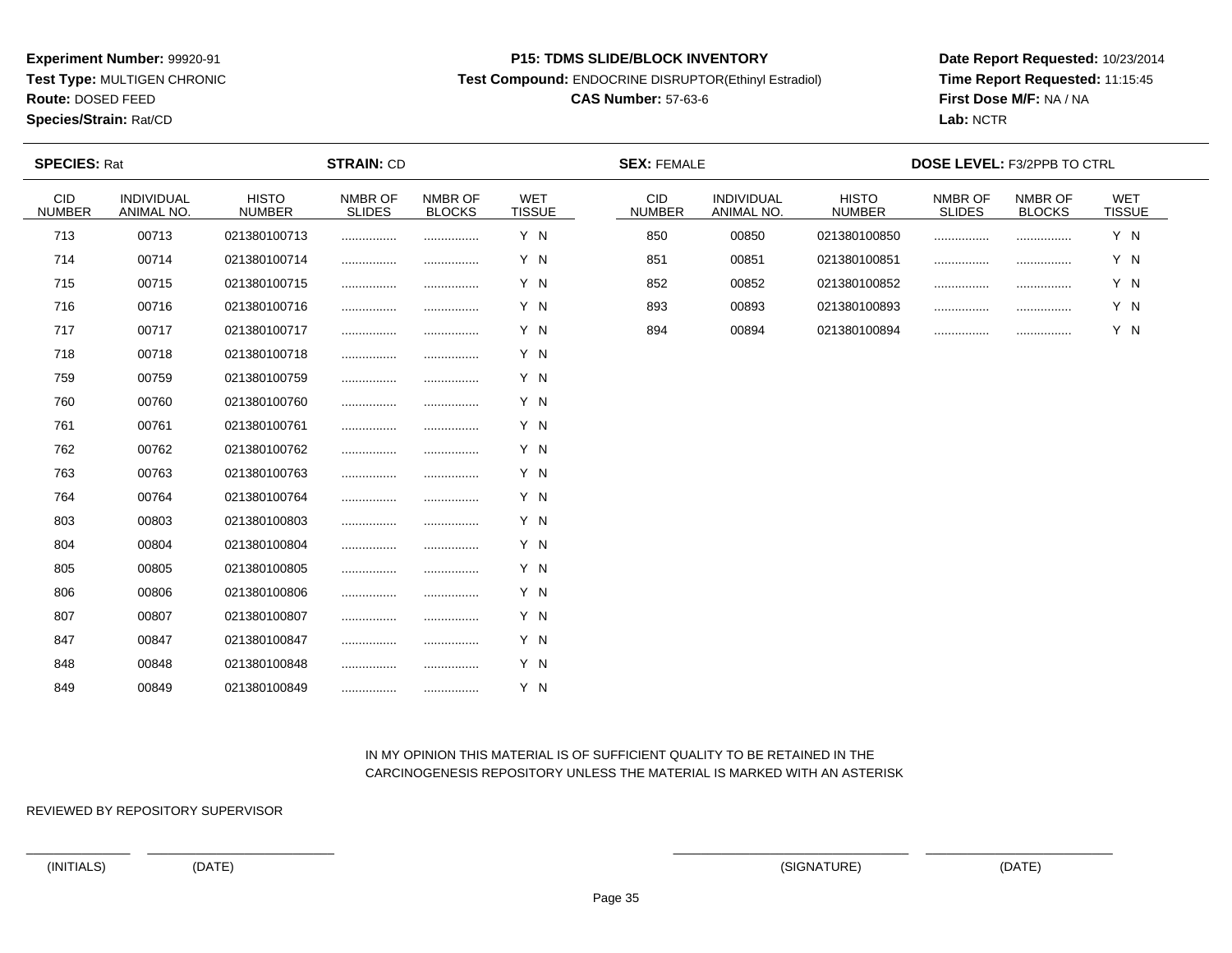**Test Type:** MULTIGEN CHRONIC

**Route:** DOSED FEED

**Species/Strain:** Rat/CD

#### **P15: TDMS SLIDE/BLOCK INVENTORY**

**Test Compound:** ENDOCRINE DISRUPTOR(Ethinyl Estradiol)

# **CAS Number:** 57-63-6

**Date Report Requested:** 10/23/2014**Time Report Requested:** 11:15:45**First Dose M/F:** NA / NA**Lab:** NCTR

| <b>SPECIES: Rat</b>  |                          | <b>STRAIN: CD</b>             |                          |                          |                      | <b>SEX: FEMALE</b>          |                          | <b>DOSE LEVEL: F3/10PPB TO CTRL</b> |                          |                          |                             |  |
|----------------------|--------------------------|-------------------------------|--------------------------|--------------------------|----------------------|-----------------------------|--------------------------|-------------------------------------|--------------------------|--------------------------|-----------------------------|--|
| CID<br><b>NUMBER</b> | INDIVIDUAL<br>ANIMAL NO. | <b>HISTO</b><br><b>NUMBER</b> | NMBR OF<br><b>SLIDES</b> | NMBR OF<br><b>BLOCKS</b> | WET<br><b>TISSUE</b> | <b>CID</b><br><b>NUMBER</b> | INDIVIDUAL<br>ANIMAL NO. | <b>HISTO</b><br><b>NUMBER</b>       | NMBR OF<br><b>SLIDES</b> | NMBR OF<br><b>BLOCKS</b> | <b>WET</b><br><b>TISSUE</b> |  |
| 719                  | 00719                    | 021380100719                  |                          |                          | Y N                  | 858                         | 00858                    | 021380100858                        |                          |                          | Y N                         |  |
| 720                  | 00720                    | 021380100720                  |                          |                          | Y N                  | 895                         | 00895                    | 021380100895                        | .                        |                          | Y N                         |  |
| 721                  | 00721                    | 021380100721                  |                          |                          | Y N                  | 896                         | 00896                    | 021380100896                        | .                        |                          | Y N                         |  |
| 722                  | 00722                    | 021380100722                  |                          |                          | Y N                  | 897                         | 00897                    | 021380100897                        |                          |                          | Y N                         |  |
| 723                  | 00723                    | 021380100723                  |                          |                          | Y N                  | 898                         | 00898                    | 021380100898                        |                          |                          | Y N                         |  |
| 765                  | 00765                    | 021380100765                  |                          |                          | Y N                  |                             |                          |                                     |                          |                          |                             |  |
| 766                  | 00766                    | 021380100766                  |                          |                          | Y N                  |                             |                          |                                     |                          |                          |                             |  |
| 767                  | 00767                    | 021380100767                  |                          |                          | Y N                  |                             |                          |                                     |                          |                          |                             |  |
| 768                  | 00768                    | 021380100768                  |                          |                          | Y N                  |                             |                          |                                     |                          |                          |                             |  |
| 769                  | 00769                    | 021380100769                  |                          |                          | Y N                  |                             |                          |                                     |                          |                          |                             |  |
| 808                  | 00808                    | 021380100808                  |                          |                          | Y N                  |                             |                          |                                     |                          |                          |                             |  |
| 809                  | 00809                    | 021380100809                  |                          |                          | Y N                  |                             |                          |                                     |                          |                          |                             |  |
| 810                  | 00810                    | 021380100810                  |                          |                          | Y N                  |                             |                          |                                     |                          |                          |                             |  |
| 811                  | 00811                    | 021380100811                  |                          |                          | Y N                  |                             |                          |                                     |                          |                          |                             |  |
| 812                  | 00812                    | 021380100812                  |                          |                          | Y N                  |                             |                          |                                     |                          |                          |                             |  |
| 853                  | 00853                    | 021380100853                  |                          |                          | Y N                  |                             |                          |                                     |                          |                          |                             |  |
| 854                  | 00854                    | 021380100854                  |                          |                          | Y N                  |                             |                          |                                     |                          |                          |                             |  |
| 855                  | 00855                    | 021380100855                  |                          |                          | Y N                  |                             |                          |                                     |                          |                          |                             |  |
| 856                  | 00856                    | 021380100856                  |                          |                          | Y N                  |                             |                          |                                     |                          |                          |                             |  |
| 857                  | 00857                    | 021380100857                  |                          |                          | Y N                  |                             |                          |                                     |                          |                          |                             |  |

 IN MY OPINION THIS MATERIAL IS OF SUFFICIENT QUALITY TO BE RETAINED IN THECARCINOGENESIS REPOSITORY UNLESS THE MATERIAL IS MARKED WITH AN ASTERISK

REVIEWED BY REPOSITORY SUPERVISOR

(INITIALS) (DATE) (SIGNATURE) (DATE)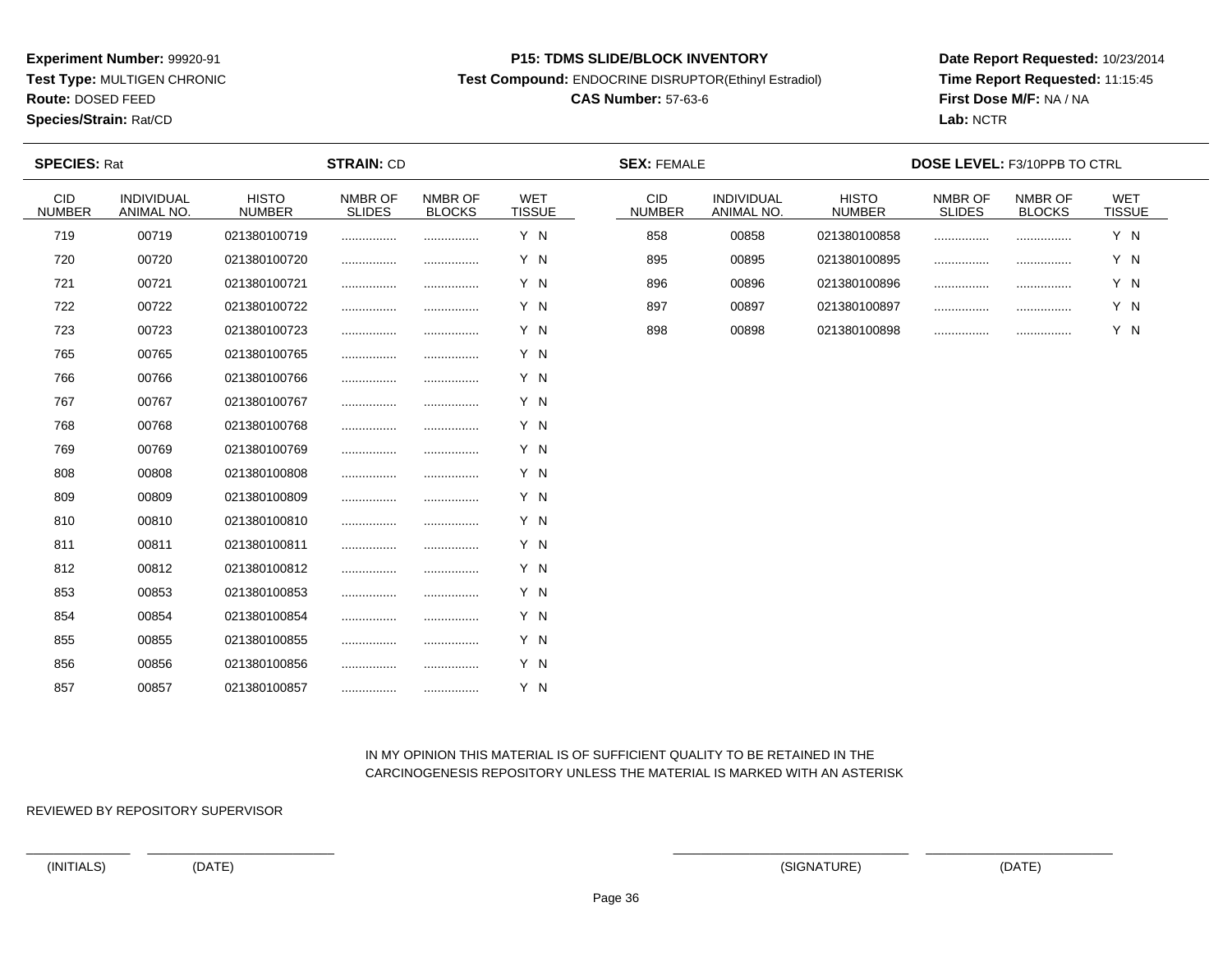**Test Type:** MULTIGEN CHRONIC

**Route:** DOSED FEED

**Species/Strain:** Rat/CD

#### **P15: TDMS SLIDE/BLOCK INVENTORY**

**Test Compound:** ENDOCRINE DISRUPTOR(Ethinyl Estradiol)

# **CAS Number:** 57-63-6

**Date Report Requested:** 10/23/2014**Time Report Requested:** 11:15:45**First Dose M/F:** NA / NA**Lab:** NCTR

| <b>SPECIES: Rat</b>         |                          |                               | <b>STRAIN: CD</b>        |                          |                             | <b>SEX: FEMALE</b>          |                          | <b>DOSE LEVEL: F3/50PPB TO CTRL</b> |                          |                          |                             |  |
|-----------------------------|--------------------------|-------------------------------|--------------------------|--------------------------|-----------------------------|-----------------------------|--------------------------|-------------------------------------|--------------------------|--------------------------|-----------------------------|--|
| <b>CID</b><br><b>NUMBER</b> | INDIVIDUAL<br>ANIMAL NO. | <b>HISTO</b><br><b>NUMBER</b> | NMBR OF<br><b>SLIDES</b> | NMBR OF<br><b>BLOCKS</b> | <b>WET</b><br><b>TISSUE</b> | <b>CID</b><br><b>NUMBER</b> | INDIVIDUAL<br>ANIMAL NO. | <b>HISTO</b><br><b>NUMBER</b>       | NMBR OF<br><b>SLIDES</b> | NMBR OF<br><b>BLOCKS</b> | <b>WET</b><br><b>TISSUE</b> |  |
| 724                         | 00724                    | 021380100724                  |                          |                          | Y N                         | 861                         | 00861                    | 021380100861                        | .                        |                          | Y N                         |  |
| 725                         | 00725                    | 021380100725                  |                          |                          | Y N                         | 862                         | 00862                    | 021380100862                        | .                        |                          | Y N                         |  |
| 726                         | 00726                    | 021380100726                  |                          |                          | Y N                         | 863                         | 00863                    | 021380100863                        | .                        |                          | Y N                         |  |
| 727                         | 00727                    | 021380100727                  |                          |                          | Y N                         | 864                         | 00864                    | 021380100864                        |                          |                          | Y N                         |  |
| 728                         | 00728                    | 021380100728                  |                          |                          | Y N                         | 899                         | 00899                    | 021380100899                        | .                        |                          | Y N                         |  |
| 729                         | 00729                    | 021380100729                  |                          |                          | Y N                         |                             |                          |                                     |                          |                          |                             |  |
| 770                         | 00770                    | 021380100770                  |                          |                          | Y N                         |                             |                          |                                     |                          |                          |                             |  |
| 771                         | 00771                    | 021380100771                  |                          |                          | Y N                         |                             |                          |                                     |                          |                          |                             |  |
| 772                         | 00772                    | 021380100772                  |                          |                          | Y N                         |                             |                          |                                     |                          |                          |                             |  |
| 773                         | 00773                    | 021380100773                  |                          |                          | Y N                         |                             |                          |                                     |                          |                          |                             |  |
| 774                         | 00774                    | 021380100774                  |                          |                          | Y N                         |                             |                          |                                     |                          |                          |                             |  |
| 775                         | 00775                    | 021380100775                  |                          |                          | Y N                         |                             |                          |                                     |                          |                          |                             |  |
| 813                         | 00813                    | 021380100813                  |                          |                          | Y N                         |                             |                          |                                     |                          |                          |                             |  |
| 814                         | 00814                    | 021380100814                  |                          |                          | Y N                         |                             |                          |                                     |                          |                          |                             |  |
| 815                         | 00815                    | 021380100815                  |                          |                          | Y N                         |                             |                          |                                     |                          |                          |                             |  |
| 816                         | 00816                    | 021380100816                  |                          |                          | Y N                         |                             |                          |                                     |                          |                          |                             |  |
| 817                         | 00817                    | 021380100817                  |                          |                          | Y N                         |                             |                          |                                     |                          |                          |                             |  |
| 818                         | 00818                    | 021380100818                  |                          |                          | Y N                         |                             |                          |                                     |                          |                          |                             |  |
| 859                         | 00859                    | 021380100859                  |                          |                          | Y N                         |                             |                          |                                     |                          |                          |                             |  |
| 860                         | 00860                    | 021380100860                  |                          |                          | Y N                         |                             |                          |                                     |                          |                          |                             |  |

 IN MY OPINION THIS MATERIAL IS OF SUFFICIENT QUALITY TO BE RETAINED IN THECARCINOGENESIS REPOSITORY UNLESS THE MATERIAL IS MARKED WITH AN ASTERISK

REVIEWED BY REPOSITORY SUPERVISOR

(INITIALS) (DATE) (SIGNATURE) (DATE)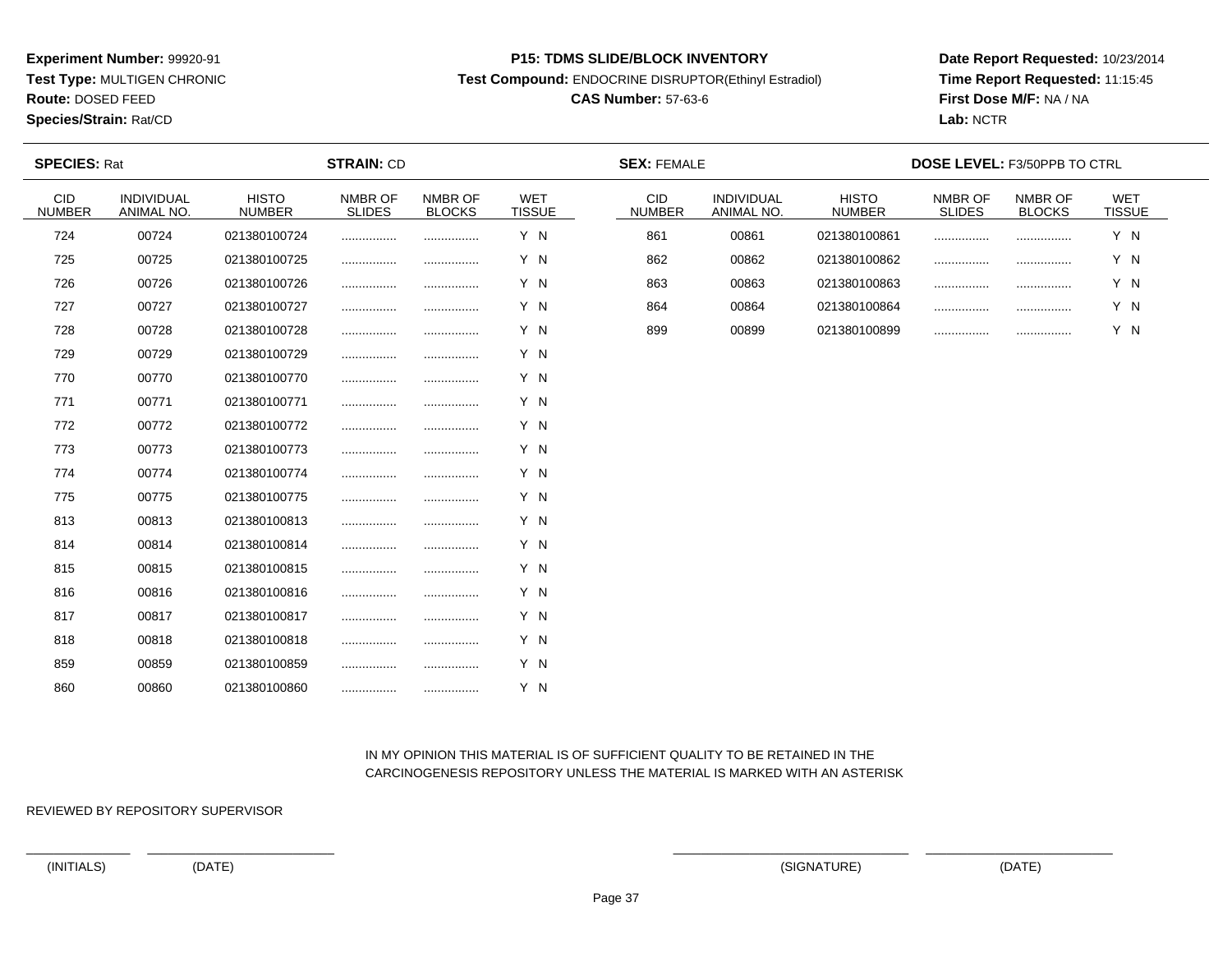**Test Type:** MULTIGEN CHRONIC

**Route:** DOSED FEED

**Species/Strain:** Rat/CD

#### **P15: TDMS SLIDE/BLOCK INVENTORY**

**Test Compound:** ENDOCRINE DISRUPTOR(Ethinyl Estradiol)

# **CAS Number:** 57-63-6

**Date Report Requested:** 10/23/2014**Time Report Requested:** 11:15:45**First Dose M/F:** NA / NA**Lab:** NCTR

| <b>SPECIES: Rat</b>  |                          |                               | <b>STRAIN: CD</b>        |                          | <b>SEX: FEMALE</b>   |                      |                          | <b>DOSE LEVEL: F4/10PPB TO CTR</b> |                          |                          |                      |  |
|----------------------|--------------------------|-------------------------------|--------------------------|--------------------------|----------------------|----------------------|--------------------------|------------------------------------|--------------------------|--------------------------|----------------------|--|
| CID<br><b>NUMBER</b> | INDIVIDUAL<br>ANIMAL NO. | <b>HISTO</b><br><b>NUMBER</b> | NMBR OF<br><b>SLIDES</b> | NMBR OF<br><b>BLOCKS</b> | WET<br><b>TISSUE</b> | CID<br><b>NUMBER</b> | INDIVIDUAL<br>ANIMAL NO. | <b>HISTO</b><br><b>NUMBER</b>      | NMBR OF<br><b>SLIDES</b> | NMBR OF<br><b>BLOCKS</b> | WET<br><b>TISSUE</b> |  |
| 915                  | 00915                    | 021380100915                  | .                        | .                        | Y N                  | 1081                 | 01081                    | 021380101081                       | .                        |                          | Y N                  |  |
| 950                  | 00950                    | 021380100950                  |                          |                          | Y N                  | 1082                 | 01082                    | 021380101082                       | .                        |                          | Y N                  |  |
| 951                  | 00951                    | 021380100951                  | .                        | .                        | Y N                  | 1083                 | 01083                    | 021380101083                       |                          | .                        | Y N                  |  |
| 952                  | 00952                    | 021380100952                  |                          |                          | Y N                  | 1114                 | 01114                    | 021380101114                       |                          |                          | Y N                  |  |
| 953                  | 00953                    | 021380100953                  | .                        |                          | Y N                  | 1115                 | 01115                    | 021380101115                       | .                        |                          | Y N                  |  |
| 954                  | 00954                    | 021380100954                  |                          | .                        | Y N                  | 1116                 | 01116                    | 021380101116                       |                          |                          | Y N                  |  |
| 994                  | 00994                    | 021380100994                  |                          |                          | Y N                  |                      |                          |                                    |                          |                          |                      |  |
| 995                  | 00995                    | 021380100995                  | .                        |                          | Y N                  |                      |                          |                                    |                          |                          |                      |  |
| 996                  | 00996                    | 021380100996                  |                          |                          | Y N                  |                      |                          |                                    |                          |                          |                      |  |
| 997                  | 00997                    | 021380100997                  |                          |                          | Y N                  |                      |                          |                                    |                          |                          |                      |  |
| 998                  | 00998                    | 021380100998                  | .                        |                          | Y N                  |                      |                          |                                    |                          |                          |                      |  |
| 1036                 | 01036                    | 021380101036                  |                          |                          | Y N                  |                      |                          |                                    |                          |                          |                      |  |
| 1037                 | 01037                    | 021380101037                  |                          |                          | Y N                  |                      |                          |                                    |                          |                          |                      |  |
| 1038                 | 01038                    | 021380101038                  | .                        | .                        | Y N                  |                      |                          |                                    |                          |                          |                      |  |
| 1039                 | 01039                    | 021380101039                  | .                        |                          | Y N                  |                      |                          |                                    |                          |                          |                      |  |
| 1040                 | 01040                    | 021380101040                  |                          |                          | Y N                  |                      |                          |                                    |                          |                          |                      |  |
| 1041                 | 01041                    | 021380101041                  | .                        |                          | Y N                  |                      |                          |                                    |                          |                          |                      |  |
| 1078                 | 01078                    | 021380101078                  | .                        |                          | Y N                  |                      |                          |                                    |                          |                          |                      |  |
| 1079                 | 01079                    | 021380101079                  |                          |                          | Y N                  |                      |                          |                                    |                          |                          |                      |  |
| 1080                 | 01080                    | 021380101080                  |                          | .                        | Y N                  |                      |                          |                                    |                          |                          |                      |  |

 IN MY OPINION THIS MATERIAL IS OF SUFFICIENT QUALITY TO BE RETAINED IN THECARCINOGENESIS REPOSITORY UNLESS THE MATERIAL IS MARKED WITH AN ASTERISK

REVIEWED BY REPOSITORY SUPERVISOR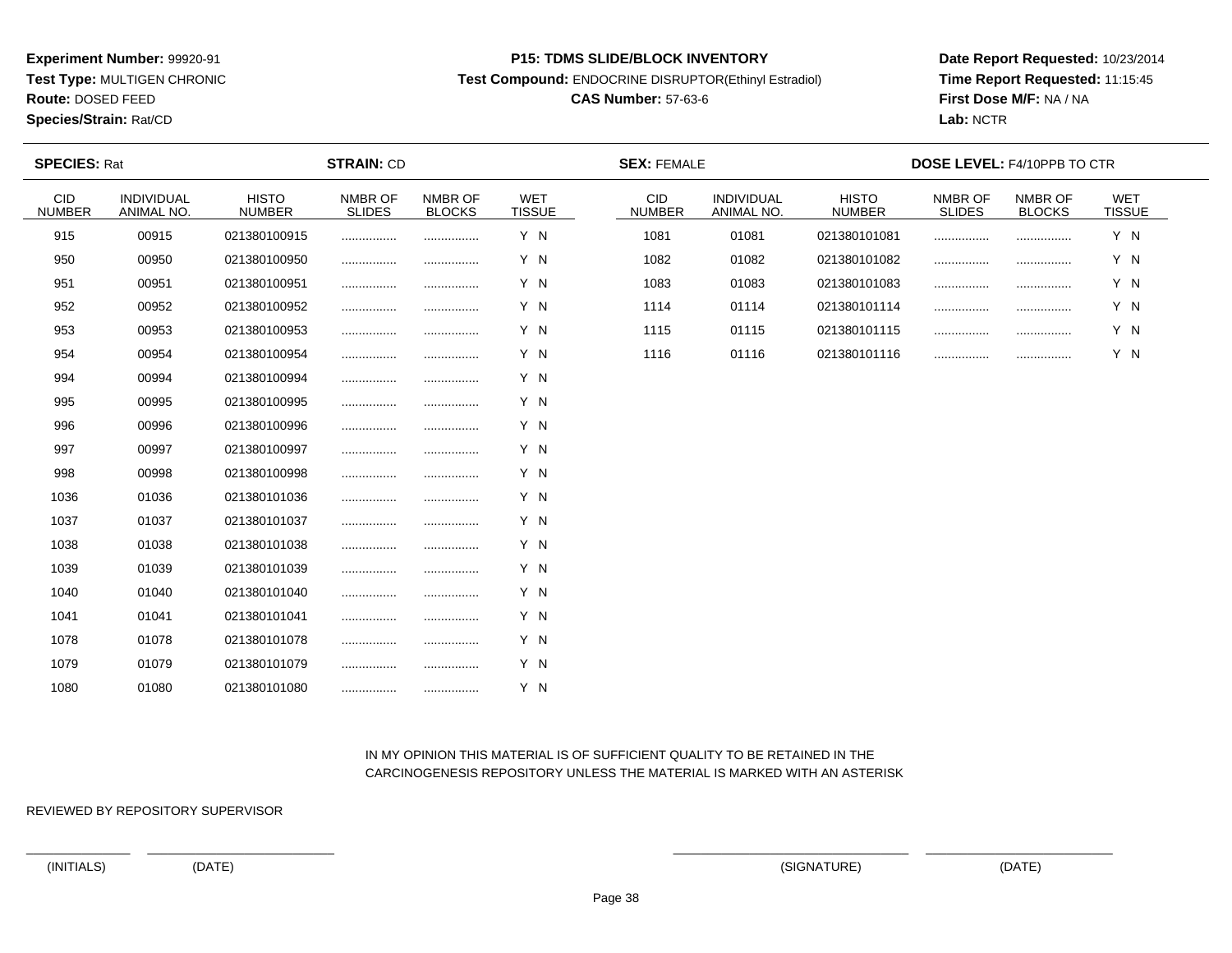**Test Type:** MULTIGEN CHRONIC

**Route:** DOSED FEED

**Species/Strain:** Rat/CD

#### **P15: TDMS SLIDE/BLOCK INVENTORY**

**Test Compound:** ENDOCRINE DISRUPTOR(Ethinyl Estradiol)

# **CAS Number:** 57-63-6

**Date Report Requested:** 10/23/2014**Time Report Requested:** 11:15:45**First Dose M/F:** NA / NA**Lab:** NCTR

| <b>SPECIES: Rat</b>         |                                 | <b>STRAIN: CD</b>             |                          |                          |                             | <b>SEX: FEMALE</b>          |                          | <b>DOSE LEVEL: F4 CONTROL</b> |                          |                          |                             |  |
|-----------------------------|---------------------------------|-------------------------------|--------------------------|--------------------------|-----------------------------|-----------------------------|--------------------------|-------------------------------|--------------------------|--------------------------|-----------------------------|--|
| <b>CID</b><br><b>NUMBER</b> | INDIVIDUAL<br><b>ANIMAL NO.</b> | <b>HISTO</b><br><b>NUMBER</b> | NMBR OF<br><b>SLIDES</b> | NMBR OF<br><b>BLOCKS</b> | <b>WET</b><br><b>TISSUE</b> | <b>CID</b><br><b>NUMBER</b> | INDIVIDUAL<br>ANIMAL NO. | <b>HISTO</b><br><b>NUMBER</b> | NMBR OF<br><b>SLIDES</b> | NMBR OF<br><b>BLOCKS</b> | <b>WET</b><br><b>TISSUE</b> |  |
| 940                         | 00940                           | 021380100940                  | .                        | .                        | Y N                         | 1108                        | 01108                    | 021380101108                  |                          |                          | Y N                         |  |
| 941                         | 00941                           | 021380100941                  |                          |                          | Y N                         | 1109                        | 01109                    | 021380101109                  |                          |                          | Y N                         |  |
| 942                         | 00942                           | 021380100942                  |                          |                          | Y N                         | 1110                        | 01110                    | 021380101110                  |                          |                          | Y N                         |  |
| 943                         | 00943                           | 021380100943                  |                          |                          | Y N                         | 1136                        | 01136                    | 021380101136                  |                          |                          | Y N                         |  |
| 944                         | 00944                           | 021380100944                  | .                        |                          | Y N                         | 1137                        | 01137                    | 021380101137                  |                          | .                        | Y N                         |  |
| 983                         | 00983                           | 021380100983                  |                          |                          | Y N                         |                             |                          |                               |                          |                          |                             |  |
| 984                         | 00984                           | 021380100984                  |                          |                          | Y N                         |                             |                          |                               |                          |                          |                             |  |
| 985                         | 00985                           | 021380100985                  |                          |                          | Y N                         |                             |                          |                               |                          |                          |                             |  |
| 986                         | 00986                           | 021380100986                  | .                        | .                        | Y N                         |                             |                          |                               |                          |                          |                             |  |
| 987                         | 00987                           | 021380100987                  |                          |                          | Y N                         |                             |                          |                               |                          |                          |                             |  |
| 1026                        | 01026                           | 021380101026                  | .                        | .                        | Y N                         |                             |                          |                               |                          |                          |                             |  |
| 1027                        | 01027                           | 021380101027                  | .                        |                          | Y N                         |                             |                          |                               |                          |                          |                             |  |
| 1028                        | 01028                           | 021380101028                  |                          |                          | Y N                         |                             |                          |                               |                          |                          |                             |  |
| 1029                        | 01029                           | 021380101029                  | .                        |                          | Y N                         |                             |                          |                               |                          |                          |                             |  |
| 1067                        | 01067                           | 021380101067                  | .                        |                          | Y N                         |                             |                          |                               |                          |                          |                             |  |
| 1068                        | 01068                           | 021380101068                  | .                        |                          | Y N                         |                             |                          |                               |                          |                          |                             |  |
| 1069                        | 01069                           | 021380101069                  |                          |                          | Y N                         |                             |                          |                               |                          |                          |                             |  |
| 1070                        | 01070                           | 021380101070                  |                          |                          | Y N                         |                             |                          |                               |                          |                          |                             |  |
| 1071                        | 01071                           | 021380101071                  | .                        | .                        | Y N                         |                             |                          |                               |                          |                          |                             |  |
| 1072                        | 01072                           | 021380101072                  |                          |                          | Y N                         |                             |                          |                               |                          |                          |                             |  |

# IN MY OPINION THIS MATERIAL IS OF SUFFICIENT QUALITY TO BE RETAINED IN THECARCINOGENESIS REPOSITORY UNLESS THE MATERIAL IS MARKED WITH AN ASTERISK

REVIEWED BY REPOSITORY SUPERVISOR

(INITIALS) (DATE) (SIGNATURE) (DATE)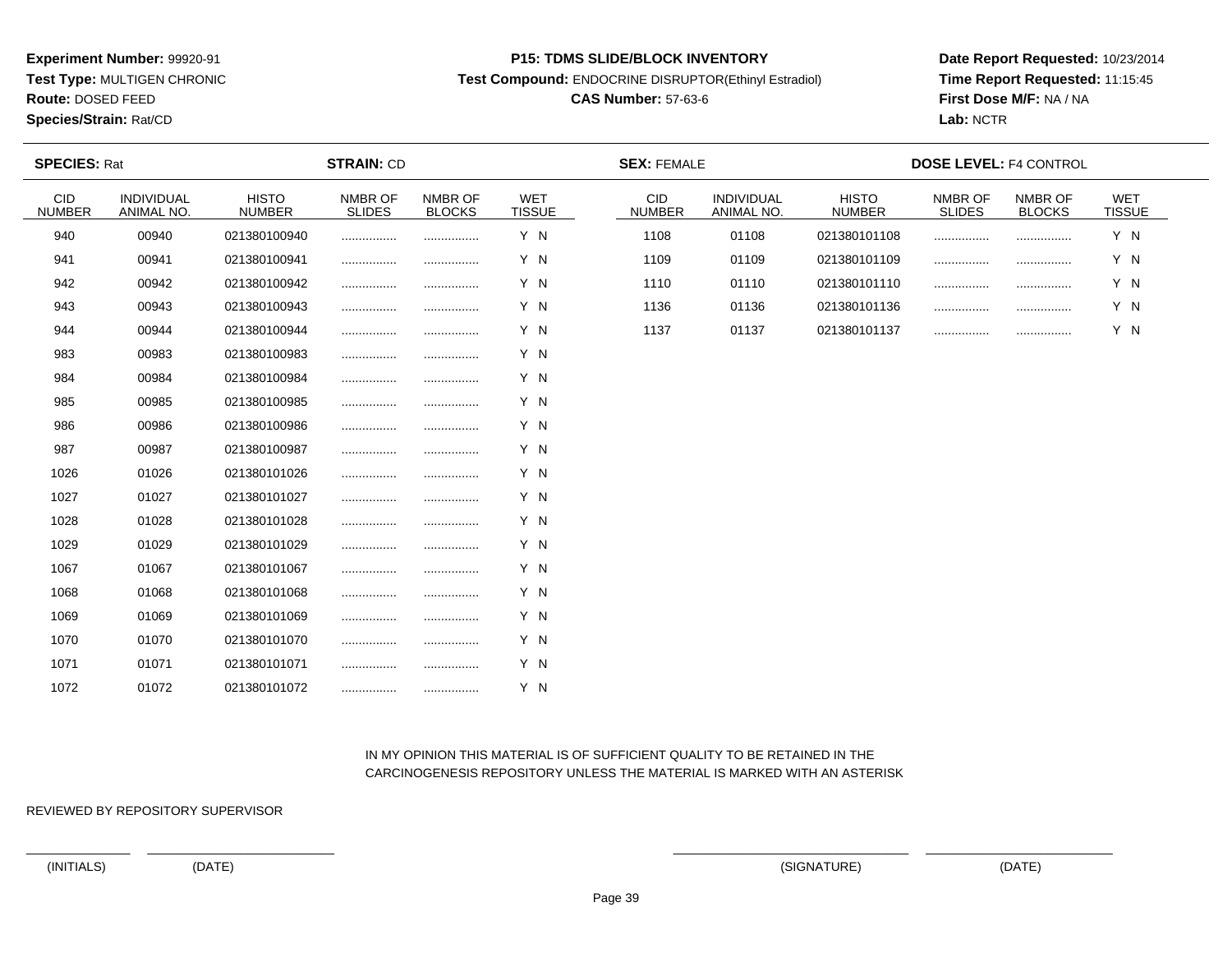**Test Type:** MULTIGEN CHRONIC

**Route:** DOSED FEED

**Species/Strain:** Rat/CD

#### **P15: TDMS SLIDE/BLOCK INVENTORY**

**Test Compound:** ENDOCRINE DISRUPTOR(Ethinyl Estradiol)

# **CAS Number:** 57-63-6

**Date Report Requested:** 10/23/2014**Time Report Requested:** 11:15:45**First Dose M/F:** NA / NA**Lab:** NCTR

| <b>SPECIES: Rat</b>         |                          |                               | <b>STRAIN: CD</b>        |                          | <b>SEX: FEMALE</b>          |                             |                                 | <b>DOSE LEVEL: F4/2PPB TO CTRL</b> |                          |                          |                             |  |
|-----------------------------|--------------------------|-------------------------------|--------------------------|--------------------------|-----------------------------|-----------------------------|---------------------------------|------------------------------------|--------------------------|--------------------------|-----------------------------|--|
| <b>CID</b><br><b>NUMBER</b> | INDIVIDUAL<br>ANIMAL NO. | <b>HISTO</b><br><b>NUMBER</b> | NMBR OF<br><b>SLIDES</b> | NMBR OF<br><b>BLOCKS</b> | <b>WET</b><br><b>TISSUE</b> | <b>CID</b><br><b>NUMBER</b> | <b>INDIVIDUAL</b><br>ANIMAL NO. | <b>HISTO</b><br><b>NUMBER</b>      | NMBR OF<br><b>SLIDES</b> | NMBR OF<br><b>BLOCKS</b> | <b>WET</b><br><b>TISSUE</b> |  |
| 945                         | 00945                    | 021380100945                  |                          |                          | Y N                         | 1076                        | 01076                           | 021380101076                       | .                        |                          | Y N                         |  |
| 946                         | 00946                    | 021380100946                  |                          |                          | Y N                         | 1077                        | 01077                           | 021380101077                       | .                        | .                        | Y N                         |  |
| 947                         | 00947                    | 021380100947                  | .                        |                          | Y N                         | 1111                        | 01111                           | 021380101111                       |                          | .                        | Y N                         |  |
| 948                         | 00948                    | 021380100948                  |                          |                          | Y N                         | 1112                        | 01112                           | 021380101112                       |                          |                          | Y N                         |  |
| 949                         | 00949                    | 021380100949                  | .                        |                          | Y N                         | 1113                        | 01113                           | 021380101113                       |                          | .                        | Y N                         |  |
| 988                         | 00988                    | 021380100988                  | .                        |                          | Y N                         |                             |                                 |                                    |                          |                          |                             |  |
| 989                         | 00989                    | 021380100989                  |                          |                          | Y N                         |                             |                                 |                                    |                          |                          |                             |  |
| 990                         | 00990                    | 021380100990                  |                          |                          | Y N                         |                             |                                 |                                    |                          |                          |                             |  |
| 991                         | 00991                    | 021380100991                  | .                        |                          | Y N                         |                             |                                 |                                    |                          |                          |                             |  |
| 992                         | 00992                    | 021380100992                  |                          |                          | Y N                         |                             |                                 |                                    |                          |                          |                             |  |
| 993                         | 00993                    | 021380100993                  |                          |                          | Y N                         |                             |                                 |                                    |                          |                          |                             |  |
| 1030                        | 01030                    | 021380101030                  |                          | .                        | Y N                         |                             |                                 |                                    |                          |                          |                             |  |
| 1031                        | 01031                    | 021380101031                  |                          |                          | Y N                         |                             |                                 |                                    |                          |                          |                             |  |
| 1032                        | 01032                    | 021380101032                  |                          |                          | Y N                         |                             |                                 |                                    |                          |                          |                             |  |
| 1033                        | 01033                    | 021380101033                  |                          |                          | Y N                         |                             |                                 |                                    |                          |                          |                             |  |
| 1034                        | 01034                    | 021380101034                  |                          |                          | Y N                         |                             |                                 |                                    |                          |                          |                             |  |
| 1035                        | 01035                    | 021380101035                  | .                        |                          | Y N                         |                             |                                 |                                    |                          |                          |                             |  |
| 1073                        | 01073                    | 021380101073                  |                          |                          | Y N                         |                             |                                 |                                    |                          |                          |                             |  |
| 1074                        | 01074                    | 021380101074                  |                          |                          | Y N                         |                             |                                 |                                    |                          |                          |                             |  |
| 1075                        | 01075                    | 021380101075                  |                          |                          | Y N                         |                             |                                 |                                    |                          |                          |                             |  |

# IN MY OPINION THIS MATERIAL IS OF SUFFICIENT QUALITY TO BE RETAINED IN THECARCINOGENESIS REPOSITORY UNLESS THE MATERIAL IS MARKED WITH AN ASTERISK

REVIEWED BY REPOSITORY SUPERVISOR